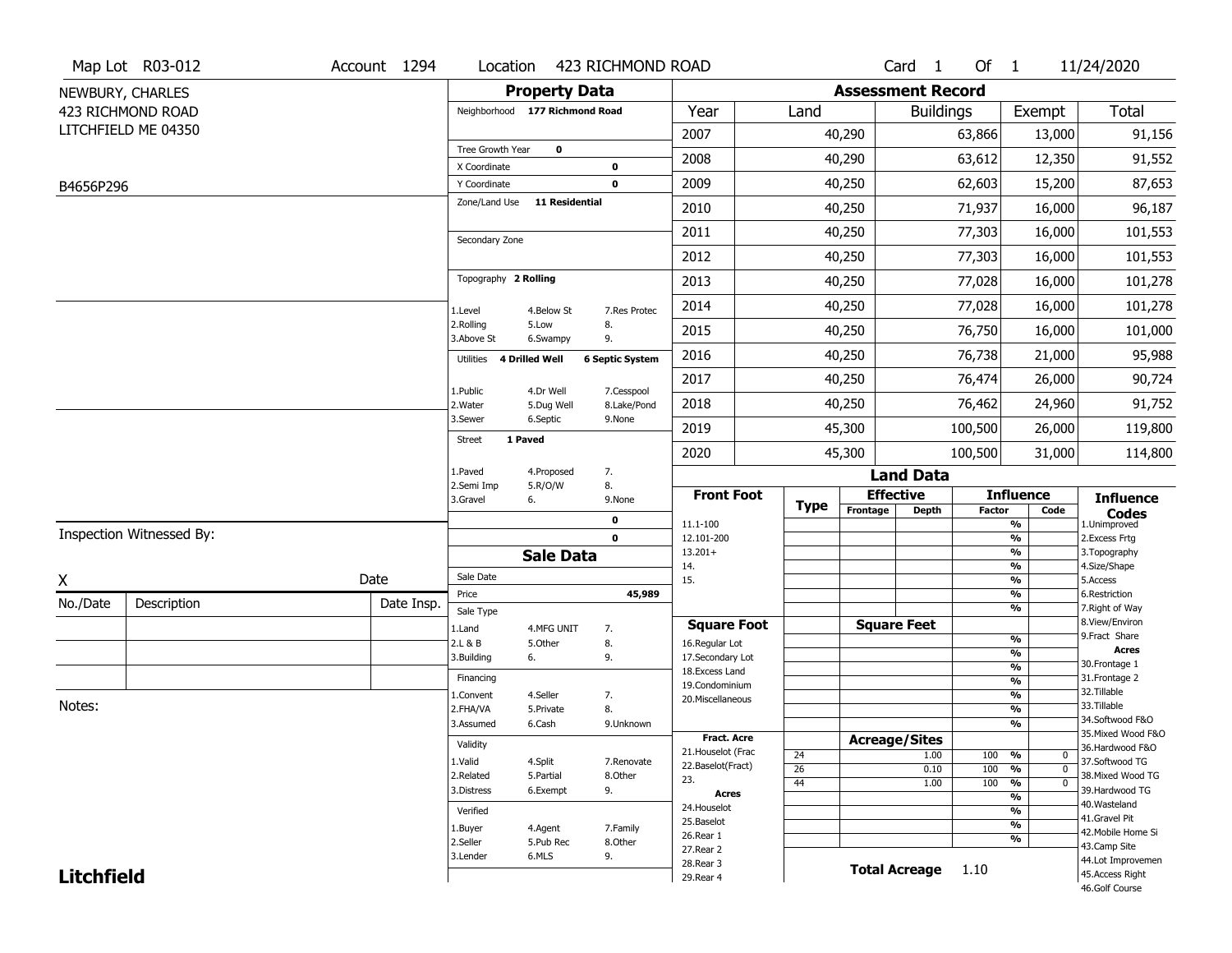|                        |                              |                                                   |                           |                    |                   |                                       |                     |                             |            |               | <b>Litchfield</b>                     |                   |              |                   |                    |                  |                     |                             |            |
|------------------------|------------------------------|---------------------------------------------------|---------------------------|--------------------|-------------------|---------------------------------------|---------------------|-----------------------------|------------|---------------|---------------------------------------|-------------------|--------------|-------------------|--------------------|------------------|---------------------|-----------------------------|------------|
|                        | Map Lot R03-012              |                                                   |                           |                    |                   | Account 1294                          |                     | Location                    |            |               |                                       | 423 RICHMOND ROAD |              |                   | Card               | $\mathbf{1}$     | Of                  | $\mathbf{1}$                | 11/24/2020 |
| Building Style 2 Ranch |                              |                                                   | <b>SF Bsmt Living</b>     |                    | 0                 |                                       |                     | Layout 1 Typical            |            |               |                                       |                   |              |                   |                    |                  |                     | Shed                        |            |
| 0.Uncoded              | 4.Cape                       | 8.Log                                             | Fin Bsmt Grade            |                    | 0 <sub>0</sub>    |                                       |                     | 1. Typical                  | 4.         |               | 7.                                    |                   |              |                   |                    |                  |                     | 12.0"                       |            |
| 1.Conv.                | 5.Garrison                   | 9.0ther                                           |                           | OPEN-5-CUSTOMIZE 0 |                   |                                       |                     | 2.Inadeg                    | 5.         |               | 8.                                    |                   |              |                   |                    |                  |                     | $10.0^\circ$                |            |
| 2.Ranch                | 6.Split                      | 10.Tri-Lev                                        | Heat Type                 | 100%               |                   | 5 Forced Warm Air                     |                     | 3.                          | 6.         |               | 9.                                    |                   |              |                   |                    |                  |                     |                             |            |
| 3.R Ranch              | 7.Contemp                    | 11.Earth O                                        | 0.Uncoded                 |                    | 4.Steam           |                                       | 8.Fl/Wall           | Attic<br>9 None             |            |               |                                       |                   |              |                   |                    |                  |                     |                             |            |
| Dwelling Units 1       |                              |                                                   | 1.HWBB                    |                    | 5.FWA             |                                       | 9.No Heat           | 1.1/4 Fin                   | 4.Full Fin |               | 7.                                    |                   |              |                   |                    |                  |                     |                             |            |
| Other Units            | 0                            |                                                   | 2.HWCI                    |                    | 6.GravWA          |                                       | 10.Radiant          | 2.1/2 Fin                   | 5.Fl/Stair |               | 8.                                    |                   |              |                   |                    |                  |                     |                             |            |
| Stories                | 1 One Story                  |                                                   | 3.H Pump                  |                    | 7.Electric        |                                       | 11.Radiant          | 3.3/4 Fin                   | 6.         |               | 9.None                                |                   |              |                   |                    |                  |                     |                             |            |
| $1.1\,$                | 4.1.5                        | 7.1.25                                            | Cool Type                 | 0%                 | 9 None            |                                       |                     | Insulation                  | 1 Full     |               |                                       |                   |              |                   |                    |                  |                     |                             |            |
| 2.2                    | 5.1.75                       | 8.3.5                                             | 1.Refrig                  |                    | 4.W&C Air         |                                       | 7.RadHW             | 1.Full                      | 4.Minimal  |               | 7.                                    |                   |              |                   |                    |                  |                     |                             |            |
| 3.3                    | 6.2.5                        | 9.4                                               | 2.Evapor                  |                    | 5.Monitor-        | 8.                                    |                     | 2. Heavy                    | 5.Partial  |               | 8.                                    |                   |              |                   |                    |                  |                     |                             |            |
| <b>Exterior Walls</b>  | 2 Vinyl                      |                                                   | 3.H Pump                  |                    | 6.Monitor-        |                                       | 9.None              | 3.Capped                    | 6.         |               | 9.None                                |                   |              |                   | $\frac{6.0}{11.0}$ |                  | 6.0<br>M.c          |                             |            |
| 0.Uncoded              | 4.Asbestos                   | 8.Concrete                                        | Kitchen Style             |                    | 2 Typical         |                                       |                     | Unfinished %                | 0%         |               |                                       |                   |              |                   | $3.0^{\circ}$      | $20\,\mathrm{C}$ | $3.0^{\circ}$<br>WD |                             |            |
| 1.Wd Clapb             | 5.Stucco                     | 9.0ther                                           | 1.Modern                  |                    | 4.Obsolete        | 7.                                    |                     | Grade & Factor              |            | 3 Average 95% |                                       |                   | Garage       |                   | $5.0^{\circ}$      | $26.0^\circ$     | $5.0^\circ$         |                             |            |
| 2.Vinyl                | 6.Brick                      | 10.Wd shin                                        | 2. Typical                |                    | 5.                | 8.                                    |                     | 1.E Grade                   | 4.B Grade  |               | 7.AAA Grad                            |                   |              |                   |                    |                  |                     |                             |            |
| 3.Compos.              | 7.Stone                      | $11. T1 - 11$                                     | 3.Old Type                |                    | 6.                |                                       | 9.None              | 2.D Grade                   | 5.A Grade  |               | 8.M&S                                 |                   | 28.0         |                   |                    |                  |                     |                             |            |
| Roof Surface           | 1 Asphalt Shingles           |                                                   | Bath(s) Style             |                    | 2 Typical Bath(s) |                                       |                     | 3.C Grade                   |            | 6.AA Grade    | 9.Same                                |                   |              | 1s3F <sup>-</sup> |                    | 1s3F             |                     |                             |            |
| 1.Asphalt              | 4.Composit                   | 7.Rolled R                                        | 1.Modern                  |                    | 4.Obsolete        | 7.                                    |                     | SQFT (Footprint) 960        |            |               |                                       |                   |              | $12.0^{\circ}$    | 24.C'              |                  |                     |                             |            |
| 2.Slate                | 5.Wood                       | 8.                                                | 2. Typical                |                    | 5.                | 8.                                    |                     | Condition                   | 6 Good     |               |                                       |                   | $24.0^\circ$ | $10.0^{\circ}$    |                    |                  |                     |                             |            |
| 3.Metal                | 6.Other                      | 9.                                                | 3.Old Type                |                    | 6.                | 9.None                                |                     | 1.Poor                      | 4.Avg      |               | 7.V G                                 |                   |              |                   |                    |                  | 40.0                |                             |            |
| SF Masonry Trim 0      |                              |                                                   | # Rooms                   |                    | 5                 |                                       |                     | 2.Fair                      | $5.Avg+$   |               | 8.Exc                                 |                   |              |                   |                    |                  |                     |                             |            |
| OPEN-3-CUSTOM 0        |                              |                                                   | # Bedrooms                |                    | 3                 |                                       |                     | 3.Avg-                      | 6.Good     |               | 9.Same                                |                   |              |                   |                    |                  |                     |                             |            |
| OPEN-4-CUSTOM 0        |                              |                                                   | # Full Baths              |                    | $\mathbf{1}$      |                                       |                     | Phys. % Good                |            | 0%            |                                       |                   |              |                   |                    |                  |                     |                             |            |
| Year Built             | 1950                         |                                                   | # Half Baths              |                    | $\mathbf 0$       |                                       |                     | Funct. % Good               |            | 100%          |                                       |                   |              |                   |                    |                  |                     |                             |            |
| Year Remodeled         | 2005                         |                                                   | # Addn Fixtures           |                    | 0                 |                                       |                     | Functional Code 9 None      |            |               |                                       |                   |              |                   |                    |                  |                     |                             |            |
| Foundation             | 1 Concrete                   |                                                   | # Fireplaces              |                    | 0                 |                                       |                     | 1.Incomp                    | 4.Delap    |               | 7.No Power                            |                   |              |                   |                    |                  |                     |                             |            |
| 1.Concrete             | 4.Wood                       | 7.                                                |                           |                    |                   |                                       |                     | 2.O-Built                   | 5.Bsmt     |               | 8.LongTerm                            |                   |              |                   |                    |                  |                     |                             |            |
| 2.C Block              | 5.Slab                       | 8.                                                |                           |                    |                   |                                       |                     | 3.Damage                    |            | 6.Common      | 9.None                                |                   |              |                   |                    |                  |                     | Shec<br>$18.0^{\circ}$ 10.0 |            |
| 3.Br/Stone             | 6.Piers                      | 9.                                                |                           |                    |                   |                                       |                     | Econ. % Good                | 100%       |               |                                       |                   |              |                   |                    |                  |                     |                             |            |
| Basement               | <b>4 Full Basement</b>       |                                                   |                           |                    |                   |                                       |                     | Economic Code None          |            |               |                                       |                   |              |                   |                    |                  |                     |                             |            |
| 1.1/4 Bmt              | 4.Full Bmt                   | 7.                                                |                           |                    |                   |                                       |                     | 0.None                      |            | 3.No Power    | 9.None                                |                   |              |                   |                    |                  |                     |                             |            |
| 2.1/2 Bmt              | 5.Crawl Sp                   | 8.                                                |                           |                    |                   |                                       |                     | 1.Location                  |            | 4.Generate    | 8.                                    |                   |              |                   |                    |                  |                     |                             |            |
| 3.3/4 Bmt              | 6.                           | 9.None                                            |                           |                    |                   | <i>Software</i>                       |                     | 2.Encroach                  | 5.Multi-Fa |               | 9.                                    |                   |              |                   |                    |                  |                     |                             |            |
| Bsmt Gar # Cars 0      |                              |                                                   |                           |                    |                   | A Division of Harris Computer Systems |                     | Entrance Code 5 Estimated   |            |               |                                       |                   |              |                   |                    |                  |                     |                             |            |
|                        | Wet Basement 2 Damp Basement |                                                   |                           |                    |                   |                                       |                     | 1.Interior                  | 4.Vacant   |               | 7.                                    |                   |              |                   |                    |                  |                     |                             |            |
| 1.Dry                  | 4.Dirt Flr                   | 7.                                                |                           |                    |                   |                                       |                     | 2.Refusal                   |            | 5.Estimate    | 8.                                    |                   |              |                   |                    |                  |                     |                             |            |
| 2.Damp                 | 5.                           | 8.                                                |                           |                    |                   |                                       |                     | 3.Informed                  | 6.Existing |               | 9.                                    |                   |              |                   |                    |                  |                     |                             |            |
| 3.Wet                  | 6.                           | 9.                                                |                           |                    |                   |                                       |                     | Information Code 5 Estimate |            |               |                                       |                   |              |                   |                    |                  |                     |                             |            |
|                        |                              |                                                   |                           |                    |                   |                                       |                     | 1.0wner                     | 4.Agent    |               | 7.Vacant<br>8.                        |                   |              |                   |                    |                  |                     |                             |            |
|                        |                              |                                                   | Date Inspected 10/18/2018 |                    |                   |                                       |                     | 2.Relative                  |            | 5.Estimate    | 9.                                    |                   |              |                   |                    |                  |                     |                             |            |
|                        |                              |                                                   |                           |                    |                   |                                       |                     | 3.Tenant                    | 6.Other    |               |                                       |                   |              |                   |                    |                  |                     |                             |            |
|                        |                              | <b>Additions, Outbuildings &amp; Improvements</b> |                           |                    |                   |                                       |                     |                             |            |               | 1.One Story Fram<br>2. Two Story Fram |                   |              |                   |                    |                  |                     |                             |            |
| Type                   |                              | Year                                              | Units                     | Grade   Cond       |                   | Phys.                                 | Funct.              | Sound Value                 |            |               | 3. Three Story Fr                     |                   |              |                   |                    |                  |                     |                             |            |
| 38 1 Story Bsmt        |                              | 0                                                 | 120                       | 9 1 0 0            | 5                 | $\mathbf{0}$                          | % 90<br>$\%$        |                             |            |               | 4.1 & 1/2 Story                       |                   |              |                   |                    |                  |                     |                             |            |
| 23 Frame Garage        |                              | 1999                                              | 672                       | 9 100              | 5                 | 0                                     | $%100$ %            |                             |            |               | 5.1 & 3/4 Story                       |                   |              |                   |                    |                  |                     |                             |            |
|                        |                              |                                                   |                           |                    |                   | 0                                     | $\frac{9}{6}$ 100 % |                             |            |               | 6.2 & 1/2 Story                       |                   |              |                   |                    |                  |                     |                             |            |
| 68 Wood Deck/s         |                              | 2009 322                                          |                           | $ 3100\rangle$     | 4                 |                                       |                     |                             |            |               | 21. Open Frame Por                    |                   |              |                   |                    |                  |                     |                             |            |
| 24 Frame Shed          |                              | 10                                                |                           |                    |                   | %                                     |                     | % 200                       |            |               | 22.Encl Frame Por                     |                   |              |                   |                    |                  |                     |                             |            |
| 24 Frame Shed          |                              | 10                                                |                           |                    |                   | $\sqrt{2}$                            |                     | % 200                       |            |               | 23. Frame Garage                      |                   |              |                   |                    |                  |                     |                             |            |
|                        |                              |                                                   |                           |                    |                   | $\%$                                  | $\%$                |                             |            |               | 24.Frame Shed                         |                   |              |                   |                    |                  |                     |                             |            |
|                        |                              |                                                   |                           |                    |                   | %                                     |                     |                             |            |               | 25. Frame Bay Wind                    |                   |              |                   |                    |                  |                     |                             |            |
|                        |                              |                                                   |                           |                    |                   |                                       | $\%$                |                             |            |               | 26.1SFr Overhang                      |                   |              |                   |                    |                  |                     |                             |            |
|                        |                              |                                                   |                           |                    |                   | %                                     | %                   |                             |            |               | 27. Unfin Basement                    |                   |              |                   |                    |                  |                     |                             |            |
|                        |                              |                                                   |                           |                    |                   | %                                     | %                   |                             |            |               | 28. Unfinished Att                    |                   |              |                   |                    |                  |                     |                             |            |
|                        |                              |                                                   |                           |                    |                   | $\sqrt{2}$                            | $\sqrt{6}$          |                             |            |               | 29. Finished Attic                    |                   |              |                   |                    |                  |                     |                             |            |
|                        |                              |                                                   |                           |                    |                   |                                       |                     |                             |            |               |                                       |                   |              |                   |                    |                  |                     |                             |            |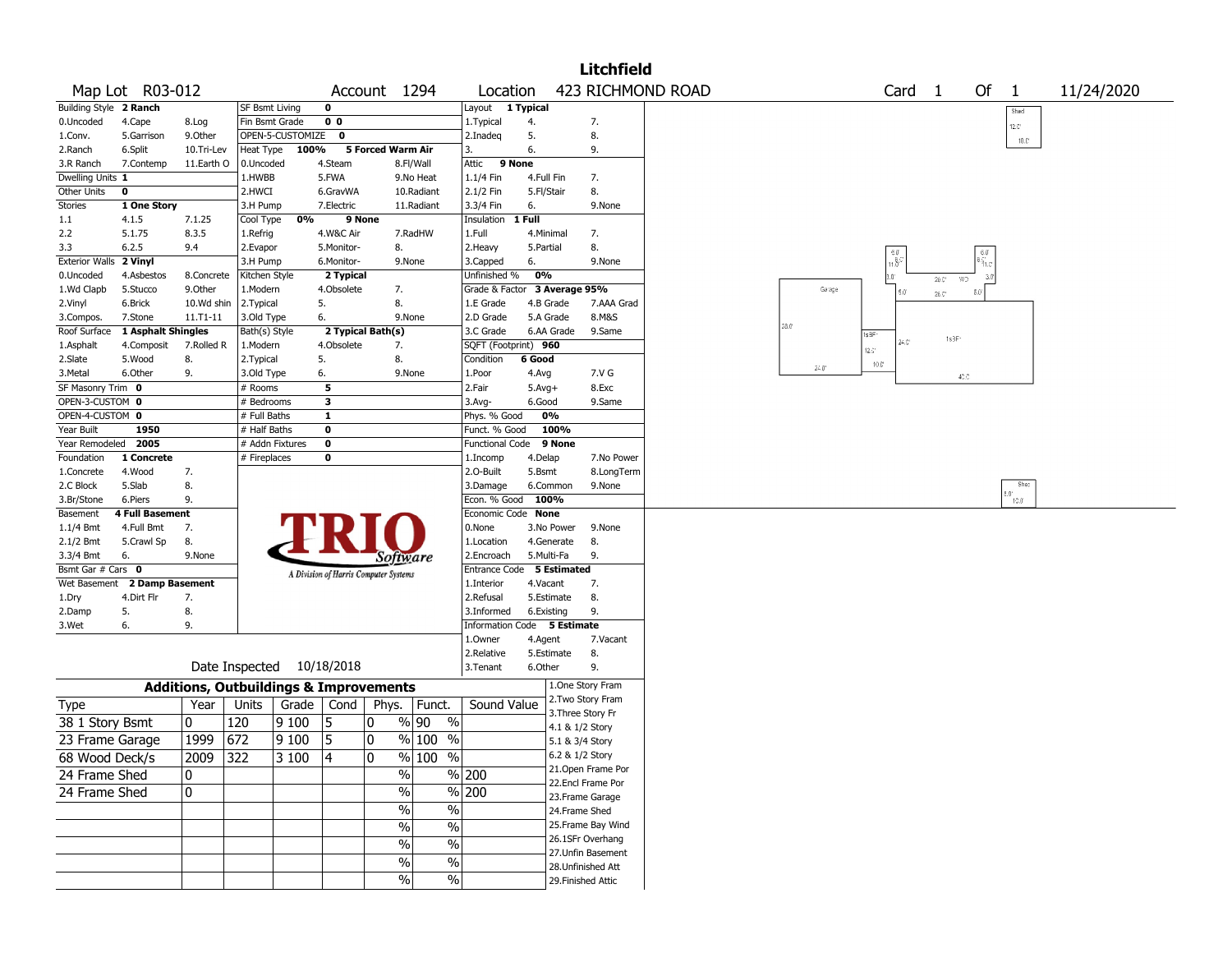|                   | Map Lot R03-013          | Account 1068 | Location                         |                         | 417 RICHMOND ROAD         |                                      |             |                          | Card <sub>1</sub>    | Of $1$        |                                | 11/24/2020                           |
|-------------------|--------------------------|--------------|----------------------------------|-------------------------|---------------------------|--------------------------------------|-------------|--------------------------|----------------------|---------------|--------------------------------|--------------------------------------|
|                   | LILLY, HAROLD W JR       |              |                                  | <b>Property Data</b>    |                           |                                      |             | <b>Assessment Record</b> |                      |               |                                |                                      |
| 480 VIGUE ROAD    |                          |              | Neighborhood 177 Richmond Road   |                         |                           | Year                                 | Land        |                          | <b>Buildings</b>     |               | Exempt                         | Total                                |
|                   | WHITEFIELD ME 04353      |              |                                  |                         |                           | 2007                                 |             | 40,000                   |                      | 4,114         | 0                              | 44,114                               |
|                   |                          |              | Tree Growth Year<br>X Coordinate | $\mathbf 0$             | 0                         | 2008                                 |             | 40,000                   |                      | 4,114         | 0                              | 44,114                               |
|                   | B1762P166 B9778P235      |              | Y Coordinate                     |                         | $\mathbf 0$               | 2009                                 |             | 40,000                   |                      | 15,802        | 0                              | 55,802                               |
|                   |                          |              | Zone/Land Use                    | <b>11 Residential</b>   |                           | 2010                                 |             | 40,000                   |                      | 4,114         | 0                              | 44,114                               |
|                   |                          |              |                                  |                         |                           | 2011                                 |             | 40,000                   |                      | 11,012        | 0                              | 51,012                               |
|                   |                          |              | Secondary Zone                   |                         |                           | 2012                                 |             | 40,000                   |                      | 11,012        | 0                              | 51,012                               |
|                   |                          |              | Topography 2 Rolling             |                         |                           | 2013                                 |             | 40,000                   |                      | 11,012        | 0                              | 51,012                               |
|                   |                          |              |                                  | 4.Below St              | 7.Res Protec              | 2014                                 |             | 40,000                   |                      | 11,012        | 0                              | 51,012                               |
|                   |                          |              | 1.Level<br>2.Rolling             | 5.Low                   | 8.                        | 2015                                 |             | 40,000                   |                      | 11,012        | 0                              | 51,012                               |
|                   |                          |              | 3.Above St<br>4 Drilled Well     | 6.Swampy                | 9.                        | 2016                                 |             | 40,000                   |                      | 11,012        | 0                              | 51,012                               |
|                   |                          |              | Utilities                        |                         | <b>6 Septic System</b>    | 2017                                 |             | 40,000                   |                      | 11,012        | 0                              | 51,012                               |
|                   |                          |              | 1.Public<br>2. Water             | 4.Dr Well<br>5.Dug Well | 7.Cesspool<br>8.Lake/Pond | 2018                                 |             | 40,000                   |                      | 11,012        | 0                              | 51,012                               |
|                   |                          |              | 3.Sewer                          | 6.Septic                | 9.None                    | 2019                                 |             | 45,000                   |                      | 13,600        | 0                              | 58,600                               |
|                   |                          |              | 1 Paved<br>Street                |                         |                           | 2020                                 |             | 45,000                   |                      | 13,600        | $\overline{0}$                 | 58,600                               |
|                   |                          |              | 1.Paved                          | 4.Proposed              | 7.                        |                                      |             |                          | <b>Land Data</b>     |               |                                |                                      |
|                   |                          |              | 2.Semi Imp<br>3.Gravel<br>6.     | 5.R/O/W                 | 8.<br>9.None              | <b>Front Foot</b>                    |             |                          | <b>Effective</b>     |               | <b>Influence</b>               | <b>Influence</b>                     |
|                   |                          |              |                                  |                         | 0                         |                                      | <b>Type</b> | Frontage                 | <b>Depth</b>         | <b>Factor</b> | Code                           | <b>Codes</b>                         |
|                   | Inspection Witnessed By: |              |                                  |                         | $\mathbf 0$               | 11.1-100<br>12.101-200               |             |                          |                      |               | %<br>%                         | 1.Unimproved<br>2. Excess Frtg       |
|                   |                          |              |                                  | <b>Sale Data</b>        |                           | $13.201+$                            |             |                          |                      |               | %                              | 3. Topography                        |
| X                 |                          | Date         | Sale Date                        |                         |                           | 14.<br>15.                           |             |                          |                      |               | %<br>%                         | 4.Size/Shape<br>5.Access             |
| No./Date          | Description              | Date Insp.   | Price                            |                         |                           |                                      |             |                          |                      |               | %                              | 6.Restriction                        |
|                   |                          |              | Sale Type                        |                         |                           |                                      |             |                          | <b>Square Feet</b>   |               | %                              | 7. Right of Way<br>8.View/Environ    |
|                   |                          |              | 1.Land<br>2.L & B                | 4.MFG UNIT<br>5.Other   | 7.<br>8.                  | <b>Square Foot</b><br>16.Regular Lot |             |                          |                      |               | %                              | 9.Fract Share                        |
|                   |                          |              | 3.Building<br>6.                 |                         | 9.                        | 17.Secondary Lot                     |             |                          |                      |               | $\overline{\frac{9}{6}}$       | <b>Acres</b>                         |
|                   |                          |              | Financing                        |                         |                           | 18. Excess Land                      |             |                          |                      |               | $\frac{9}{6}$                  | 30.Frontage 1<br>31. Frontage 2      |
|                   |                          |              | 1.Convent                        | 4.Seller                | 7.                        | 19.Condominium                       |             |                          |                      |               | $\frac{9}{6}$<br>$\frac{9}{6}$ | 32.Tillable                          |
| Notes:            |                          |              | 2.FHA/VA                         | 5.Private               | 8.                        | 20.Miscellaneous                     |             |                          |                      |               | $\overline{\frac{9}{6}}$       | 33.Tillable                          |
|                   |                          |              | 3.Assumed                        | 6.Cash                  | 9.Unknown                 |                                      |             |                          |                      |               | $\overline{\frac{9}{6}}$       | 34.Softwood F&O                      |
|                   |                          |              | Validity                         |                         |                           | Fract. Acre                          |             |                          | <b>Acreage/Sites</b> |               |                                | 35. Mixed Wood F&O                   |
|                   |                          |              | 1.Valid                          | 4.Split                 | 7.Renovate                | 21. Houselot (Frac                   | 24          |                          | 1.00                 | 100           | %<br>0                         | 36.Hardwood F&O<br>37.Softwood TG    |
|                   |                          |              | 2.Related                        | 5.Partial               | 8.Other                   | 22.Baselot(Fract)                    | 44          |                          | 1.00                 | 100           | %<br>$\mathbf 0$               | 38. Mixed Wood TG                    |
|                   |                          |              | 3.Distress                       | 6.Exempt                | 9.                        | 23.<br><b>Acres</b>                  |             |                          |                      |               | %                              | 39.Hardwood TG                       |
|                   |                          |              |                                  |                         |                           | 24. Houselot                         |             |                          |                      |               | $\frac{9}{6}$                  | 40. Wasteland                        |
|                   |                          |              | Verified                         |                         |                           | 25.Baselot                           |             |                          |                      |               | %<br>$\frac{9}{6}$             | 41.Gravel Pit                        |
|                   |                          |              | 1.Buyer<br>2.Seller              | 4.Agent<br>5.Pub Rec    | 7.Family<br>8.Other       | 26.Rear 1                            |             |                          |                      |               | %                              | 42. Mobile Home Si                   |
|                   |                          |              | 3.Lender                         |                         | 9.                        | 27.Rear 2                            |             |                          |                      |               |                                | 43.Camp Site                         |
|                   |                          |              |                                  |                         |                           |                                      |             |                          |                      |               |                                |                                      |
| <b>Litchfield</b> |                          |              |                                  | 6.MLS                   |                           | 28. Rear 3<br>29. Rear 4             |             |                          | <b>Total Acreage</b> | 1.00          |                                | 44.Lot Improvemen<br>45.Access Right |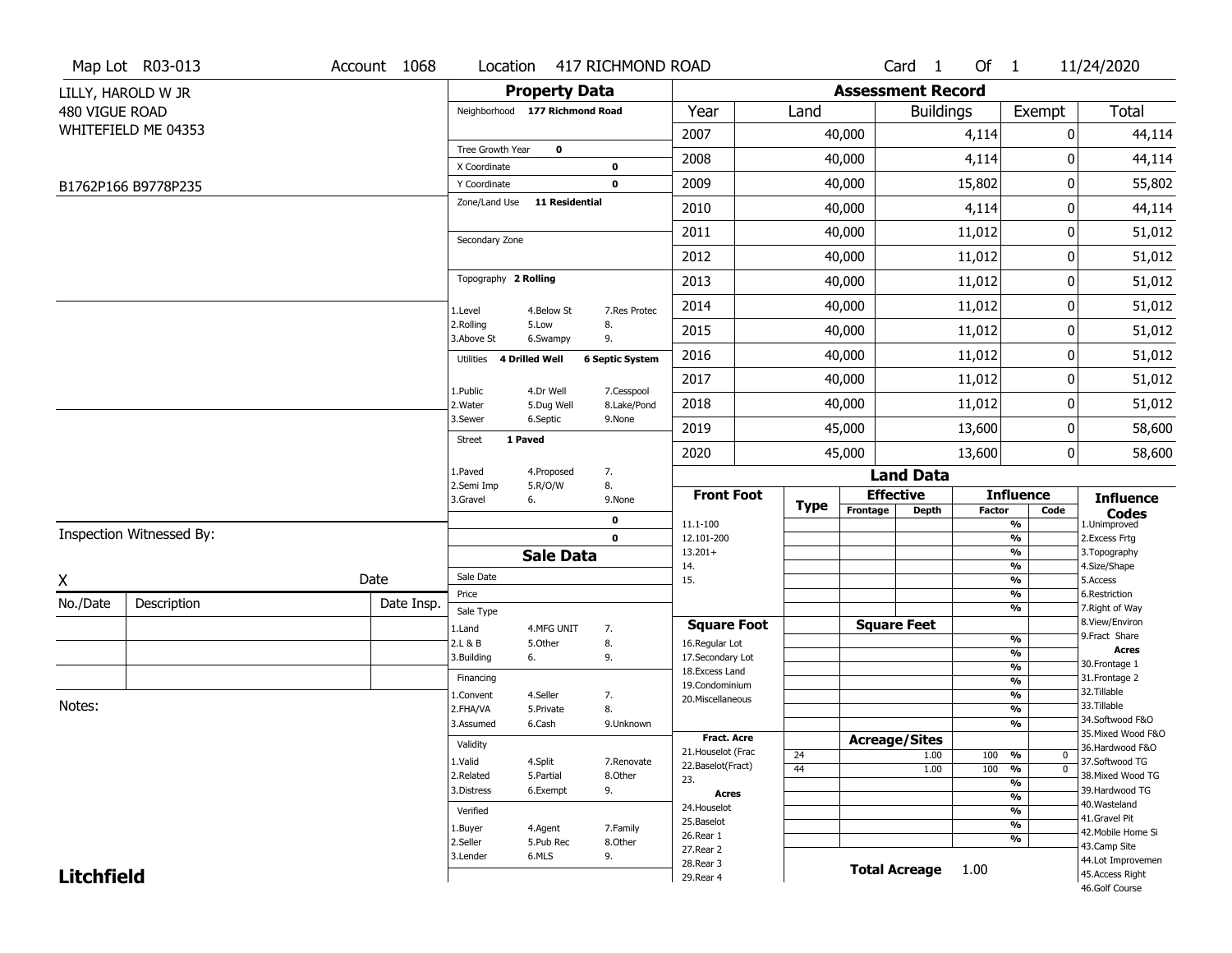|                                 |                        |              |                       |                                                   |                   |                          |                           |                          | Litchfield                             |      |                   |      |            |  |
|---------------------------------|------------------------|--------------|-----------------------|---------------------------------------------------|-------------------|--------------------------|---------------------------|--------------------------|----------------------------------------|------|-------------------|------|------------|--|
|                                 | Map Lot R03-013        |              |                       |                                                   | Account 1068      |                          | Location                  |                          | 417 RICHMOND ROAD                      |      | Card <sub>1</sub> | Of 1 | 11/24/2020 |  |
| Building Style 2 Ranch          |                        |              | <b>SF Bsmt Living</b> | 0                                                 |                   |                          | Layout                    | 1 Typical                |                                        |      |                   |      |            |  |
| 0.Uncoded                       | 4.Cape                 | 8.Log        | Fin Bsmt Grade        | 0 <sub>0</sub>                                    |                   |                          | 1. Typical                | 4.                       | 7.                                     |      |                   |      |            |  |
| 1.Conv.                         | 5.Garrison             | 9.0ther      | OPEN-5-CUSTOMIZE      | $\mathbf 0$                                       |                   |                          | 2.Inadeq                  | 5.                       | 8.                                     |      |                   |      |            |  |
| 2.Ranch                         | 6.Split                | 10.Tri-Lev   | Heat Type             | 0%                                                | 9 Not Heated      |                          | 3.                        | 6.                       | 9.                                     |      |                   |      |            |  |
| 3.R Ranch                       | 7.Contemp              | 11.Earth O   | 0.Uncoded             | 4.Steam                                           |                   | 8.Fl/Wall                | 9 None<br>Attic           |                          |                                        |      |                   |      |            |  |
| Dwelling Units 1<br>Other Units | $\mathbf 0$            |              | 1.HWBB<br>2.HWCI      | 5.FWA<br>6.GravWA                                 |                   | 9.No Heat<br>10.Radiant  | 1.1/4 Fin<br>2.1/2 Fin    | 4.Full Fin<br>5.Fl/Stair | 7.<br>8.                               |      |                   |      |            |  |
| Stories                         | 1 One Story            |              | 3.H Pump              | 7.Electric                                        |                   | 11.Radiant               | 3.3/4 Fin                 | 6.                       | 9.None                                 |      |                   |      |            |  |
| 1.1                             | 4.1.5                  | 7.1.25       | Cool Type             | 0%                                                | 9 None            |                          | Insulation                | 9 None                   |                                        |      |                   |      |            |  |
| 2.2                             | 5.1.75                 | 8.3.5        | 1.Refrig              | 4.W&C Air                                         |                   | 7.RadHW                  | 1.Full                    | 4.Minimal                | 7.                                     |      |                   |      |            |  |
| 3.3                             | 6.2.5                  | 9.4          | 2.Evapor              | 5.Monitor-                                        | 8.                |                          | 2.Heavy                   | 5.Partial                | 8.                                     |      |                   |      |            |  |
| <b>Exterior Walls</b>           | 11 T1-11 Siding        |              | 3.H Pump              | 6.Monitor-                                        | 9.None            |                          | 3.Capped                  | 6.                       | 9.None                                 |      |                   |      |            |  |
| 0.Uncoded                       | 4.Asbestos             | 8.Concrete   | Kitchen Style         | 2 Typical                                         |                   |                          | Unfinished %              | 0%                       |                                        |      |                   |      |            |  |
| 1.Wd Clapb                      | 5.Stucco               | 9.0ther      | 1.Modern              | 4.Obsolete                                        | 7.                |                          | Grade & Factor            | 2 Fair 100%              |                                        |      |                   |      |            |  |
| 2.Vinyl                         | 6.Brick                | 10.Wd shin   | 2. Typical            | 5.                                                | 8.                |                          | 1.E Grade                 | 4.B Grade                | 7.AAA Grad                             | 24.0 | 1sBFr             |      |            |  |
| 3.Compos.                       | 7.Stone                | $11.71 - 11$ | 3.Old Type            | 6.                                                | 9.None            |                          | 2.D Grade                 | 5.A Grade                | 8.M&S                                  |      |                   |      |            |  |
| Roof Surface                    | 1 Asphalt Shingles     |              | Bath(s) Style         |                                                   | 2 Typical Bath(s) |                          | 3.C Grade                 | 6.AA Grade               | 9.Same                                 |      |                   |      |            |  |
| 1.Asphalt                       | 4.Composit             | 7.Rolled R   | 1.Modern              | 4.Obsolete                                        | 7.                |                          | SQFT (Footprint) 960      |                          |                                        |      |                   |      |            |  |
| 2.Slate                         | 5.Wood                 | 8.           | 2. Typical            | 5.                                                | 8.                |                          | Condition                 | 1 Poor                   |                                        |      |                   |      |            |  |
| 3.Metal                         | 6.Other                | 9.           | 3.Old Type            | 6.                                                | 9.None            |                          | 1.Poor                    | 4.Avg                    | 7.V G                                  |      |                   |      |            |  |
| SF Masonry Trim 0               |                        |              | # Rooms               | $\mathbf 0$                                       |                   |                          | 2.Fair                    | $5.$ Avg $+$             | 8.Exc                                  |      |                   |      |            |  |
| OPEN-3-CUSTOM 0                 |                        |              | # Bedrooms            | $\mathbf 0$                                       |                   |                          | 3.Avg-                    | 6.Good                   | 9.Same                                 |      |                   |      |            |  |
| OPEN-4-CUSTOM 0                 |                        |              | # Full Baths          | $\mathbf{1}$                                      |                   |                          | Phys. % Good              | 0%                       |                                        |      |                   |      |            |  |
| Year Built                      | 1950                   |              | # Half Baths          | $\mathbf 0$                                       |                   |                          | Funct. % Good             | 50%                      |                                        |      | 40.0              |      |            |  |
| Year Remodeled 0<br>Foundation  | 1 Concrete             |              | # Addn Fixtures       | $\mathbf 0$<br>0                                  |                   |                          | <b>Functional Code</b>    | 3 Damage                 | 7.No Power                             |      |                   |      |            |  |
| 1.Concrete                      | 4.Wood                 | 7.           | # Fireplaces          |                                                   |                   |                          | 1.Incomp<br>2.O-Built     | 4.Delap<br>5.Bsmt        | 8.LongTerm                             |      |                   |      |            |  |
| 2.C Block                       | 5.Slab                 | 8.           |                       |                                                   |                   |                          | 3.Damage                  | 6.Common                 | 9.None                                 |      |                   |      |            |  |
| 3.Br/Stone                      | 6.Piers                | 9.           |                       |                                                   |                   |                          | Econ. % Good              | 100%                     |                                        |      |                   |      |            |  |
| Basement                        | <b>4 Full Basement</b> |              |                       |                                                   |                   |                          | Economic Code None        |                          |                                        |      |                   |      |            |  |
| $1.1/4$ Bmt                     | 4.Full Bmt             | 7.           |                       |                                                   |                   |                          | 0.None                    | 3.No Power               | 9.None                                 |      |                   |      |            |  |
| 2.1/2 Bmt                       | 5.Crawl Sp             | 8.           |                       |                                                   |                   |                          | 1.Location                | 4.Generate               | 8.                                     |      |                   |      |            |  |
| 3.3/4 Bmt                       | 6.                     | 9.None       |                       |                                                   | Software          |                          | 2.Encroach                | 5.Multi-Fa               | 9.                                     |      |                   |      |            |  |
| Bsmt Gar # Cars 0               |                        |              |                       | A Division of Harris Computer Systems             |                   |                          | Entrance Code 5 Estimated |                          |                                        |      |                   |      |            |  |
| Wet Basement                    | 2 Damp Basement        |              |                       |                                                   |                   |                          | 1.Interior                | 4.Vacant                 | 7.                                     |      |                   |      |            |  |
| 1.Dry                           | 4.Dirt Flr             | 7.           |                       |                                                   |                   |                          | 2.Refusal                 | 5.Estimate               | 8.                                     |      |                   |      |            |  |
| 2.Damp                          | 5.                     | 8.           |                       |                                                   |                   |                          | 3.Informed                | 6.Existing               | 9.                                     |      |                   |      |            |  |
| 3.Wet                           | 6.                     | 9.           |                       |                                                   |                   |                          | Information Code 7 Vacant |                          |                                        |      |                   |      |            |  |
|                                 |                        |              |                       |                                                   |                   |                          | 1.0wner                   | 4.Agent                  | 7.Vacant                               |      |                   |      |            |  |
|                                 |                        |              |                       |                                                   |                   |                          | 2.Relative                | 5.Estimate               | 8.                                     |      |                   |      |            |  |
|                                 |                        |              |                       | Date Inspected 10/18/2018                         |                   |                          | 3.Tenant                  | 6.Other                  | 9.                                     |      |                   |      |            |  |
|                                 |                        |              |                       | <b>Additions, Outbuildings &amp; Improvements</b> |                   |                          |                           |                          | 1.One Story Fram                       |      |                   |      |            |  |
| Type                            |                        | Year         | Units                 | Grade $ $<br>Cond                                 | Phys.             | Funct.                   | Sound Value               |                          | 2. Two Story Fram                      |      |                   |      |            |  |
|                                 |                        |              |                       |                                                   | %                 | $\%$                     |                           |                          | 3. Three Story Fr                      |      |                   |      |            |  |
|                                 |                        |              |                       |                                                   |                   |                          |                           |                          | 4.1 & 1/2 Story                        |      |                   |      |            |  |
|                                 |                        |              |                       |                                                   | $\frac{0}{0}$     | $\%$                     |                           |                          | 5.1 & 3/4 Story                        |      |                   |      |            |  |
|                                 |                        |              |                       |                                                   | $\frac{0}{0}$     | $\%$                     |                           |                          | 6.2 & 1/2 Story                        |      |                   |      |            |  |
|                                 |                        |              |                       |                                                   | $\sqrt{2}$        | $\%$                     |                           |                          | 21. Open Frame Por                     |      |                   |      |            |  |
|                                 |                        |              |                       |                                                   | $\sqrt{6}$        | $\overline{\frac{0}{6}}$ |                           |                          | 22.Encl Frame Por                      |      |                   |      |            |  |
|                                 |                        |              |                       |                                                   | $\sqrt{6}$        | $\%$                     |                           |                          | 23. Frame Garage                       |      |                   |      |            |  |
|                                 |                        |              |                       |                                                   |                   |                          |                           |                          | 24.Frame Shed                          |      |                   |      |            |  |
|                                 |                        |              |                       |                                                   | $\sqrt{6}$        | $\overline{\frac{0}{6}}$ |                           |                          | 25. Frame Bay Wind<br>26.1SFr Overhang |      |                   |      |            |  |
|                                 |                        |              |                       |                                                   | $\%$              | $\%$                     |                           |                          | 27.Unfin Basement                      |      |                   |      |            |  |
|                                 |                        |              |                       |                                                   | %                 | $\%$                     |                           |                          | 28. Unfinished Att                     |      |                   |      |            |  |
|                                 |                        |              |                       |                                                   | $\%$              | $\sqrt{6}$               |                           |                          | 29. Finished Attic                     |      |                   |      |            |  |
|                                 |                        |              |                       |                                                   |                   |                          |                           |                          |                                        |      |                   |      |            |  |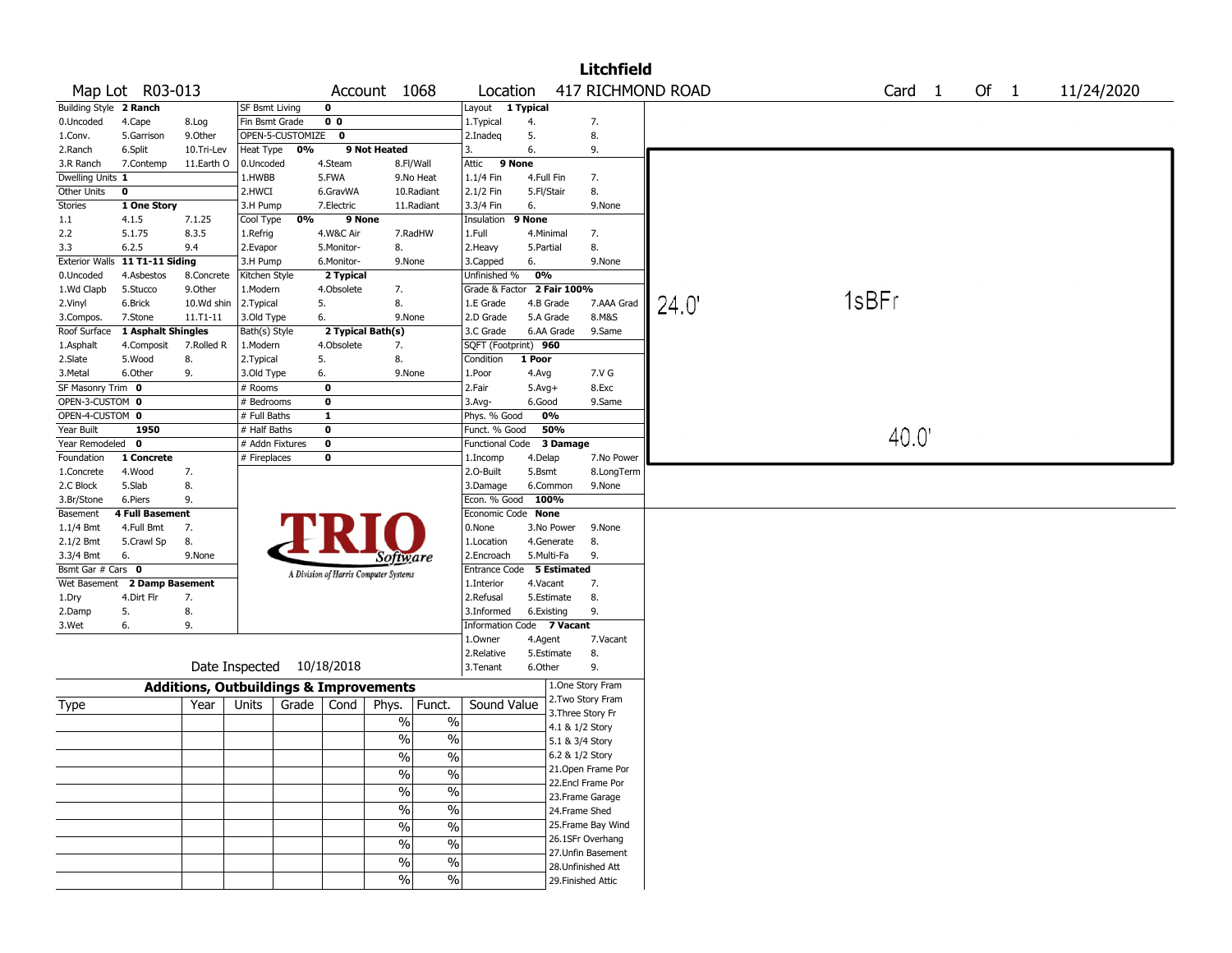|                   | Map Lot R03-014          | Account 1601 | Location                       |                          | 381 RICHMOND ROAD         |                                          |                       |                          | Card <sub>1</sub> | Of $1$        |                                | 11/24/2020                            |
|-------------------|--------------------------|--------------|--------------------------------|--------------------------|---------------------------|------------------------------------------|-----------------------|--------------------------|-------------------|---------------|--------------------------------|---------------------------------------|
|                   | SKIDGELL, DARLENE        |              |                                | <b>Property Data</b>     |                           |                                          |                       | <b>Assessment Record</b> |                   |               |                                |                                       |
|                   | SKIDGELL, RAYMOND E      |              | Neighborhood 177 Richmond Road |                          |                           | Year                                     | Land                  |                          | <b>Buildings</b>  |               | Exempt                         | Total                                 |
| 381 RICHMOND RD   |                          |              |                                |                          |                           | 2007                                     |                       | 46,670                   |                   | 56,843        | 13,000                         | 90,513                                |
|                   | LITCHFIELD ME 04350      |              | Tree Growth Year               | $\mathbf 0$              |                           | 2008                                     |                       | 46,670                   |                   | 56,837        | 12,350                         | 91,157                                |
|                   |                          |              | X Coordinate                   |                          | $\mathbf 0$               |                                          |                       |                          |                   |               |                                |                                       |
| B8286P330         |                          |              | Y Coordinate<br>Zone/Land Use  | <b>11 Residential</b>    | $\mathbf 0$               | 2009                                     |                       | 45,750                   |                   | 56,200        | 0                              | 101,950                               |
|                   |                          |              |                                |                          |                           | 2010                                     |                       | 45,750                   |                   | 60,635        | 0                              | 106,385                               |
|                   |                          |              | Secondary Zone                 |                          |                           | 2011                                     |                       | 45,750                   |                   | 70,429        | 0                              | 116,179                               |
|                   |                          |              |                                |                          |                           | 2012                                     |                       | 45,750                   |                   | 70,429        | 0                              | 116,179                               |
|                   |                          |              | Topography 2 Rolling           |                          |                           | 2013                                     |                       | 45,750                   |                   | 70,403        | 0                              | 116,153                               |
|                   |                          |              | 1.Level                        | 4.Below St               | 7.Res Protec              | 2014                                     |                       | 45,750                   |                   | 68,389        | 0                              | 114,139                               |
|                   |                          |              | 2.Rolling<br>3.Above St        | 5.Low<br>6.Swampy        | 8.<br>9.                  | 2015                                     |                       | 45,750                   |                   | 68,355        | 0                              | 114,105                               |
|                   |                          |              | Utilities                      | <b>4 Drilled Well</b>    | <b>6 Septic System</b>    | 2016                                     |                       | 45,750                   |                   | 67,541        | 0                              | 113,291                               |
|                   |                          |              |                                |                          |                           | 2017                                     |                       | 45,750                   |                   | 67,509        | 0                              | 113,259                               |
|                   |                          |              | 1.Public<br>2. Water           | 4.Dr Well<br>5.Dug Well  | 7.Cesspool<br>8.Lake/Pond | 2018                                     |                       | 45,750                   |                   | 66,689        | 0                              | 112,439                               |
|                   |                          |              | 3.Sewer                        | 6.Septic                 | 9.None                    | 2019                                     |                       | 51,900                   |                   | 75,800        | 0                              | 127,700                               |
|                   |                          |              | 1 Paved<br><b>Street</b>       |                          |                           | 2020                                     |                       | 51,900                   |                   | 75,800        | 0                              | 127,700                               |
|                   |                          |              | 1.Paved                        | 4.Proposed               | 7.                        |                                          |                       | <b>Land Data</b>         |                   |               |                                |                                       |
|                   |                          |              | 2.Semi Imp<br>3.Gravel         | 5.R/O/W<br>6.            | 8.<br>9.None              | <b>Front Foot</b>                        |                       | <b>Effective</b>         |                   |               | <b>Influence</b>               | <b>Influence</b>                      |
|                   |                          |              |                                |                          | 0                         | 11.1-100                                 | <b>Type</b>           | Frontage                 | <b>Depth</b>      | <b>Factor</b> | Code<br>$\frac{9}{6}$          | <b>Codes</b><br>1.Unimproved          |
|                   | Inspection Witnessed By: |              |                                |                          | $\mathbf 0$               | 12.101-200                               |                       |                          |                   |               | $\frac{9}{6}$                  | 2. Excess Frtg                        |
|                   |                          |              |                                | <b>Sale Data</b>         |                           | $13.201+$<br>14.                         |                       |                          |                   |               | $\frac{9}{6}$<br>$\frac{9}{6}$ | 3. Topography<br>4.Size/Shape         |
| Χ                 |                          | Date         | Sale Date                      |                          | 1/11/2005                 | 15.                                      |                       |                          |                   |               | $\frac{9}{6}$                  | 5.Access                              |
| No./Date          | Description              | Date Insp.   | Price                          |                          |                           |                                          |                       |                          |                   |               | %                              | 6.Restriction                         |
|                   |                          |              | Sale Type                      | 2 Land & Buildings       |                           | <b>Square Foot</b>                       |                       | <b>Square Feet</b>       |                   |               | %                              | 7. Right of Way<br>8.View/Environ     |
|                   |                          |              | 1.Land<br>2.L & B              | 4.MFG UNIT<br>5.0ther    | 7.<br>8.                  | 16.Regular Lot                           |                       |                          |                   |               | %                              | 9.Fract Share                         |
|                   |                          |              | 3.Building                     | 6.                       | 9.                        | 17.Secondary Lot                         |                       |                          |                   |               | %                              | Acres<br>30. Frontage 1               |
|                   |                          |              | Financing                      | 9 Unknown                |                           | 18.Excess Land                           |                       |                          |                   |               | $\frac{9}{6}$<br>$\frac{9}{6}$ | 31. Frontage 2                        |
|                   |                          |              | 1.Convent                      | 4.Seller                 | 7.                        | 19.Condominium<br>20.Miscellaneous       |                       |                          |                   |               | $\frac{9}{6}$                  | 32.Tillable                           |
| Notes:            |                          |              | 2.FHA/VA                       | 5.Private                | 8.                        |                                          |                       |                          |                   |               | $\frac{9}{6}$                  | 33.Tillable                           |
|                   |                          |              | 3.Assumed                      | 6.Cash                   | 9.Unknown                 |                                          |                       |                          |                   |               | $\frac{9}{6}$                  | 34.Softwood F&O<br>35. Mixed Wood F&O |
|                   |                          |              | Validity                       | <b>2 Related Parties</b> |                           | <b>Fract. Acre</b><br>21. Houselot (Frac |                       | <b>Acreage/Sites</b>     |                   |               |                                | 36.Hardwood F&O                       |
|                   |                          |              | 1.Valid                        | 4.Split                  | 7.Renovate                | 22.Baselot(Fract)                        | 24<br>$\overline{26}$ |                          | 1.00<br>2.30      | 100<br>100    | %<br>0<br>%<br>$\mathbf{0}$    | 37.Softwood TG                        |
|                   |                          |              | 2.Related                      | 5.Partial                | 8.Other                   | 23.                                      | 44                    |                          | 1.00              | 100           | $\frac{9}{6}$<br>$\mathbf 0$   | 38. Mixed Wood TG                     |
|                   |                          |              | 3.Distress                     | 6.Exempt                 | 9.                        | <b>Acres</b>                             |                       |                          |                   |               | $\frac{9}{6}$                  | 39.Hardwood TG                        |
|                   |                          |              | Verified                       | <b>5 Public Record</b>   |                           | 24. Houselot                             |                       |                          |                   |               | $\frac{9}{6}$                  | 40. Wasteland<br>41.Gravel Pit        |
|                   |                          |              | 1.Buyer                        | 4.Agent                  | 7.Family                  | 25.Baselot<br>26.Rear 1                  |                       |                          |                   |               | $\frac{9}{6}$                  | 42. Mobile Home Si                    |
|                   |                          |              | 2.Seller                       | 5.Pub Rec                | 8.Other                   | 27. Rear 2                               |                       |                          |                   |               | $\frac{9}{6}$                  | 43.Camp Site                          |
|                   |                          |              | 3.Lender                       | 6.MLS                    | 9.                        | 28. Rear 3                               |                       | <b>Total Acreage</b>     |                   | 3.30          |                                | 44.Lot Improvemen                     |
| <b>Litchfield</b> |                          |              |                                |                          |                           | 29. Rear 4                               |                       |                          |                   |               |                                | 45.Access Right<br>46.Golf Course     |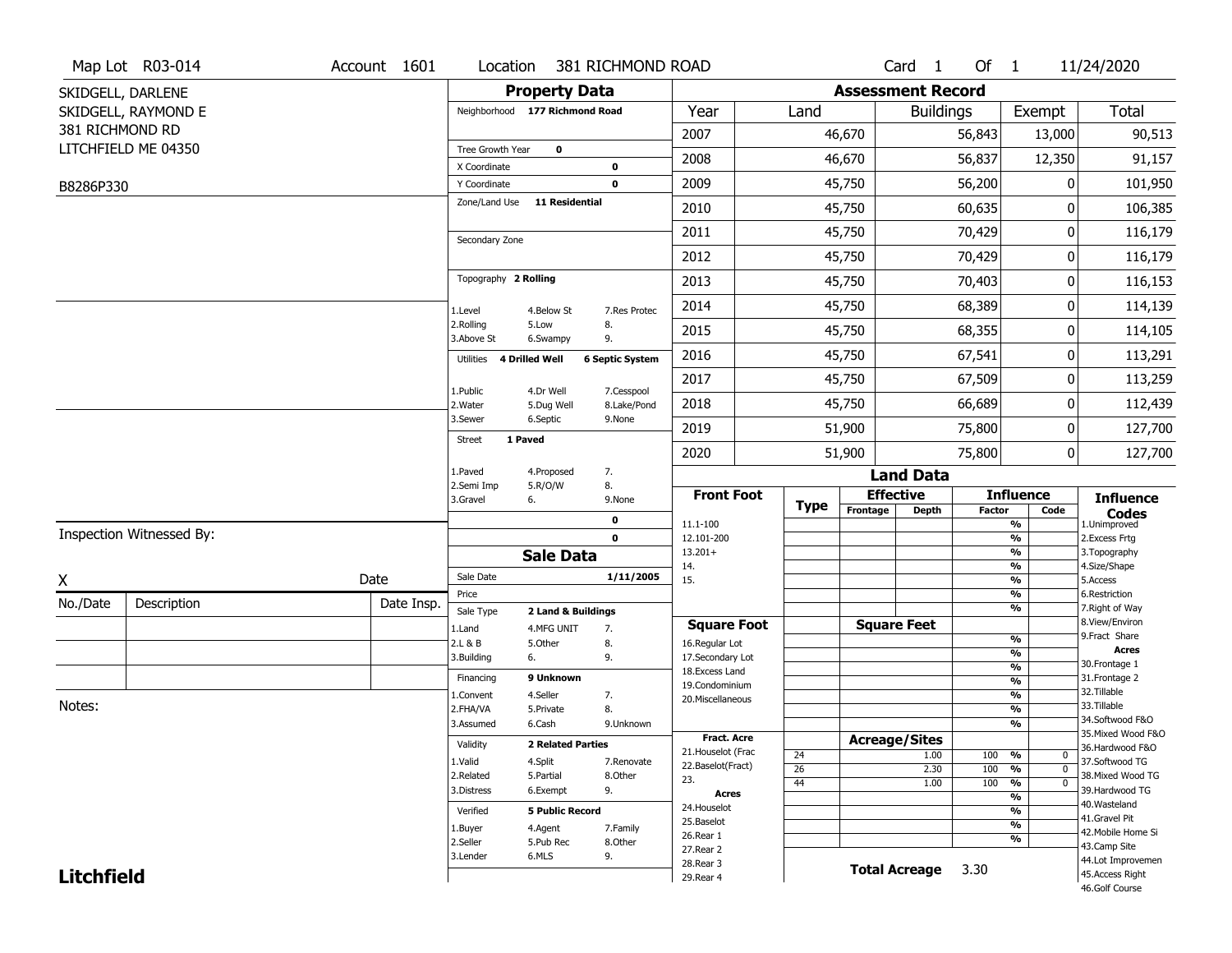|                        |                        |               |                           |                  |                |                                                   |               |                              |              |                 | <b>Litchfield</b>  |                   |             |                |                   |      |       |            |
|------------------------|------------------------|---------------|---------------------------|------------------|----------------|---------------------------------------------------|---------------|------------------------------|--------------|-----------------|--------------------|-------------------|-------------|----------------|-------------------|------|-------|------------|
|                        | Map Lot R03-014        |               |                           |                  |                | Account 1601                                      |               | Location                     |              |                 |                    | 381 RICHMOND ROAD |             |                | Card <sub>1</sub> |      | Of 1  | 11/24/2020 |
| Building Style 2 Ranch |                        |               | SF Bsmt Living            |                  | 0              |                                                   |               | Layout 1 Typical             |              |                 |                    |                   | <b>NV</b>   |                |                   |      |       |            |
| 0.Uncoded              | 4.Cape                 | 8.Log         | Fin Bsmt Grade            |                  | 0 <sub>0</sub> |                                                   |               | 1. Typical                   | 4.           |                 | 7.                 |                   |             | Shed           |                   |      |       |            |
| 1.Conv.                | 5.Garrison             | 9.Other       |                           | OPEN-5-CUSTOMIZE | $\bf{0}$       |                                                   |               | 2.Inadeq                     | 5.           |                 | 8.                 |                   |             |                |                   |      |       |            |
| 2.Ranch                | 6.Split                | 10.Tri-Lev    | Heat Type                 | 100%             |                | 5 Forced Warm Air                                 |               | 3.                           | 6.           |                 | 9.                 |                   |             | $10.0^\circ$   |                   |      |       |            |
| 3.R Ranch              | 7.Contemp              | 11.Earth O    | 0.Uncoded                 |                  | 4.Steam        |                                                   | 8.Fl/Wall     | 9 None<br>Attic              |              |                 |                    |                   |             | $10.0^{\circ}$ |                   |      |       |            |
| Dwelling Units 1       |                        |               | 1.HWBB                    |                  | 5.FWA          |                                                   | 9.No Heat     | 1.1/4 Fin                    |              | 4.Full Fin      | 7.                 |                   |             |                |                   |      |       |            |
| Other Units            | $\mathbf 0$            |               | 2.HWCI                    |                  | 6.GravWA       |                                                   | 10.Radiant    | 2.1/2 Fin                    |              | 5.Fl/Stair      | 8.                 |                   |             |                |                   |      |       |            |
| <b>Stories</b>         | 1 One Story            |               | 3.H Pump                  |                  | 7.Electric     |                                                   | 11.Radiant    | 3.3/4 Fin                    | 6.           |                 | 9.None             |                   |             |                |                   |      |       |            |
| $1.1\,$                | 4.1.5                  | 7.1.25        | Cool Type                 | 0%               |                | 9 None                                            |               | Insulation                   | 1 Full       |                 |                    |                   |             |                |                   |      |       |            |
| 2.2                    | 5.1.75                 | 8.3.5         | 1.Refrig                  |                  | 4.W&C Air      |                                                   | 7.RadHW       | 1.Full                       |              | 4.Minimal       | 7.                 |                   |             |                |                   |      |       |            |
| 3.3                    | 6.2.5                  | 9.4           | 2.Evapor                  |                  | 5.Monitor-     | 8.                                                |               | 2.Heavy                      | 5.Partial    |                 | 8.                 |                   |             |                |                   |      |       |            |
| <b>Exterior Walls</b>  | 2 Vinyl                |               | 3.H Pump                  |                  | 6.Monitor-     | 9.None                                            |               | 3.Capped                     | 6.           |                 | 9.None             |                   |             |                |                   |      |       |            |
| 0.Uncoded              | 4.Asbestos             | 8.Concrete    | Kitchen Style             |                  | 2 Typical      |                                                   |               | Unfinished %                 | 0%           |                 |                    |                   |             |                |                   |      |       |            |
| 1.Wd Clapb             | 5.Stucco               | 9.0ther       | 1.Modern                  |                  | 4.Obsolete     | 7.                                                |               | Grade & Factor 3 Average 95% |              |                 |                    |                   |             |                |                   |      |       |            |
| 2.Vinyl                | 6.Brick                | 10.Wd shin    | 2. Typical                |                  | 5.             | 8.                                                |               | 1.E Grade                    |              | 4.B Grade       | 7.AAA Grad         |                   |             |                |                   |      |       |            |
| 3.Compos.              | 7.Stone                | $11. T1 - 11$ | 3.Old Type                |                  | 6.             | 9.None                                            |               | 2.D Grade                    |              | 5.A Grade       | 8.M&S              |                   |             |                |                   |      |       |            |
| Roof Surface           | 3 Sheet Metal          |               | Bath(s) Style             |                  |                | 2 Typical Bath(s)                                 |               | 3.C Grade                    |              | 6.AA Grade      | 9.Same             |                   | Shed        |                | WD.               |      |       |            |
| 1.Asphalt              | 4.Composit             | 7.Rolled R    | 1.Modern                  |                  | 4.Obsolete     | 7.                                                |               | SQFT (Footprint) 840         |              |                 |                    |                   | $8.0^\circ$ |                | $8.0^{\circ}$     |      |       |            |
| 2.Slate                | 5.Wood                 | 8.            | 2. Typical                |                  | 5.             | 8.                                                |               | Condition                    | 4 Average    |                 |                    |                   |             | $8.0^{\circ}$  | 12.0              |      |       |            |
| 3.Metal                | 6.Other                | 9.            | 3.Old Type                |                  | 6.             | 9.None                                            |               | 1.Poor                       | 4.Avg        |                 | 7.V G              |                   |             |                | ЕP                |      |       |            |
| SF Masonry Trim 0      |                        |               | # Rooms                   |                  | 5              |                                                   |               | 2.Fair                       | $5.$ Avg $+$ |                 | 8.Exc              |                   |             |                |                   |      |       |            |
| OPEN-3-CUSTOM 0        |                        |               | # Bedrooms                |                  | 3              |                                                   |               | $3.$ Avg-                    | 6.Good       |                 | 9.Same             |                   |             |                |                   |      |       |            |
| OPEN-4-CUSTOM 0        |                        |               | # Full Baths              |                  | 1              |                                                   |               | Phys. % Good                 |              | 0%              |                    |                   |             |                |                   |      |       |            |
| Year Built             | 1972                   |               | # Half Baths              |                  | $\bf{0}$       |                                                   |               | Funct. % Good                |              | 100%            |                    |                   |             |                | $28.0^{\circ}$    | 30.0 | 1sBFr |            |
| Year Remodeled 0       |                        |               |                           | # Addn Fixtures  | $\pmb{0}$      |                                                   |               | Functional Code              |              | 9 None          |                    |                   |             |                |                   |      |       |            |
| Foundation             | 2 Concrete Block       |               | # Fireplaces              |                  | 0              |                                                   |               | 1.Incomp                     | 4.Delap      |                 | 7.No Power         |                   |             |                |                   |      |       |            |
| 1.Concrete             | 4.Wood                 | 7.            |                           |                  |                |                                                   |               | 2.0-Built                    | 5.Bsmt       |                 | 8.LongTerm         |                   |             |                |                   |      |       |            |
| 2.C Block              | 5.Slab                 | 8.            |                           |                  |                |                                                   |               | 3.Damage                     |              | 6.Common        | 9.None             |                   |             |                |                   |      |       |            |
| 3.Br/Stone             | 6.Piers                | 9.            |                           |                  |                |                                                   |               | Econ. % Good                 |              | 100%            |                    |                   |             |                | $12.0^{\circ}$    |      | 28.0  |            |
| Basement               | <b>4 Full Basement</b> |               |                           |                  |                |                                                   |               | Economic Code None           |              |                 |                    |                   |             |                |                   |      |       |            |
| 1.1/4 Bmt              | 4.Full Bmt             | 7.            |                           |                  |                |                                                   |               | 0.None                       |              | 3.No Power      | 9.None             |                   |             |                |                   |      |       |            |
| 2.1/2 Bmt              | 5.Crawl Sp             | 8.            |                           |                  |                |                                                   |               | 1.Location                   |              | 4.Generate      | 8.                 |                   |             |                |                   |      |       |            |
| 3.3/4 Bmt              | 6.                     | 9.None        |                           |                  |                | Software                                          |               | 2.Encroach                   |              | 5.Multi-Fa      | 9.                 |                   |             |                |                   |      |       |            |
| Bsmt Gar # Cars 0      |                        |               |                           |                  |                | A Division of Harris Computer Systems             |               | Entrance Code 5 Estimated    |              |                 |                    |                   |             |                |                   |      |       |            |
| Wet Basement           | 2 Damp Basement        |               |                           |                  |                |                                                   |               | 1.Interior                   |              | 4.Vacant        | 7.                 |                   |             |                |                   |      |       |            |
| 1.Dry                  | 4.Dirt Flr             | 7.            |                           |                  |                |                                                   |               | 2.Refusal                    |              | 5.Estimate      | 8.                 |                   |             |                |                   |      |       |            |
| 2.Damp                 | 5.                     | 8.            |                           |                  |                |                                                   |               | 3.Informed                   |              | 6.Existing      | 9.                 |                   |             |                |                   |      |       |            |
| 3.Wet                  | 6.                     | 9.            |                           |                  |                |                                                   |               | Information Code 5 Estimate  |              |                 |                    |                   |             |                |                   |      |       |            |
|                        |                        |               |                           |                  |                |                                                   |               | 1.Owner                      | 4.Agent      |                 | 7.Vacant           |                   |             |                |                   |      |       |            |
|                        |                        |               |                           |                  |                |                                                   |               | 2.Relative                   |              | 5.Estimate      | 8.                 |                   |             |                |                   |      |       |            |
|                        |                        |               | Date Inspected 10/18/2018 |                  |                |                                                   |               | 3.Tenant                     | 6.Other      |                 | 9.                 |                   |             |                |                   |      |       |            |
|                        |                        |               |                           |                  |                | <b>Additions, Outbuildings &amp; Improvements</b> |               |                              |              |                 | 1.One Story Fram   |                   |             |                |                   |      |       |            |
| Type                   |                        | Year          | Units                     | Grade            | Cond           | Phys. Funct.                                      |               | Sound Value                  |              |                 | 2.Two Story Fram   |                   |             |                |                   |      |       |            |
| 22 Encl Frame          |                        | 2002          | 336                       | 9100             | 4              | 0                                                 | $%100$ %      |                              |              |                 | 3. Three Story Fr  |                   |             |                |                   |      |       |            |
|                        |                        |               |                           |                  |                |                                                   |               |                              |              | 4.1 & 1/2 Story |                    |                   |             |                |                   |      |       |            |
| 68 Wood Deck/s         |                        | 10            | 96                        | 3 100            | 4              | 0                                                 | % 100<br>$\%$ |                              |              | 5.1 & 3/4 Story |                    |                   |             |                |                   |      |       |            |
| 24 Frame Shed          |                        | 0             |                           |                  |                | $\sqrt{6}$                                        |               | % 500                        |              | 6.2 & 1/2 Story |                    |                   |             |                |                   |      |       |            |
| 24 Frame Shed          |                        | 10            |                           |                  |                | $\sqrt{6}$                                        |               | $\frac{9}{6}$ 300            |              |                 | 21.Open Frame Por  |                   |             |                |                   |      |       |            |
|                        |                        |               |                           |                  |                | $\sqrt{6}$                                        | $\%$          |                              |              |                 | 22.Encl Frame Por  |                   |             |                |                   |      |       |            |
|                        |                        |               |                           |                  |                |                                                   |               |                              |              |                 | 23. Frame Garage   |                   |             |                |                   |      |       |            |
|                        |                        |               |                           |                  |                | $\sqrt{6}$                                        | $\frac{0}{6}$ |                              |              | 24.Frame Shed   |                    |                   |             |                |                   |      |       |            |
|                        |                        |               |                           |                  |                | $\sqrt{6}$                                        | $\frac{0}{6}$ |                              |              |                 | 25. Frame Bay Wind |                   |             |                |                   |      |       |            |
|                        |                        |               |                           |                  |                | $\sqrt{6}$                                        | $\frac{0}{6}$ |                              |              |                 | 26.1SFr Overhang   |                   |             |                |                   |      |       |            |
|                        |                        |               |                           |                  |                | $\sqrt{6}$                                        | $\frac{0}{6}$ |                              |              |                 | 27.Unfin Basement  |                   |             |                |                   |      |       |            |
|                        |                        |               |                           |                  |                |                                                   |               |                              |              |                 | 28. Unfinished Att |                   |             |                |                   |      |       |            |
|                        |                        |               |                           |                  |                | $\sqrt{6}$                                        | $\sqrt{6}$    |                              |              |                 | 29. Finished Attic |                   |             |                |                   |      |       |            |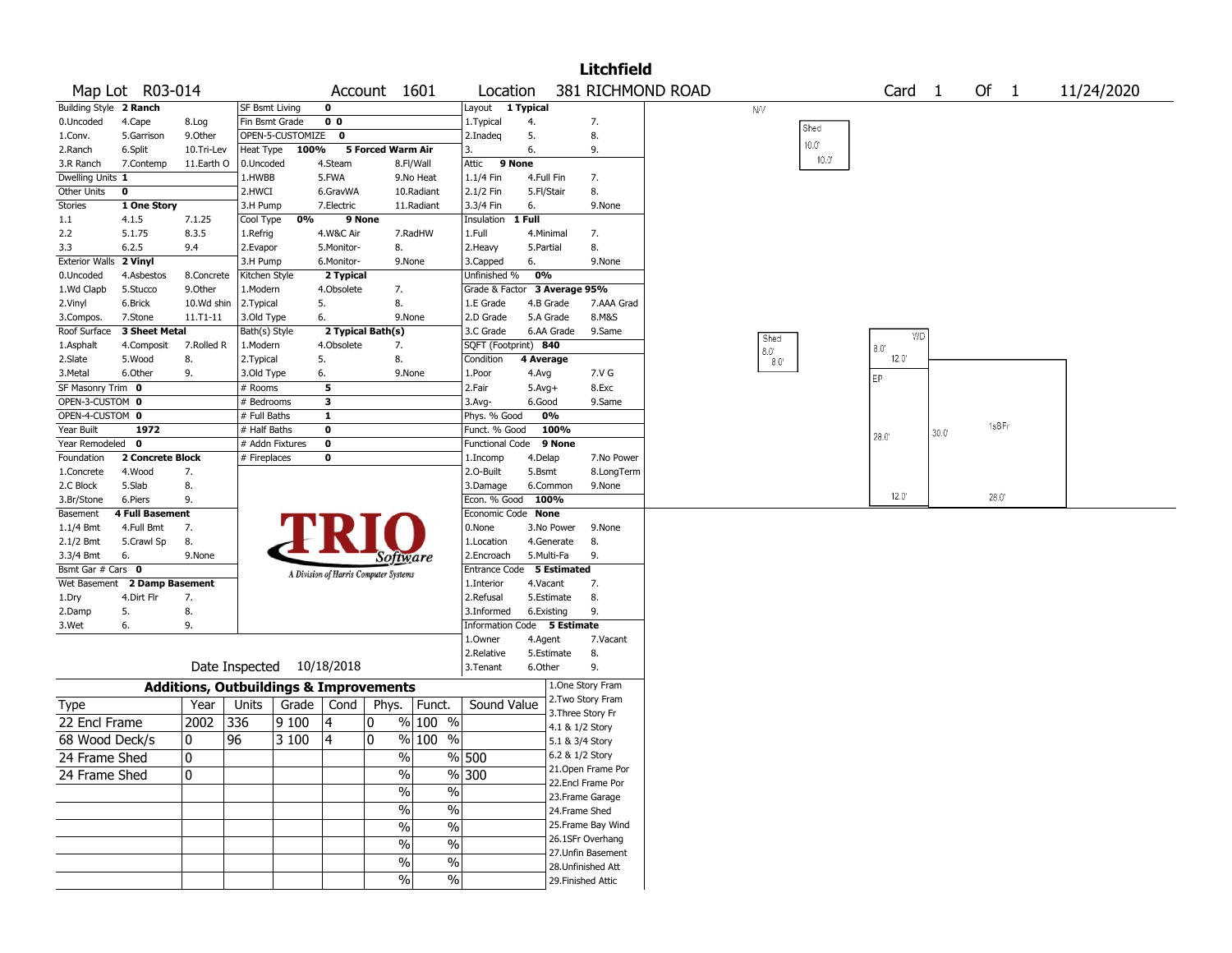|                   | Map Lot R03-015                         | Account 534 | Location                       |                                  | 373 RICHMOND ROAD         |                                   |                                    |                          | Card 1               | Of $1$        |                                                        | 11/24/2020                           |
|-------------------|-----------------------------------------|-------------|--------------------------------|----------------------------------|---------------------------|-----------------------------------|------------------------------------|--------------------------|----------------------|---------------|--------------------------------------------------------|--------------------------------------|
|                   | AVERILL, DUNCAN S                       |             |                                | <b>Property Data</b>             |                           |                                   |                                    | <b>Assessment Record</b> |                      |               |                                                        |                                      |
| AVERILL, LEE M    |                                         |             | Neighborhood 177 Richmond Road |                                  |                           | Year                              | Land                               |                          | <b>Buildings</b>     |               | Exempt                                                 | <b>Total</b>                         |
| 1137 HOTEL ROAD   |                                         |             |                                |                                  |                           | 2007                              |                                    | 82,200                   |                      | 163,088       | 13,000                                                 | 232,288                              |
| AUBURN ME 04210   |                                         |             | Tree Growth Year               | 0                                |                           | 2008                              |                                    | 82,200                   |                      | 161,498       | 12,350                                                 | 231,348                              |
|                   |                                         |             | X Coordinate                   |                                  | 0                         |                                   |                                    |                          |                      |               |                                                        |                                      |
| B13608P21         |                                         |             | Y Coordinate<br>Zone/Land Use  | <b>11 Residential</b>            | $\mathbf 0$               | 2009                              |                                    | 72,700                   |                      | 195,736       | 9,500                                                  | 258,936                              |
| Previous Owner    | EAGLES, JACQUELINE                      |             |                                |                                  |                           | 2010                              |                                    | 72,700                   |                      | 158,692       | 10,000                                                 | 221,392                              |
| P O BOX 362       |                                         |             | Secondary Zone                 |                                  |                           | 2011                              |                                    | 72,700                   |                      | 136,960       | 10,000                                                 | 199,660                              |
|                   |                                         |             |                                |                                  |                           | 2012                              |                                    | 72,700                   |                      | 136,960       | 10,000                                                 | 199,660                              |
|                   | LITCHFIELD ME 04350                     |             | Topography 2 Rolling           |                                  |                           | 2013                              |                                    | 72,700                   |                      | 135,755       | 10,000                                                 | 198,455                              |
|                   | Sale Date: 6/23/2020                    |             | 1.Level                        | 4.Below St                       | 7.Res Protec              | 2014                              |                                    | 72,700                   |                      | 135,393       | 10,000                                                 | 198,093                              |
|                   |                                         |             | 2.Rolling<br>3.Above St        | 5.Low<br>6.Swampy                | 8.<br>9.                  | 2015                              |                                    | 72,700                   |                      | 135,393       | 10,000                                                 | 198,093                              |
|                   |                                         |             | 4 Drilled Well<br>Utilities    |                                  | <b>6 Septic System</b>    | 2016                              |                                    | 72,700                   |                      | 130,993       | 15,000                                                 | 188,693                              |
|                   |                                         |             |                                |                                  |                           | 2017                              |                                    | 72,700                   |                      | 130,625       | 20,000                                                 | 183,325                              |
|                   |                                         |             | 1.Public<br>2. Water           | 4.Dr Well<br>5.Dug Well          | 7.Cesspool<br>8.Lake/Pond | 2018                              |                                    | 72,700                   |                      | 130,412       | 19,200                                                 | 183,912                              |
|                   |                                         |             | 3.Sewer                        | 6.Septic                         | 9.None                    | 2019                              |                                    | 83,500                   |                      | 149,900       | 20,000                                                 | 213,400                              |
|                   |                                         |             | 1 Paved<br><b>Street</b>       |                                  |                           | 2020                              |                                    | 83,500                   |                      | 149,900       | 25,000                                                 | 208,400                              |
|                   |                                         |             | 1.Paved                        | 4.Proposed                       | 7.                        |                                   |                                    |                          | <b>Land Data</b>     |               |                                                        |                                      |
|                   |                                         |             | 2.Semi Imp<br>6.<br>3.Gravel   | 5.R/O/W                          | 8.<br>9.None              | <b>Front Foot</b>                 |                                    | <b>Effective</b>         |                      |               | <b>Influence</b>                                       | <b>Influence</b>                     |
|                   |                                         |             |                                |                                  | 0                         | 11.1-100                          | <b>Type</b>                        | Frontage                 | <b>Depth</b>         | <b>Factor</b> | Code<br>%                                              | <b>Codes</b><br>1.Unimproved         |
|                   | Inspection Witnessed By:                |             |                                |                                  | $\mathbf 0$               | 12.101-200                        |                                    |                          |                      |               | $\frac{9}{6}$                                          | 2.Excess Frtg                        |
|                   |                                         |             |                                | <b>Sale Data</b>                 |                           | $13.201+$<br>14.                  |                                    |                          |                      |               | %<br>%                                                 | 3. Topography<br>4.Size/Shape        |
| X                 |                                         | Date        | Sale Date                      |                                  | 6/23/2020                 | 15.                               |                                    |                          |                      |               | %                                                      | 5.Access                             |
| No./Date          | Description                             | Date Insp.  | Price                          |                                  | 430,000                   |                                   |                                    |                          |                      |               | $\frac{9}{6}$<br>%                                     | 6.Restriction<br>7. Right of Way     |
|                   |                                         |             | Sale Type<br>1.Land            | 2 Land & Buildings<br>4.MFG UNIT | 7.                        | <b>Square Foot</b>                |                                    | <b>Square Feet</b>       |                      |               |                                                        | 8.View/Environ                       |
|                   |                                         |             | 2.L & B                        | 5.Other                          | 8.                        | 16.Regular Lot                    |                                    |                          |                      |               | $\frac{9}{6}$                                          | 9. Fract Share                       |
|                   |                                         |             | 3.Building<br>6.               |                                  | 9.                        | 17.Secondary Lot                  |                                    |                          |                      |               | %<br>$\frac{9}{6}$                                     | <b>Acres</b><br>30. Frontage 1       |
|                   |                                         |             | Financing                      | 9 Unknown                        |                           | 18.Excess Land<br>19.Condominium  |                                    |                          |                      |               | $\overline{\frac{9}{6}}$                               | 31. Frontage 2                       |
|                   |                                         |             | 1.Convent                      | 4.Seller                         | 7.                        | 20.Miscellaneous                  |                                    |                          |                      |               | $\frac{9}{6}$                                          | 32. Tillable                         |
| Notes:            |                                         |             | 2.FHA/VA                       | 5.Private                        | 8.                        |                                   |                                    |                          |                      |               | $\frac{9}{6}$                                          | 33.Tillable<br>34.Softwood F&O       |
|                   | '16 Per info adjust listing and sketch. |             | 3.Assumed                      | 6.Cash                           | 9.Unknown                 |                                   |                                    |                          |                      |               | %                                                      | 35. Mixed Wood F&O                   |
|                   |                                         |             | Validity                       | 1 Arms Length Sale               |                           | Fract. Acre<br>21. Houselot (Frac |                                    | <b>Acreage/Sites</b>     |                      |               |                                                        | 36.Hardwood F&O                      |
|                   |                                         |             | 1.Valid                        | 4.Split                          | 7.Renovate                | 22.Baselot(Fract)                 | 24                                 |                          | 1.00                 | 100           | %<br>0                                                 | 37.Softwood TG                       |
|                   |                                         |             | 2.Related                      | 5.Partial                        | 8.0ther                   | 23.                               | $\overline{26}$<br>$\overline{27}$ |                          | 5.00<br>10.00        | 100<br>100    | $\overline{0}$<br>%<br>$\frac{9}{6}$<br>$\overline{0}$ | 38. Mixed Wood TG                    |
|                   |                                         |             | 3.Distress                     | 6.Exempt                         | 9.                        | <b>Acres</b>                      | 28                                 |                          | 24.00                | 100           | $\frac{9}{6}$<br>$\overline{0}$                        | 39.Hardwood TG                       |
|                   |                                         |             | Verified                       | <b>5 Public Record</b>           |                           | 24. Houselot                      | 40                                 |                          | 40.00                | 100           | %<br>$\mathbf 0$                                       | 40. Wasteland                        |
|                   |                                         |             | 1.Buyer                        | 4.Agent                          | 7.Family                  | 25.Baselot                        | 44                                 |                          | 1.00                 | 100           | $\overline{0}$<br>%                                    | 41.Gravel Pit                        |
|                   |                                         |             | 2.Seller                       | 5.Pub Rec                        | 8.Other                   | 26.Rear 1                         |                                    |                          |                      |               | %                                                      | 42. Mobile Home Si<br>43.Camp Site   |
|                   |                                         |             |                                |                                  |                           | 27. Rear 2                        |                                    |                          |                      |               |                                                        |                                      |
|                   |                                         |             | 3.Lender                       | 6.MLS                            | 9.                        |                                   |                                    |                          |                      |               |                                                        |                                      |
| <b>Litchfield</b> |                                         |             |                                |                                  |                           | 28. Rear 3<br>29. Rear 4          |                                    |                          | <b>Total Acreage</b> | 80.00         |                                                        | 44.Lot Improvemen<br>45.Access Right |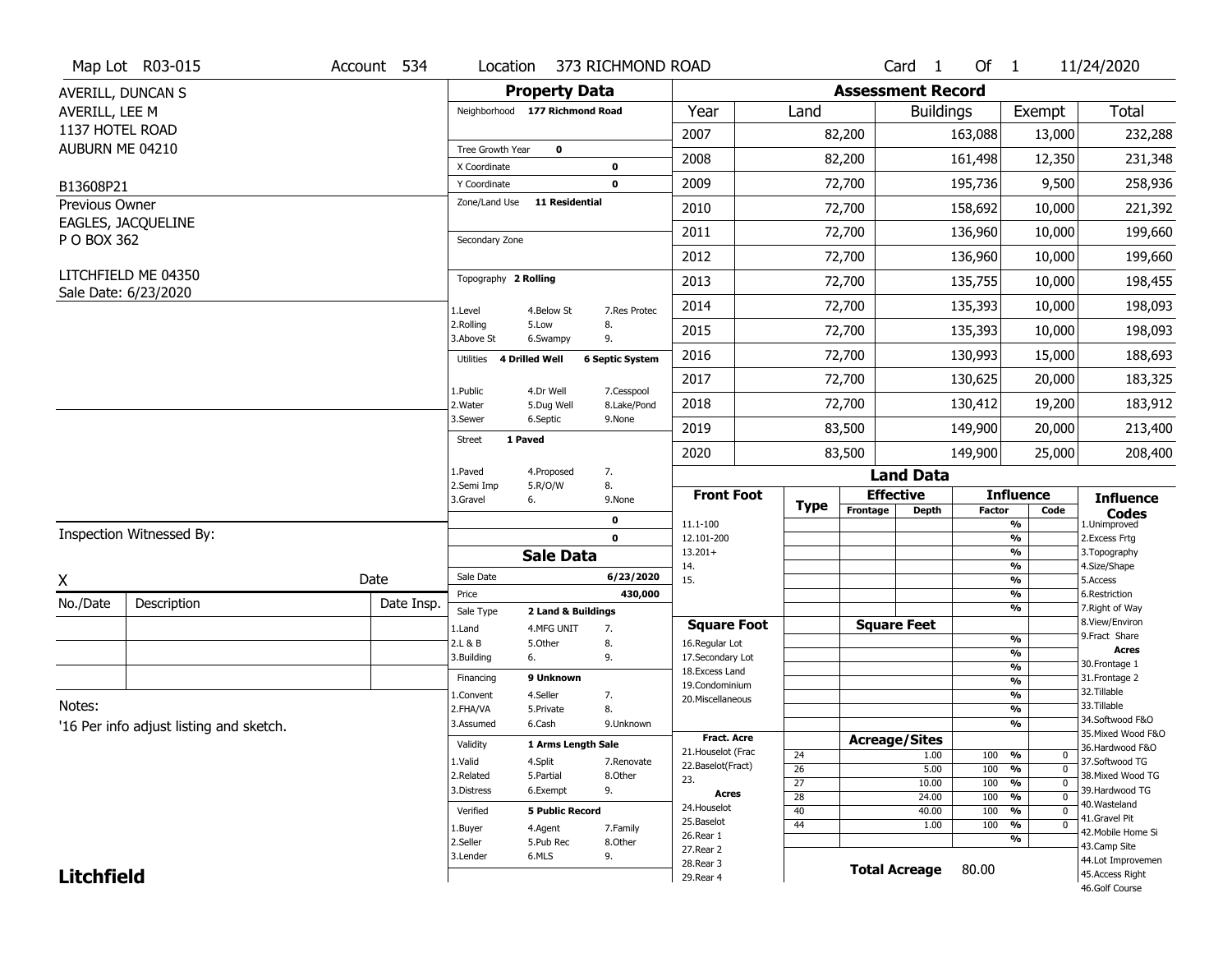|                       |                           |                                                   |                       |                           |                         |                                       |                         |                                  |                        |                 | <b>Litchfield</b>  |                   |                |        |                   |                |                |              |               |            |  |
|-----------------------|---------------------------|---------------------------------------------------|-----------------------|---------------------------|-------------------------|---------------------------------------|-------------------------|----------------------------------|------------------------|-----------------|--------------------|-------------------|----------------|--------|-------------------|----------------|----------------|--------------|---------------|------------|--|
|                       | Map Lot R03-015           |                                                   |                       |                           |                         | Account 534                           |                         | Location                         |                        |                 |                    | 373 RICHMOND ROAD |                |        | Card <sub>1</sub> |                | Of             | $\mathbf{1}$ |               | 11/24/2020 |  |
|                       | Building Style 8 Log Home |                                                   | <b>SF Bsmt Living</b> |                           | 0                       |                                       |                         | Layout                           | $\overline{1}$ Typical |                 |                    |                   |                | Canopy |                   |                |                |              |               |            |  |
| 0.Uncoded             | 4.Cape                    | 8.Log                                             | Fin Bsmt Grade        |                           | 0 <sub>0</sub>          |                                       |                         | 1. Typical                       | 4.                     |                 | 7.                 |                   | $10.0^{\circ}$ |        |                   |                |                |              |               |            |  |
| 1.Conv.               | 5.Garrison                | 9.0ther                                           |                       | OPEN-5-CUSTOMIZE          | 0                       |                                       |                         | 2.Inadeq                         | 5.                     |                 | 8.                 |                   |                | 36.0   |                   |                |                |              |               |            |  |
| 2.Ranch               | 6.Split                   | 10.Tri-Lev                                        | Heat Type             | 100%                      |                         | <b>5 Forced Warm Air</b>              |                         | 3.                               | 6.                     |                 | 9.                 |                   |                |        |                   |                |                |              |               |            |  |
| 3.R Ranch             | 7.Contemp                 | 11.Earth O                                        | 0.Uncoded             |                           | 4.Steam                 |                                       | 8.Fl/Wall               | Attic                            | 9 None                 |                 |                    |                   |                | 2s Bam |                   |                |                |              |               |            |  |
| Dwelling Units 1      |                           |                                                   | 1.HWBB                |                           | 5.FWA                   |                                       | 9.No Heat               | 1.1/4 Fin                        | 4.Full Fin             |                 | 7.                 |                   |                |        |                   |                |                |              |               |            |  |
| Other Units           | 0                         |                                                   | 2.HWCI                |                           | 6.GravWA                |                                       | 10.Radiant              | 2.1/2 Fin                        | 5.Fl/Stair             |                 | 8.                 |                   |                |        |                   |                |                |              |               |            |  |
| <b>Stories</b>        | 4 One & 1/2 Story         |                                                   | 3.H Pump              |                           | 7.Electric              |                                       | 11.Radiant              | 3.3/4 Fin                        | 6.                     |                 | 9.None             |                   |                |        |                   |                |                |              |               |            |  |
| 1.1                   | 4.1.5                     | 7.1.25                                            | Cool Type             | 0%                        |                         | 9 None                                |                         | Insulation                       | 1 Full                 |                 |                    |                   | $36.0^{\circ}$ |        |                   |                |                |              |               |            |  |
| 2.2                   | 5.1.75                    | 8.3.5                                             | 1.Refrig              |                           | 4.W&C Air               |                                       | 7.RadHW                 | 1.Full                           | 4.Minimal              |                 | 7.                 |                   |                |        |                   | Stone Patio    |                |              |               |            |  |
| 3.3                   | 6.2.5                     | 9.4                                               | 2.Evapor              |                           | 5.Monitor-              | 8.                                    |                         | 2.Heavy                          | 5.Partial              |                 | 8.                 |                   |                |        |                   |                |                |              |               |            |  |
| <b>Exterior Walls</b> | 13 Log                    |                                                   | 3.H Pump              |                           | 6.Monitor-              |                                       | 9.None                  | 3.Capped                         | 6.                     |                 | 9.None             |                   |                |        |                   | $18.0^{\circ}$ |                |              |               |            |  |
| 0.Uncoded             | 4.Asbestos                | 8.Concrete                                        | Kitchen Style         |                           | 2 Typical               |                                       |                         | Unfinished %                     | 0%                     |                 |                    |                   |                | 36.0   |                   |                |                |              |               |            |  |
| 1.Wd Clapb            | 5.Stucco                  | 9.0ther                                           | 1.Modern              |                           | 4.Obsolete              | 7.                                    |                         | Grade & Factor 3 Average 105%    |                        |                 |                    |                   |                |        |                   | $12.0^\circ$   |                |              |               |            |  |
| 2.Vinyl               | 6.Brick                   | 10.Wd shin                                        | 2.Typical             |                           | 5.                      | 8.                                    |                         | 1.E Grade                        |                        | 4.B Grade       | 7.AAA Grad         |                   |                |        |                   |                |                |              |               |            |  |
| 3.Compos.             | 7.Stone                   | $11. T1 - 11$                                     | 3.Old Type            |                           | 6.                      |                                       | 9.None                  | 2.D Grade                        |                        | 5.A Grade       | 8.M&S              |                   |                |        |                   |                |                |              |               |            |  |
| Roof Surface          | 1 Asphalt Shingles        |                                                   | Bath(s) Style         |                           |                         | 2 Typical Bath(s)                     |                         | 3.C Grade                        |                        | 6.AA Grade      | 9.Same             |                   |                |        |                   | 11/2sBFr       |                |              |               |            |  |
| 1.Asphalt             | 4.Composit                | 7.Rolled R                                        | 1.Modern              |                           | 4.Obsolete              | 7.                                    |                         | SQFT (Footprint) 880             |                        |                 |                    |                   |                |        | 22.C              |                |                |              |               |            |  |
| 2.Slate               | 5.Wood                    | 8.                                                | 2. Typical            |                           | 5.                      | 8.                                    |                         | Condition                        | 4 Average              |                 |                    |                   |                |        |                   |                |                |              |               |            |  |
| 3.Metal               | 6.Other                   | 9.                                                | 3.Old Type            |                           | 6.                      |                                       | 9.None                  | 1.Poor                           | 4.Avg                  |                 | 7.V G              |                   |                |        |                   |                | $40.0^{\circ}$ |              |               |            |  |
| SF Masonry Trim 0     |                           |                                                   | # Rooms               |                           | 0                       |                                       |                         | 2.Fair                           | $5.Avg+$               |                 | 8.Exc              |                   |                |        |                   | OP             |                |              |               |            |  |
| OPEN-3-CUSTOM 0       |                           |                                                   | # Bedrooms            |                           | 0                       |                                       |                         | 3.Avg-                           | 6.Good                 |                 | 9.Same             |                   |                |        | $8.0^{\circ}$     |                |                | Garage       |               |            |  |
| OPEN-4-CUSTOM 0       |                           |                                                   | # Full Baths          |                           | 1                       |                                       |                         | Phys. % Good                     |                        | 0%              |                    |                   |                |        | 16.C <sup>*</sup> |                |                |              |               |            |  |
| Year Built            | 1987                      |                                                   | # Half Baths          |                           | 1                       |                                       |                         | Funct. % Good                    |                        | 100%            |                    |                   |                |        |                   |                |                |              | $6.0^{\circ}$ |            |  |
| Year Remodeled        | $\mathbf 0$               |                                                   |                       | # Addn Fixtures           | $\overline{\mathbf{2}}$ |                                       |                         | <b>Functional Code</b>           |                        | 9 None          |                    |                   |                |        |                   |                | 31.0           |              |               |            |  |
| Foundation            | 1 Concrete                |                                                   | # Fireplaces          |                           | 0                       |                                       |                         | 1.Incomp                         | 4.Delap                |                 | 7.No Power         |                   |                |        |                   |                |                |              | $16.0 - 5.0$  |            |  |
| 1.Concrete            | 4.Wood                    | 7.                                                |                       |                           |                         |                                       |                         | 2.0-Built                        | 5.Bsmt                 |                 | 8.LongTerm         |                   |                |        |                   |                |                |              |               |            |  |
| 2.C Block             | 5.Slab                    | 8.                                                |                       |                           |                         |                                       |                         | 3.Damage                         |                        | 6.Commor        | 9.None             |                   |                |        |                   |                |                |              | $6.0^{\circ}$ |            |  |
| 3.Br/Stone            | 6.Piers                   | 9.                                                |                       |                           |                         |                                       |                         | Econ. % Good                     | 100%                   |                 |                    |                   |                |        |                   |                |                | $22.0^\circ$ |               |            |  |
| Basement              | 4 Full Basement           |                                                   |                       |                           |                         |                                       |                         | Economic Code None               |                        |                 |                    |                   |                |        |                   |                |                |              |               |            |  |
| $1.1/4$ Bmt           | 4.Full Bmt                | 7.                                                |                       |                           |                         |                                       |                         | 0.None                           |                        | 3.No Power      | 9.None             |                   |                |        |                   |                |                |              |               |            |  |
| 2.1/2 Bmt             | 5.Crawl Sp                | 8.                                                |                       |                           |                         |                                       |                         | 1.Location                       |                        | 4.Generate      | 8.                 |                   |                |        |                   |                |                |              |               |            |  |
| 3.3/4 Bmt             | 6.                        | 9.None                                            |                       |                           |                         | Software                              |                         | 2.Encroach                       |                        | 5.Multi-Fa      | 9.                 |                   |                |        |                   |                |                |              |               |            |  |
| Bsmt Gar # Cars 0     |                           |                                                   |                       |                           |                         | A Division of Harris Computer Systems |                         | Entrance Code 1 Interior Inspect |                        |                 |                    |                   |                |        |                   |                |                |              |               |            |  |
| Wet Basement          | 2 Damp Basement           |                                                   |                       |                           |                         |                                       |                         | 1.Interior                       | 4.Vacant               |                 | 7.                 |                   |                |        |                   |                |                |              |               |            |  |
| 1.Dry                 | 4.Dirt Flr                | 7.                                                |                       |                           |                         |                                       |                         | 2.Refusal                        |                        | 5.Estimate      | 8.                 |                   |                |        |                   |                |                |              |               |            |  |
| 2.Damp                | 5.                        | 8.                                                |                       |                           |                         |                                       |                         | 3.Informed                       |                        | 6.Existing      | 9.                 |                   |                |        |                   |                |                |              |               |            |  |
| 3.Wet                 | 6.                        | 9.                                                |                       |                           |                         |                                       |                         | Information                      |                        | Code 1 Owner    |                    |                   |                |        |                   |                |                |              |               |            |  |
|                       |                           |                                                   |                       |                           |                         |                                       |                         | 1.Owner                          | 4.Agent                |                 | 7.Vacant           |                   |                |        |                   |                |                |              |               |            |  |
|                       |                           |                                                   |                       |                           |                         |                                       |                         | 2.Relative                       |                        | 5.Estimate      | 8.                 |                   |                |        |                   |                |                |              |               |            |  |
|                       |                           |                                                   |                       | Date Inspected 10/17/2018 |                         |                                       |                         | 3. Tenant                        | 6.Other                |                 | 9.                 |                   |                |        |                   |                |                |              |               |            |  |
|                       |                           | <b>Additions, Outbuildings &amp; Improvements</b> |                       |                           |                         |                                       |                         |                                  |                        |                 | 1.One Story Fram   |                   |                |        |                   |                |                |              |               |            |  |
| Type                  |                           | Year                                              | Units                 | Grade                     | Cond                    |                                       | Phys.   Funct.          | Sound Value                      |                        |                 | 2. Two Story Fram  |                   |                |        |                   |                |                |              |               |            |  |
| 21 Open Frame         |                           | 0                                                 | 128                   | 00                        | 10                      | 0                                     | % 0<br>$\%$             |                                  |                        |                 | 3. Three Story Fr  |                   |                |        |                   |                |                |              |               |            |  |
|                       |                           |                                                   |                       |                           |                         |                                       |                         |                                  |                        | 4.1 & 1/2 Story |                    |                   |                |        |                   |                |                |              |               |            |  |
| 23 Frame Garage       |                           | 0                                                 | 682                   | 00                        | 0                       | 0                                     | % 0<br>$\%$             |                                  |                        | 5.1 & 3/4 Story |                    |                   |                |        |                   |                |                |              |               |            |  |
| 68 Wood Deck/s        |                           | 0                                                 | 138                   | 00                        | I٥                      | 0                                     | % 0<br>$\%$             |                                  |                        | 6.2 & 1/2 Story |                    |                   |                |        |                   |                |                |              |               |            |  |
| 85 2s Barn            |                           | 1985 1296                                         |                       | 2 100                     | 4                       | 0                                     | % 90<br>$\%$            |                                  |                        |                 | 21. Open Frame Por |                   |                |        |                   |                |                |              |               |            |  |
| 61 Canopy/s           |                           | 0                                                 | 360                   | 2 100                     | 9                       | 0                                     | $\%$<br>$\frac{9}{0}$ 0 |                                  |                        |                 | 22.Encl Frame Por  |                   |                |        |                   |                |                |              |               |            |  |
|                       |                           |                                                   |                       |                           |                         |                                       |                         |                                  |                        |                 | 23.Frame Garage    |                   |                |        |                   |                |                |              |               |            |  |
| 60 Patio              |                           | 0                                                 | 216                   | 2 80                      | 3                       | 0                                     | % 100<br>$\frac{0}{0}$  |                                  |                        | 24.Frame Shed   |                    |                   |                |        |                   |                |                |              |               |            |  |
|                       |                           |                                                   |                       |                           |                         | $\%$                                  | $\%$                    |                                  |                        |                 | 25. Frame Bay Wind |                   |                |        |                   |                |                |              |               |            |  |
|                       |                           |                                                   |                       |                           |                         | $\%$                                  | $\%$                    |                                  |                        |                 | 26.1SFr Overhang   |                   |                |        |                   |                |                |              |               |            |  |
|                       |                           |                                                   |                       |                           |                         | $\%$                                  | $\%$                    |                                  |                        |                 | 27.Unfin Basement  |                   |                |        |                   |                |                |              |               |            |  |
|                       |                           |                                                   |                       |                           |                         |                                       |                         |                                  |                        |                 | 28. Unfinished Att |                   |                |        |                   |                |                |              |               |            |  |
|                       |                           |                                                   |                       |                           |                         | $\%$                                  | $\%$                    |                                  |                        |                 | 29. Finished Attic |                   |                |        |                   |                |                |              |               |            |  |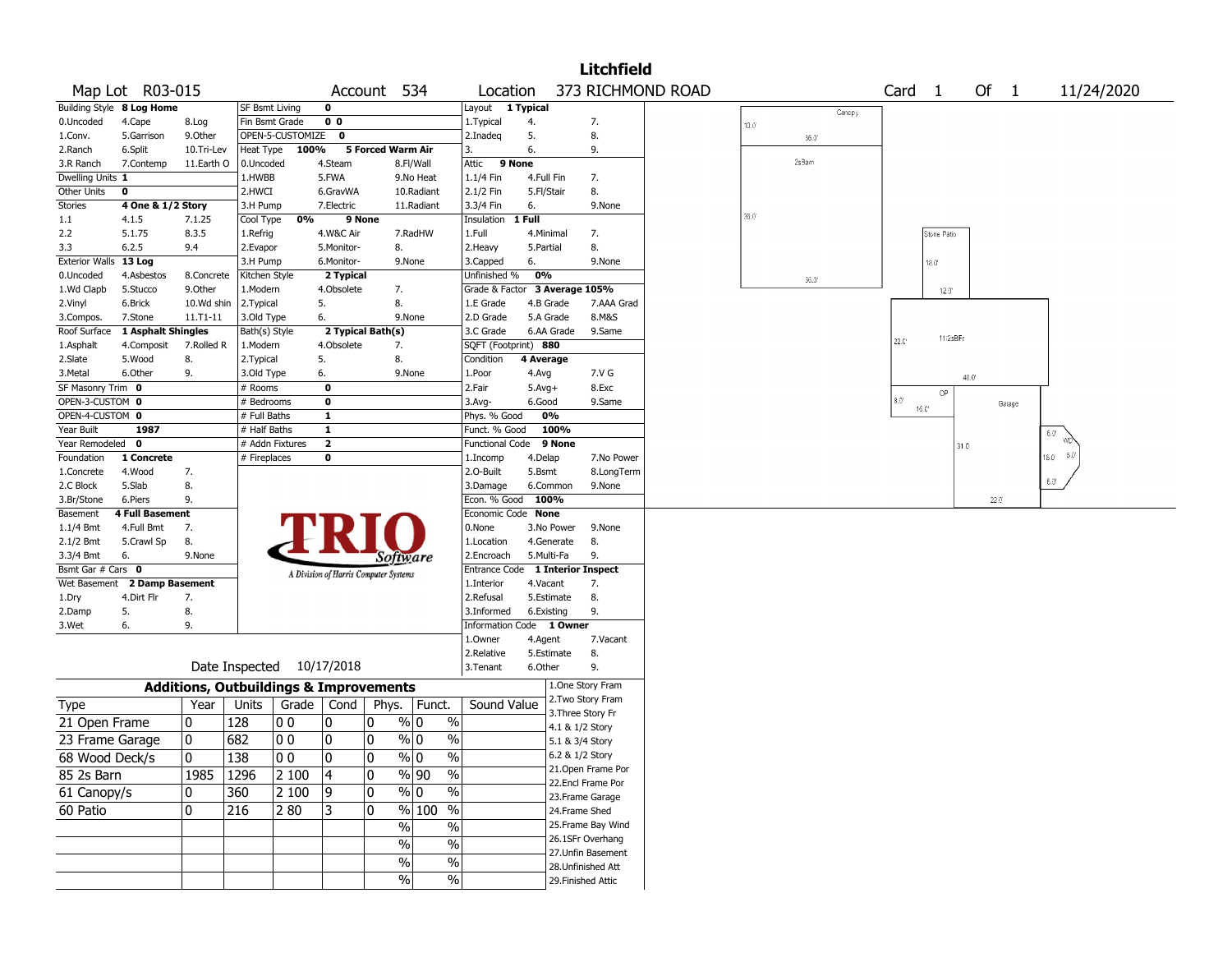|                   | Map Lot R03-016             | Account 248 | Location                         |                       | 361 RICHMOND ROAD      |                                    |                 |                          | Card <sub>1</sub>                | Of $1$        |                                                      | 11/24/2020                          |
|-------------------|-----------------------------|-------------|----------------------------------|-----------------------|------------------------|------------------------------------|-----------------|--------------------------|----------------------------------|---------------|------------------------------------------------------|-------------------------------------|
|                   | BUSWELL, RICHARD M          |             |                                  | <b>Property Data</b>  |                        |                                    |                 | <b>Assessment Record</b> |                                  |               |                                                      |                                     |
|                   | 361 RICHMOND ROAD           |             | Neighborhood 177 Richmond Road   |                       |                        | Year                               | Land            |                          | <b>Buildings</b>                 |               | Exempt                                               | Total                               |
|                   | LITCHFIELD ME 04280         |             |                                  |                       |                        | 2007                               |                 | 60,500                   |                                  | 43,768        | 13,000                                               | 91,268                              |
|                   |                             |             | Tree Growth Year<br>X Coordinate | $\mathbf 0$           | 0                      | 2008                               |                 | 60,500                   |                                  | 43,125        | 12,350                                               | 91,275                              |
| B2760P239         |                             |             | Y Coordinate                     |                       | $\mathbf 0$            | 2009                               |                 | 56,500                   |                                  | 36,498        | 9,500                                                | 83,498                              |
|                   |                             |             | Zone/Land Use                    | <b>11 Residential</b> |                        | 2010                               |                 | 56,500                   |                                  | 42,270        | 10,000                                               | 88,770                              |
|                   |                             |             |                                  |                       |                        | 2011                               |                 | 56,500                   |                                  | 41,825        | 10,000                                               | 88,325                              |
|                   |                             |             | Secondary Zone                   |                       |                        | 2012                               |                 | 56,500                   |                                  | 41,825        | 10,000                                               | 88,325                              |
|                   |                             |             | Topography 2 Rolling             |                       |                        | 2013                               |                 | 56,500                   |                                  | 41,185        | 10,000                                               | 87,685                              |
|                   |                             |             | 1.Level                          | 4.Below St            | 7.Res Protec           | 2014                               |                 | 56,500                   |                                  | 39,912        | 10,000                                               | 86,412                              |
|                   |                             |             | 2.Rolling<br>3.Above St          | 5.Low<br>6.Swampy     | 8.<br>9.               | 2015                               |                 | 56,500                   |                                  | 39,485        | 10,000                                               | 85,985                              |
|                   |                             |             | Utilities                        | 4 Drilled Well        | <b>6 Septic System</b> | 2016                               |                 | 56,500                   |                                  | 46,176        | 15,000                                               | 87,676                              |
|                   |                             |             | 1.Public                         | 4.Dr Well             | 7.Cesspool             | 2017                               |                 | 56,500                   |                                  | 44,714        | 20,000                                               | 81,214                              |
|                   |                             |             | 2. Water                         | 5.Dug Well            | 8.Lake/Pond            | 2018                               |                 | 56,500                   |                                  | 43,717        | 19,200                                               | 81,017                              |
|                   |                             |             | 3.Sewer                          | 6.Septic              | 9.None                 | 2019                               |                 | 62,300                   |                                  | 50,000        | 20,000                                               | 92,300                              |
|                   |                             |             | 1 Paved<br><b>Street</b>         |                       |                        | 2020                               |                 | 62,300                   |                                  | 48,600        | 25,000                                               | 85,900                              |
|                   |                             |             | 1.Paved<br>2.Semi Imp            | 4.Proposed<br>5.R/O/W | 7.<br>8.               |                                    |                 | <b>Land Data</b>         |                                  |               |                                                      |                                     |
|                   |                             |             | 3.Gravel                         | 6.                    | 9.None                 | <b>Front Foot</b>                  | <b>Type</b>     | Frontage                 | <b>Effective</b><br><b>Depth</b> | <b>Factor</b> | <b>Influence</b><br>Code                             | <b>Influence</b>                    |
|                   |                             |             |                                  |                       | 0                      | 11.1-100                           |                 |                          |                                  |               | %                                                    | <b>Codes</b><br>1.Unimproved        |
|                   | Inspection Witnessed By:    |             |                                  |                       | $\mathbf 0$            | 12.101-200<br>$13.201+$            |                 |                          |                                  |               | %<br>%                                               | 2.Excess Frtg<br>3. Topography      |
|                   |                             |             | Sale Date                        | <b>Sale Data</b>      |                        | 14.                                |                 |                          |                                  |               | %                                                    | 4.Size/Shape                        |
| X                 |                             | Date        | Price                            |                       |                        | 15.                                |                 |                          |                                  |               | %<br>%                                               | 5.Access<br>6.Restriction           |
| No./Date          | Description                 | Date Insp.  | Sale Type                        |                       |                        |                                    |                 |                          |                                  |               | %                                                    | 7. Right of Way                     |
|                   |                             |             | 1.Land                           | 4.MFG UNIT            | 7.                     | <b>Square Foot</b>                 |                 |                          | <b>Square Feet</b>               |               |                                                      | 8.View/Environ<br>9.Fract Share     |
|                   |                             |             | 2.L & B                          | 5.Other               | 8.                     | 16.Regular Lot<br>17.Secondary Lot |                 |                          |                                  |               | %<br>%                                               | <b>Acres</b>                        |
|                   |                             |             | 3.Building                       | 6.                    | 9.                     | 18. Excess Land                    |                 |                          |                                  |               | $\frac{9}{6}$                                        | 30. Frontage 1                      |
|                   |                             |             | Financing                        |                       |                        | 19.Condominium                     |                 |                          |                                  |               | $\overline{\frac{9}{6}}$                             | 31. Frontage 2<br>32.Tillable       |
| Notes:            |                             |             | 1.Convent<br>2.FHA/VA            | 4.Seller<br>5.Private | 7.<br>8.               | 20.Miscellaneous                   |                 |                          |                                  |               | $\overline{\frac{9}{6}}$<br>$\overline{\frac{9}{6}}$ | 33.Tillable                         |
|                   | '16 NAH NEW mH & ADDITIONS. |             | 3.Assumed                        | 6.Cash                | 9.Unknown              |                                    |                 |                          |                                  |               | $\frac{9}{6}$                                        | 34.Softwood F&O                     |
|                   |                             |             | Validity                         |                       |                        | <b>Fract. Acre</b>                 |                 | <b>Acreage/Sites</b>     |                                  |               |                                                      | 35. Mixed Wood F&O                  |
|                   |                             |             |                                  |                       |                        | 21. Houselot (Frac                 | 24              |                          | 1.00                             | 100           | %<br>$\mathbf 0$                                     | 36.Hardwood F&O                     |
|                   |                             |             | 1.Valid<br>2.Related             | 4.Split<br>5.Partial  | 7.Renovate<br>8.Other  | 22.Baselot(Fract)                  | $\overline{26}$ |                          | 5.00                             | 100           | %<br>$\mathbf 0$                                     | 37.Softwood TG<br>38. Mixed Wood TG |
|                   |                             |             | 3.Distress                       | 6.Exempt              | 9.                     | 23.<br><b>Acres</b>                | $\overline{27}$ |                          | 4.00                             | 75            | $\frac{9}{6}$<br>$\overline{3}$                      | 39.Hardwood TG                      |
|                   |                             |             | Verified                         |                       |                        | 24. Houselot                       | 44              |                          | 1.00                             | 100           | $\frac{9}{6}$<br>$\overline{0}$<br>%                 | 40. Wasteland                       |
|                   |                             |             |                                  |                       |                        | 25.Baselot                         |                 |                          |                                  |               | %                                                    | 41.Gravel Pit                       |
|                   |                             |             | 1.Buyer<br>2.Seller              | 4.Agent<br>5.Pub Rec  | 7.Family<br>8.Other    | 26.Rear 1                          |                 |                          |                                  |               | %                                                    | 42. Mobile Home Si                  |
|                   |                             |             | 3.Lender                         | 6.MLS                 | 9.                     | 27.Rear 2                          |                 |                          |                                  |               |                                                      | 43.Camp Site<br>44.Lot Improvemen   |
|                   |                             |             |                                  |                       |                        |                                    |                 |                          |                                  |               |                                                      |                                     |
| <b>Litchfield</b> |                             |             |                                  |                       |                        | 28. Rear 3<br>29. Rear 4           |                 | <b>Total Acreage</b>     |                                  | 10.00         |                                                      | 45.Access Right                     |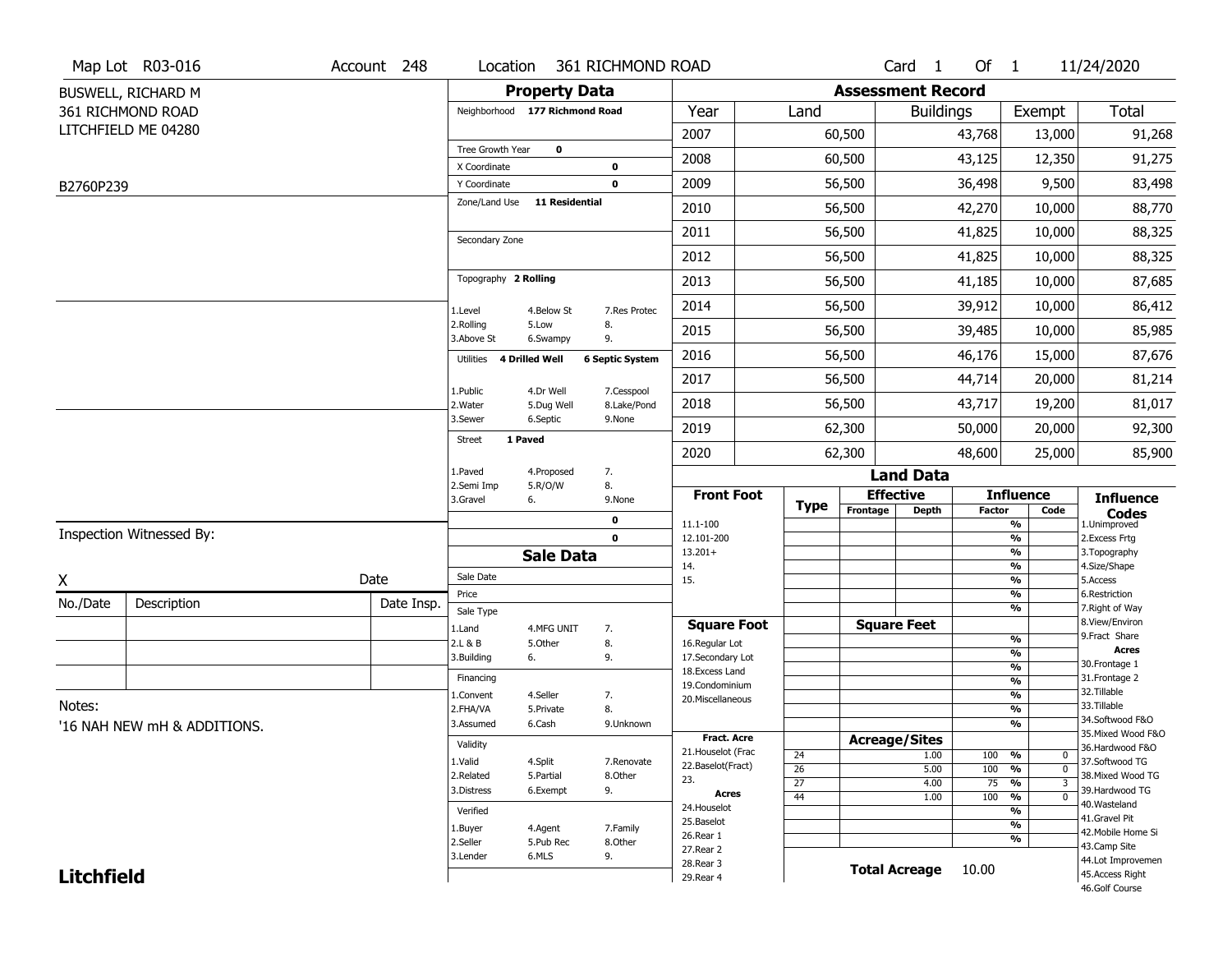|                                 |                 |                                                   |                |                  |                                       |             |                      |                             |            |             | <b>Litchfield</b>  |                   |                |                |    |                   |       |      |                 |            |
|---------------------------------|-----------------|---------------------------------------------------|----------------|------------------|---------------------------------------|-------------|----------------------|-----------------------------|------------|-------------|--------------------|-------------------|----------------|----------------|----|-------------------|-------|------|-----------------|------------|
|                                 | Map Lot R03-016 |                                                   |                |                  |                                       | Account 248 |                      | Location                    |            |             |                    | 361 RICHMOND ROAD |                |                |    | Card <sub>1</sub> |       | Of 1 |                 | 11/24/2020 |
| <b>Building Style</b>           |                 |                                                   |                | SF Bsmt Living   |                                       |             |                      | Layout                      |            |             |                    |                   |                |                |    |                   |       |      |                 |            |
| 0.Uncoded                       | 4.Cape          | 8.Log                                             |                | Fin Bsmt Grade   |                                       |             |                      | 1. Typical                  | 4.         |             | 7.                 |                   |                |                | 8' | <b>WD</b>         |       |      |                 |            |
| 1.Conv.                         | 5.Garrison      | 9.Other                                           |                | OPEN-5-CUSTOMIZE |                                       |             |                      | 2.Inadeg                    | 5.         |             | 8.                 |                   |                |                |    | 12'               |       |      |                 |            |
| 2.Ranch                         | 6.Split         | 10.Tri-Lev                                        | Heat Type      | 100%             |                                       |             |                      | 3.                          | 6.         |             | 9.                 |                   |                |                |    |                   |       |      |                 |            |
| 3.R Ranch                       | 7.Contemp       | 11.Earth O                                        | 0.Uncoded      |                  | 4.Steam                               |             | 8.Fl/Wall            | Attic                       |            |             |                    |                   |                |                |    | 2015 mh/s         |       |      |                 |            |
| <b>Dwelling Units</b>           |                 |                                                   | 1.HWBB         |                  | 5.FWA                                 |             | 9.No Heat            | 1.1/4 Fin                   | 4.Full Fin |             | 7.                 |                   |                | 14.0           |    |                   |       |      |                 |            |
| Other Units                     |                 |                                                   | 2.HWCI         |                  | 6.GravWA                              |             | 10.Radiant           | 2.1/2 Fin                   | 5.Fl/Stair |             | 8.                 |                   |                |                |    |                   | 66.C' |      |                 |            |
| <b>Stories</b>                  |                 |                                                   | 3.H Pump       |                  | 7.Electric                            |             | 11.Radiant           | 3.3/4 Fin                   | 6.         |             | 9.None             |                   |                |                |    |                   |       |      |                 |            |
| 1.1                             | 4.1.5           | 7.1.25                                            | Cool Type      | 0%               |                                       |             |                      | Insulation                  |            |             |                    |                   |                |                |    |                   |       |      | <b>WD</b>       |            |
| 2.2                             | 5.1.75          | 8.3.5                                             | 1.Refrig       |                  | 4.W&C Air                             |             | 7.RadHW              | 1.Full                      | 4.Minimal  |             | 7.                 |                   |                |                |    |                   |       |      | 8'<br>$8^\circ$ |            |
| 3.3                             | 6.2.5           | 9.4                                               | 2.Evapor       |                  | 5.Monitor-                            |             | 8.                   | 2. Heavy                    | 5.Partial  |             | 8.                 |                   |                |                |    |                   |       |      |                 |            |
| <b>Exterior Walls</b>           |                 |                                                   | 3.H Pump       |                  | 6.Monitor-                            |             | 9.None               | 3.Capped                    | 6.         |             | 9.None             |                   |                |                |    |                   |       |      |                 |            |
| 0.Uncoded                       | 4.Asbestos      | 8.Concrete                                        | Kitchen Style  |                  |                                       |             |                      | Unfinished %                |            |             |                    |                   |                |                |    |                   |       |      |                 |            |
| 1.Wd Clapb                      | 5.Stucco        | 9.0ther                                           | 1.Modern       |                  | 4.Obsolete                            |             | 7.                   | Grade & Factor              |            |             |                    |                   |                |                |    |                   |       |      |                 |            |
| 2.Vinyl                         | 6.Brick         | 10.Wd shin                                        | 2. Typical     |                  | 5.                                    |             | 8.                   | 1.E Grade                   |            | 4.B Grade   | 7.AAA Grad         |                   | Canopy         |                |    |                   |       |      |                 |            |
| 3.Compos.                       | 7.Stone         | 11.T1-11                                          | 3.Old Type     |                  | 6.                                    |             | 9.None               | 2.D Grade                   |            | 5.A Grade   | 8.M&S              |                   | $13.0^{\circ}$ |                |    |                   |       |      |                 |            |
| Roof Surface                    |                 |                                                   | Bath(s) Style  |                  |                                       |             |                      | 3.C Grade                   |            | 6.AA Grade  | 9.Same             |                   |                |                |    |                   |       |      |                 |            |
| 1.Asphalt                       | 4.Composit      | 7.Rolled R                                        | 1.Modern       |                  | 4.Obsolete                            |             | 7.                   | SQFT (Footprint)            |            |             |                    |                   | $11.0^{\circ}$ |                |    |                   |       |      |                 |            |
| 2.Slate                         | 5.Wood          | 8.                                                | 2. Typical     |                  | 5.                                    |             | 8.                   | Condition                   |            |             |                    |                   |                |                |    |                   |       |      |                 |            |
| 3.Metal                         | 6.Other         | 9.                                                | 3.Old Type     |                  | 6.                                    |             | 9.None               | 1.Poor                      | 4.Avg      |             | 7.V G              |                   |                |                |    |                   |       |      |                 |            |
| <b>SF Masonry Trim</b>          |                 |                                                   | # Rooms        |                  |                                       |             |                      | 2.Fair                      | $5.Avg+$   |             | 8.Exc              |                   |                |                |    |                   |       |      | Shed            |            |
| OPEN-3-CUSTOM                   |                 |                                                   | # Bedrooms     |                  |                                       |             |                      | 3.Avg-                      | 6.Good     |             | 9.Same             |                   |                | Garage         |    |                   |       |      | 10.0"           |            |
| OPEN-4-CUSTOM                   |                 |                                                   | # Full Baths   |                  |                                       |             |                      | Phys. % Good                |            |             |                    |                   |                |                |    |                   |       |      |                 | 12.0"      |
| Year Built                      |                 |                                                   | # Half Baths   |                  |                                       |             |                      | Funct. % Good               |            |             |                    |                   |                |                |    |                   |       |      |                 |            |
| Year Remodeled                  |                 |                                                   |                | # Addn Fixtures  |                                       |             |                      | <b>Functional Code</b>      |            |             |                    |                   | 24.0           |                |    |                   |       |      |                 |            |
| Foundation                      |                 |                                                   | # Fireplaces   |                  |                                       |             |                      | 1.Incomp                    | 4.Delap    |             | 7.No Power         |                   |                |                |    |                   |       |      |                 |            |
| 1.Concrete                      | 4.Wood          | 7.                                                |                |                  |                                       |             |                      | 2.0-Built                   | 5.Bsmt     |             | 8.LongTerm         |                   |                |                |    |                   |       |      |                 |            |
| 2.C Block                       | 5.Slab          | 8.                                                |                |                  |                                       |             |                      | 3.Damage                    |            | 6.Common    | 9.None             |                   |                | $28.0^{\circ}$ |    |                   |       |      |                 |            |
| 3.Br/Stone                      | 6.Piers         | 9.                                                |                |                  |                                       |             |                      | Econ. % Good                |            |             |                    |                   |                |                |    |                   |       |      |                 |            |
| Basement                        |                 |                                                   |                |                  |                                       |             |                      | Economic Code               |            |             |                    |                   |                |                |    |                   |       |      |                 |            |
| 1.1/4 Bmt                       | 4.Full Bmt      | 7.                                                |                |                  |                                       |             |                      | 0.None                      |            | 3.No Power  | 9.None             |                   |                |                |    |                   |       |      |                 |            |
| 2.1/2 Bmt                       | 5.Crawl Sp      | 8.                                                |                |                  |                                       |             |                      | 1.Location                  |            | 4.Generate  | 8.                 |                   |                |                |    |                   |       |      |                 |            |
| 3.3/4 Bmt                       | 6.              | 9.None                                            |                |                  |                                       |             | Software             | 2.Encroach                  |            | 5.Multi-Fa  | 9.                 |                   |                |                |    |                   |       |      |                 |            |
| Bsmt Gar # Cars<br>Wet Basement |                 |                                                   |                |                  | A Division of Harris Computer Systems |             |                      | Entrance Code               |            | 5 Estimated | 7.                 |                   |                |                |    |                   |       |      |                 |            |
|                                 | 4.Dirt Flr      | 7.                                                |                |                  |                                       |             |                      | 1.Interior<br>2.Refusal     | 4.Vacant   | 5.Estimate  | 8.                 |                   |                |                |    |                   |       |      |                 |            |
| 1.Dry                           | 5.              | 8.                                                |                |                  |                                       |             |                      | 3.Informed                  |            |             | 9.                 |                   |                |                |    |                   |       |      |                 |            |
| 2.Damp<br>3.Wet                 | 6.              | 9.                                                |                |                  |                                       |             |                      | Information Code 5 Estimate | 6.Existing |             |                    |                   |                |                |    |                   |       |      |                 |            |
|                                 |                 |                                                   |                |                  |                                       |             |                      | 1.0wner                     | 4.Agent    |             | 7.Vacant           |                   |                |                |    |                   |       |      |                 |            |
|                                 |                 |                                                   |                |                  |                                       |             |                      | 2.Relative                  |            | 5.Estimate  | 8.                 |                   |                |                |    |                   |       |      |                 |            |
|                                 |                 |                                                   | Date Inspected |                  | 10/18/2018                            |             |                      | 3.Tenant                    | 6.Other    |             | 9.                 |                   |                |                |    |                   |       |      |                 |            |
|                                 |                 |                                                   |                |                  |                                       |             |                      |                             |            |             | 1.One Story Fram   |                   |                |                |    |                   |       |      |                 |            |
|                                 |                 | <b>Additions, Outbuildings &amp; Improvements</b> |                |                  |                                       |             |                      | Sound Value                 |            |             | 2. Two Story Fram  |                   |                |                |    |                   |       |      |                 |            |
| Type                            |                 | Year                                              | Units          | Grade            | Cond                                  | Phys.       | Funct.               |                             |            |             | 3. Three Story Fr  |                   |                |                |    |                   |       |      |                 |            |
| 998 14 MFG UNIT                 |                 | 2015                                              | 14x66          | 3 100            | 14                                    | 0           | % 100 %              |                             |            |             | 4.1 & 1/2 Story    |                   |                |                |    |                   |       |      |                 |            |
| 101 Conc Slab                   |                 | 2015                                              | 966            | 3 100            | 9                                     | 0           | % 0<br>$\%$          |                             |            |             | 5.1 & 3/4 Story    |                   |                |                |    |                   |       |      |                 |            |
| 68 Wood Deck/s                  |                 | 2015                                              | 64             | 3 100            | ١q                                    | 0           | % 0<br>$\frac{0}{0}$ |                             |            |             | 6.2 & 1/2 Story    |                   |                |                |    |                   |       |      |                 |            |
| 68 Wood Deck/s                  |                 | 2015 96                                           |                | 3100             | $ 9\rangle$                           | 0           | % 0<br>%             |                             |            |             | 21. Open Frame Por |                   |                |                |    |                   |       |      |                 |            |
|                                 |                 |                                                   |                |                  |                                       |             |                      |                             |            |             | 22.Encl Frame Por  |                   |                |                |    |                   |       |      |                 |            |
| 23 Frame Garage                 |                 | 2018 672                                          |                | $ 3100\rangle$   | 14                                    | 10          | % 100 %              |                             |            |             | 23.Frame Garage    |                   |                |                |    |                   |       |      |                 |            |
| 61 Canopy/s                     |                 | 0                                                 |                |                  |                                       |             | $\sqrt{6}$           | % 200                       |            |             | 24.Frame Shed      |                   |                |                |    |                   |       |      |                 |            |
| 24 Frame Shed                   |                 | 0                                                 |                |                  |                                       |             | $\sqrt{6}$           | $\frac{9}{6}$ 200           |            |             | 25. Frame Bay Wind |                   |                |                |    |                   |       |      |                 |            |
|                                 |                 |                                                   |                |                  |                                       |             | $\%$<br>%            |                             |            |             | 26.1SFr Overhang   |                   |                |                |    |                   |       |      |                 |            |
|                                 |                 |                                                   |                |                  |                                       |             | %                    |                             |            |             | 27. Unfin Basement |                   |                |                |    |                   |       |      |                 |            |
|                                 |                 |                                                   |                |                  |                                       |             | $\%$                 |                             |            |             | 28. Unfinished Att |                   |                |                |    |                   |       |      |                 |            |
|                                 |                 |                                                   |                |                  |                                       |             | %<br>%               |                             |            |             | 29. Finished Attic |                   |                |                |    |                   |       |      |                 |            |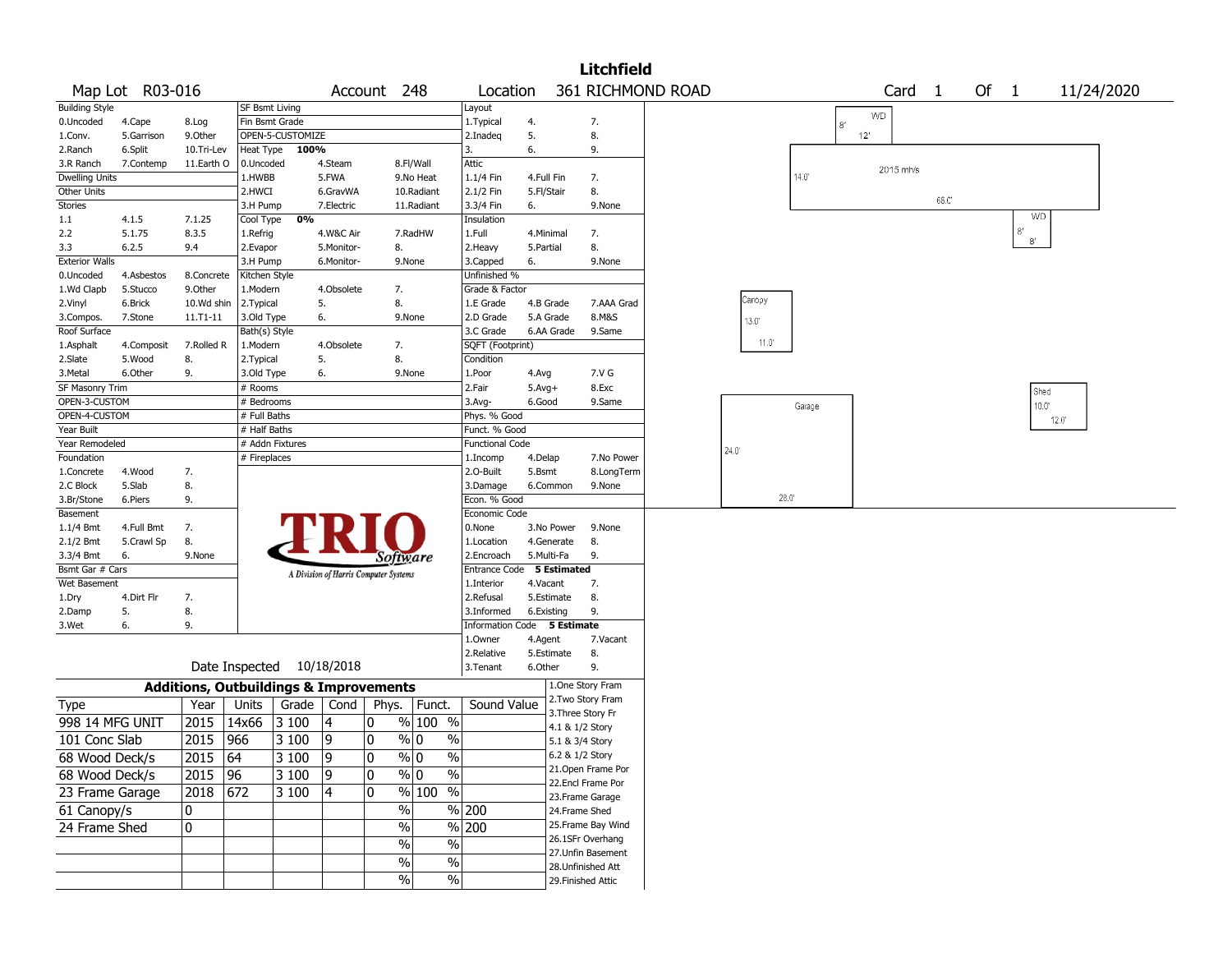|                   | Map Lot R03-016A         | Account 104 | Location                           |                       | 345 RICHMOND ROAD      |                                    |                 |                          | Card <sub>1</sub>    | Of $1$        |                                          | 11/24/2020                           |
|-------------------|--------------------------|-------------|------------------------------------|-----------------------|------------------------|------------------------------------|-----------------|--------------------------|----------------------|---------------|------------------------------------------|--------------------------------------|
|                   | BEGANNY, JOHN W II       |             |                                    | <b>Property Data</b>  |                        |                                    |                 | <b>Assessment Record</b> |                      |               |                                          |                                      |
|                   | 345 RICHMOND ROAD        |             | Neighborhood 177 Richmond Road     |                       |                        | Year                               | Land            |                          | <b>Buildings</b>     |               | Exempt                                   | <b>Total</b>                         |
|                   | LITCHFIELD ME 04350      |             |                                    |                       |                        | 2007                               |                 | 45,800                   |                      | 162,017       | 13,000                                   | 194,817                              |
|                   |                          |             | Tree Growth Year                   | $\mathbf 0$           |                        | 2008                               |                 | 45,800                   |                      | 160,518       | 12,350                                   | 193,968                              |
|                   |                          |             | X Coordinate                       |                       | 0                      | 2009                               |                 | 45,000                   |                      | 220,357       |                                          |                                      |
| B3272P193         |                          |             | Y Coordinate<br>Zone/Land Use      | <b>11 Residential</b> | 0                      |                                    |                 |                          |                      |               | 9,500                                    | 255,857                              |
|                   |                          |             |                                    |                       |                        | 2010                               |                 | 45,000                   |                      | 158,744       | 10,000                                   | 193,744                              |
|                   |                          |             | Secondary Zone                     |                       |                        | 2011                               |                 | 45,000                   |                      | 145,947       | 10,000                                   | 180,947                              |
|                   |                          |             |                                    |                       |                        | 2012                               |                 | 45,000                   |                      | 145,947       | 10,000                                   | 180,947                              |
|                   |                          |             | Topography 2 Rolling               |                       |                        | 2013                               |                 | 45,000                   |                      | 145,464       | 10,000                                   | 180,464                              |
|                   |                          |             | 1.Level                            | 4.Below St            | 7.Res Protec           | 2014                               |                 | 45,000                   |                      | 144,323       | 10,000                                   | 179,323                              |
|                   |                          |             | 2.Rolling<br>3.Above St            | 5.Low<br>6.Swampy     | 8.<br>9.               | 2015                               |                 | 45,000                   |                      | 143,768       | 10,000                                   | 178,768                              |
|                   |                          |             | <b>4 Drilled Well</b><br>Utilities |                       | <b>6 Septic System</b> | 2016                               |                 | 45,000                   |                      | 143,702       | 15,000                                   | 173,702                              |
|                   |                          |             | 1.Public                           | 4.Dr Well             | 7.Cesspool             | 2017                               |                 | 45,000                   |                      | 142,147       | 20,000                                   | 167,147                              |
|                   |                          |             | 2. Water                           | 5.Dug Well            | 8.Lake/Pond            | 2018                               |                 | 45,000                   |                      | 142,080       | 19,200                                   | 167,880                              |
|                   |                          |             | 3.Sewer<br>1 Paved                 | 6.Septic              | 9.None                 | 2019                               |                 | 49,500                   |                      | 130,200       | 20,000                                   | 159,700                              |
|                   |                          |             | <b>Street</b>                      |                       |                        | 2020                               |                 | 49,500                   |                      | 130,200       | 25,000                                   | 154,700                              |
|                   |                          |             | 1.Paved                            | 4.Proposed            | 7.                     |                                    |                 |                          | <b>Land Data</b>     |               |                                          |                                      |
|                   |                          |             | 2.Semi Imp<br>3.Gravel<br>6.       | 5.R/O/W               | 8.<br>9.None           | <b>Front Foot</b>                  | <b>Type</b>     |                          | <b>Effective</b>     |               | <b>Influence</b>                         | <b>Influence</b>                     |
|                   |                          |             |                                    |                       | 0                      | 11.1-100                           |                 | Frontage                 | <b>Depth</b>         | <b>Factor</b> | Code<br>%                                | <b>Codes</b><br>1.Unimproved         |
|                   | Inspection Witnessed By: |             |                                    |                       | $\mathbf 0$            | 12.101-200                         |                 |                          |                      |               | $\frac{9}{6}$                            | 2. Excess Frtg                       |
|                   |                          |             |                                    | <b>Sale Data</b>      |                        | $13.201+$<br>14.                   |                 |                          |                      |               | %<br>%                                   | 3. Topography<br>4.Size/Shape        |
| X                 |                          | Date        | Sale Date                          |                       |                        | 15.                                |                 |                          |                      |               | $\frac{9}{6}$                            | 5.Access                             |
| No./Date          | Description              | Date Insp.  | Price<br>Sale Type                 |                       |                        |                                    |                 |                          |                      |               | %<br>%                                   | 6.Restriction<br>7. Right of Way     |
|                   |                          |             | 1.Land                             | 4.MFG UNIT            | 7.                     | <b>Square Foot</b>                 |                 |                          | <b>Square Feet</b>   |               |                                          | 8.View/Environ                       |
|                   |                          |             | 2.L & B                            | 5.Other               | 8.                     | 16.Regular Lot                     |                 |                          |                      |               | $\frac{9}{6}$<br>$\frac{9}{6}$           | 9. Fract Share<br><b>Acres</b>       |
|                   |                          |             | 3.Building<br>6.                   |                       | 9.                     | 17.Secondary Lot<br>18.Excess Land |                 |                          |                      |               | $\frac{9}{6}$                            | 30.Frontage 1                        |
|                   |                          |             | Financing                          |                       |                        | 19.Condominium                     |                 |                          |                      |               | $\frac{9}{6}$                            | 31. Frontage 2<br>32.Tillable        |
| Notes:            |                          |             | 1.Convent<br>2.FHA/VA              | 4.Seller<br>5.Private | 7.<br>8.               | 20.Miscellaneous                   |                 |                          |                      |               | $\frac{9}{6}$<br>$\frac{9}{6}$           | 33.Tillable                          |
|                   |                          |             | 3.Assumed                          | 6.Cash                | 9.Unknown              |                                    |                 |                          |                      |               | %                                        | 34.Softwood F&O                      |
|                   |                          |             |                                    |                       |                        | <b>Fract. Acre</b>                 |                 |                          | <b>Acreage/Sites</b> |               |                                          | 35. Mixed Wood F&O                   |
|                   |                          |             | Validity                           |                       |                        | 21. Houselot (Frac                 | 24              |                          | 1.00                 | 100           | %<br>0                                   | 36.Hardwood F&O                      |
|                   |                          |             | 1.Valid<br>2.Related               | 4.Split<br>5.Partial  | 7.Renovate<br>8.Other  | 22.Baselot(Fract)                  | $\overline{26}$ |                          | 2.00                 | 75            | $\overline{\mathbf{3}}$<br>$\frac{9}{6}$ | 37.Softwood TG<br>38. Mixed Wood TG  |
|                   |                          |             | 3.Distress                         | 6.Exempt              | 9.                     | 23.<br><b>Acres</b>                | 44              |                          | 1.00                 | 100           | $\frac{9}{6}$<br>$\mathbf 0$             | 39.Hardwood TG                       |
|                   |                          |             | Verified                           |                       |                        | 24. Houselot                       |                 |                          |                      |               | $\frac{9}{6}$<br>$\frac{9}{6}$           | 40. Wasteland                        |
|                   |                          |             |                                    |                       |                        | 25.Baselot                         |                 |                          |                      |               | $\frac{9}{6}$                            | 41.Gravel Pit                        |
|                   |                          |             | 1.Buyer<br>2.Seller                | 4.Agent<br>5.Pub Rec  | 7.Family<br>8.Other    | 26.Rear 1                          |                 |                          |                      |               | %                                        | 42. Mobile Home Si                   |
|                   |                          |             | 3.Lender                           | 6.MLS                 | 9.                     | 27.Rear 2                          |                 |                          |                      |               |                                          | 43.Camp Site                         |
|                   |                          |             |                                    |                       |                        |                                    |                 |                          |                      |               |                                          |                                      |
| <b>Litchfield</b> |                          |             |                                    |                       |                        | 28. Rear 3<br>29. Rear 4           |                 |                          | <b>Total Acreage</b> | 3.00          |                                          | 44.Lot Improvemen<br>45.Access Right |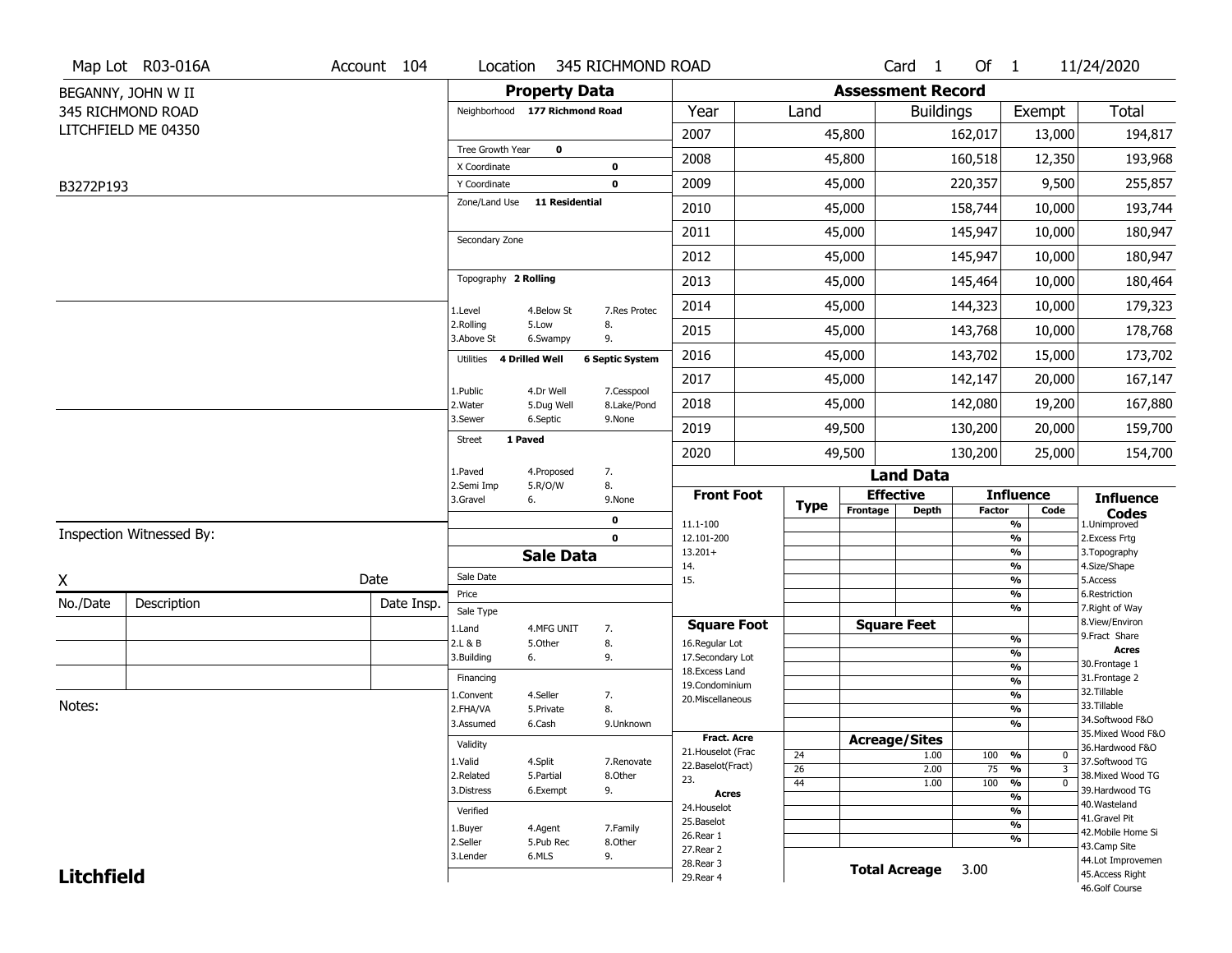|                       |                               |              |                                                   |                  |                                       |              |                                |                               |            |                                    | <b>Litchfield</b>  |                   |                              |                |          |                |                |             |            |
|-----------------------|-------------------------------|--------------|---------------------------------------------------|------------------|---------------------------------------|--------------|--------------------------------|-------------------------------|------------|------------------------------------|--------------------|-------------------|------------------------------|----------------|----------|----------------|----------------|-------------|------------|
|                       | Map Lot R03-016A              |              |                                                   |                  | Account 104                           |              |                                | Location                      |            |                                    |                    | 345 RICHMOND ROAD |                              |                | Card     | $\overline{1}$ | Of 1           |             | 11/24/2020 |
|                       | Building Style 1 Conventional |              | <b>SF Bsmt Living</b>                             |                  | $\mathbf 0$                           |              |                                | Layout 1 Typical              |            |                                    |                    |                   |                              |                |          |                |                |             |            |
| 0.Uncoded             | 4.Cape                        | 8.Log        | Fin Bsmt Grade                                    |                  | 0 <sub>0</sub>                        |              |                                | 1. Typical                    | 4.         |                                    | 7.                 |                   |                              |                |          |                | $7.0^\circ$    | Shed        |            |
| 1.Conv.               | 5.Garrison                    | 9.0ther      |                                                   | OPEN-5-CUSTOMIZE | $\mathbf 0$                           |              |                                | 2.Inadeg                      | 5.         |                                    | 8.                 |                   |                              |                |          |                | 17.0'          |             |            |
| 2.Ranch               | 6.Split                       | 10.Tri-Lev   | Heat Type                                         | $100\%$          |                                       |              | 5 Forced Warm Air              | 3.                            | 6.         |                                    | 9.                 |                   |                              |                |          |                |                |             |            |
| 3.R Ranch             | 7.Contemp                     | 11.Earth O   | 0.Uncoded                                         |                  | 4.Steam                               |              | 8.Fl/Wall                      | 9 None<br>Attic               |            |                                    |                    |                   |                              |                |          |                |                | 13/4sGarage |            |
| Dwelling Units 1      |                               |              | 1.HWBB                                            |                  | 5.FWA                                 |              | 9.No Heat                      | 1.1/4 Fin                     | 4.Full Fin |                                    | 7.                 |                   |                              |                |          |                |                |             |            |
| Other Units           | 0                             |              | 2.HWCI                                            |                  | 6.GravWA                              |              | 10.Radiant                     | 2.1/2 Fin                     | 5.Fl/Stair |                                    | 8.                 |                   |                              |                |          |                |                |             |            |
| <b>Stories</b>        | 4 One & 1/2 Story             |              | 3.H Pump                                          |                  | 7.Electric                            |              | 11.Radiant                     | 3.3/4 Fin                     | 6.         |                                    | 9.None             |                   |                              |                |          |                |                |             |            |
| 1.1                   | 4.1.5                         | 7.1.25       | Cool Type                                         | 0%               | 9 None                                |              |                                | Insulation                    | 1 Full     |                                    |                    |                   |                              |                |          | 36.0'          |                |             |            |
| 2.2                   | 5.1.75                        | 8.3.5        | 1.Refrig                                          |                  | 4.W&C Air                             |              | 7.RadHW                        | 1.Full                        |            | 4.Minimal                          | 7.                 |                   |                              |                |          |                |                |             |            |
| 3.3                   | 6.2.5                         | 9.4          | 2.Evapor                                          |                  | 5.Monitor-                            |              | 8.                             | 2. Heavy                      | 5.Partial  |                                    | 8.                 |                   |                              |                |          |                |                |             |            |
| <b>Exterior Walls</b> | 2 Vinyl                       |              | 3.H Pump                                          |                  | 6.Monitor-                            |              | 9.None                         | 3.Capped                      | 6.         |                                    | 9.None             |                   |                              |                |          |                |                |             |            |
| 0.Uncoded             | 4.Asbestos                    | 8.Concrete   | Kitchen Style                                     |                  | 2 Typical                             |              |                                | Unfinished %                  | 0%         |                                    |                    |                   |                              |                |          |                |                |             |            |
| 1.Wd Clapb            | 5.Stucco                      | 9.Other      | 1.Modern                                          |                  | 4.Obsolete                            |              | 7.                             | Grade & Factor 3 Average 100% |            |                                    |                    |                   |                              |                |          |                |                |             |            |
| 2.Vinyl               | 6.Brick                       | 10.Wd shin   | 2.Typical                                         |                  | 5.                                    |              | 8.                             | 1.E Grade                     |            | 4.B Grade                          | 7.AAA Grad         |                   |                              |                |          |                | 24.0"          |             |            |
| 3.Compos.             | 7.Stone                       | $11.71 - 11$ | 3.Old Type                                        |                  | 6.                                    |              | 9.None                         | 2.D Grade                     |            | 5.A Grade                          | 8.M&S              |                   |                              |                |          |                |                |             |            |
| Roof Surface          | 1 Asphalt Shingles            |              | Bath(s) Style                                     |                  | 2 Typical Bath(s)                     |              |                                | 3.C Grade                     |            | 6.AA Grade                         | 9.Same             |                   |                              |                |          |                |                |             |            |
| 1.Asphalt             | 4.Composit                    | 7.Rolled R   | 1.Modern                                          |                  | 4.Obsolete                            |              | 7.                             | SQFT (Footprint) 896          |            |                                    |                    |                   |                              |                |          |                |                |             |            |
| 2.Slate               | 5.Wood                        | 8.           | 2.Typical                                         |                  | 5.                                    |              | 8.                             | Condition                     | 4 Average  |                                    |                    |                   |                              |                |          |                | EP             |             |            |
| 3.Metal               | 6.Other                       | 9.           | 3.Old Type                                        |                  | 6.                                    |              | 9.None                         | 1.Poor                        | 4.Avg      |                                    | 7.V G              |                   |                              |                |          |                |                |             |            |
| SF Masonry Trim 0     |                               |              | # Rooms                                           |                  | 5                                     |              |                                | 2.Fair                        | $5.Avg+$   |                                    | 8.Exc              |                   |                              |                |          | $12.0^{\circ}$ |                |             |            |
| OPEN-3-CUSTOM 0       |                               |              | # Bedrooms                                        |                  | 3                                     |              |                                | $3.$ Avg-                     | 6.Good     |                                    | 9.Same             |                   |                              |                |          |                | $10.0^{\circ}$ |             |            |
| OPEN-4-CUSTOM 0       |                               |              | # Full Baths                                      |                  | $\mathbf{2}$                          |              |                                | Phys. % Good                  |            | 0%                                 |                    |                   |                              |                | 11/2sBFr |                |                |             |            |
| Year Built            | 1988                          |              | # Half Baths                                      |                  | 0                                     |              |                                | Funct. % Good                 |            | 100%                               |                    |                   |                              | $32.0^{\circ}$ |          |                |                |             |            |
| Year Remodeled 0      |                               |              |                                                   | # Addn Fixtures  | $\mathbf{1}$                          |              |                                | Functional Code               |            | 9 None                             |                    |                   |                              |                |          |                |                |             |            |
| Foundation            | 1 Concrete                    |              | # Fireplaces                                      |                  | 0                                     |              |                                | 1.Incomp                      | 4.Delap    |                                    | 7.No Power         |                   | WD                           |                |          |                |                |             |            |
| 1.Concrete            | 4.Wood                        | 7.           |                                                   |                  |                                       |              |                                | 2.0-Built                     | 5.Bsmt     |                                    | 8.LongTerm         |                   | $8.0^\circ$<br>$6.0^{\circ}$ |                |          |                |                |             |            |
| 2.C Block             | 5.Slab                        | 8.           |                                                   |                  |                                       |              |                                | 3.Damage                      |            | 6.Common                           | 9.None             |                   |                              |                |          |                |                |             |            |
| 3.Br/Stone            | 6.Piers                       | 9.           |                                                   |                  |                                       |              |                                | Econ. % Good                  | 100%       |                                    |                    |                   |                              |                | 28.0     |                |                |             |            |
| Basement              | <b>4 Full Basement</b>        |              |                                                   |                  |                                       |              |                                | Economic Code None            |            |                                    |                    |                   |                              |                |          |                |                |             |            |
| $1.1/4$ Bmt           | 4.Full Bmt                    | 7.           |                                                   |                  |                                       |              |                                | 0.None                        |            | 3.No Power                         | 9.None             |                   |                              |                |          |                |                |             |            |
| 2.1/2 Bmt             | 5.Crawl Sp                    | 8.           |                                                   |                  |                                       |              |                                | 1.Location                    |            | 4.Generate                         | 8.                 |                   |                              |                |          |                |                |             |            |
| 3.3/4 Bmt             | 6.                            | 9.None       |                                                   |                  |                                       |              | Software                       | 2.Encroach                    |            | 5.Multi-Fa                         | 9.                 |                   |                              |                |          |                |                |             |            |
| Bsmt Gar # Cars 0     |                               |              |                                                   |                  | A Division of Harris Computer Systems |              |                                | Entrance Code 5 Estimated     |            |                                    |                    |                   |                              |                |          |                |                |             |            |
| Wet Basement          | 2 Damp Basement               |              |                                                   |                  |                                       |              |                                | 1.Interior                    | 4.Vacant   |                                    | 7.                 |                   |                              |                |          |                |                |             |            |
| 1.Dry                 | 4.Dirt Flr                    | 7.           |                                                   |                  |                                       |              |                                | 2.Refusal                     |            | 5.Estimate                         | 8.                 |                   |                              |                |          |                |                |             |            |
| 2.Damp                | 5.                            | 8.           |                                                   |                  |                                       |              |                                | 3.Informed                    |            | 6.Existing                         | 9.                 |                   |                              |                |          |                |                |             |            |
| 3.Wet                 | 6.                            | 9.           |                                                   |                  |                                       |              |                                | Information Code 5 Estimate   |            |                                    |                    |                   |                              |                |          |                |                |             |            |
|                       |                               |              |                                                   |                  |                                       |              |                                | 1.0wner                       | 4.Agent    |                                    | 7.Vacant           |                   |                              |                |          |                |                |             |            |
|                       |                               |              |                                                   |                  |                                       |              |                                | 2.Relative                    |            | 5.Estimate                         | 8.                 |                   |                              |                |          |                |                |             |            |
|                       |                               |              | Date Inspected 10/18/2018                         |                  |                                       |              |                                | 3. Tenant                     | 6.Other    |                                    | 9.                 |                   |                              |                |          |                |                |             |            |
|                       |                               |              | <b>Additions, Outbuildings &amp; Improvements</b> |                  |                                       |              |                                |                               |            |                                    | 1.One Story Fram   |                   |                              |                |          |                |                |             |            |
| Type                  |                               | Year         | Units                                             |                  | Grade   Cond                          | Phys.        | Funct.                         | Sound Value                   |            |                                    | 2. Two Story Fram  |                   |                              |                |          |                |                |             |            |
| 22 Encl Frame         |                               | 10           | 120                                               | 00               | 0                                     | 10           | $\frac{9}{0}$ 0<br>$\%$        |                               |            |                                    | 3. Three Story Fr  |                   |                              |                |          |                |                |             |            |
| 68 Wood Deck/s        |                               | 0            | 48                                                | 0 <sub>0</sub>   | 0                                     | 0            | % 0<br>$\%$                    |                               |            |                                    | 4.1 & 1/2 Story    |                   |                              |                |          |                |                |             |            |
|                       |                               |              |                                                   |                  | 14                                    | $\mathbf{0}$ | $\%$<br>% 100                  |                               |            | 5.1 & 3/4 Story<br>6.2 & 1/2 Story |                    |                   |                              |                |          |                |                |             |            |
| 74 1 3/4s Garage      |                               | 1989         | 864                                               | 2 100            |                                       |              |                                |                               |            |                                    | 21. Open Frame Por |                   |                              |                |          |                |                |             |            |
| 24 Frame Shed         |                               | 10           |                                                   |                  |                                       |              | $\%$                           | $\sqrt{8}$ 500                |            |                                    | 22.Encl Frame Por  |                   |                              |                |          |                |                |             |            |
| 24 Frame Shed         |                               | 0            |                                                   |                  |                                       |              | $\frac{1}{2}$                  | %300                          |            |                                    | 23. Frame Garage   |                   |                              |                |          |                |                |             |            |
|                       |                               |              |                                                   |                  |                                       |              | $\frac{1}{2}$<br>$\frac{1}{2}$ |                               |            |                                    | 24.Frame Shed      |                   |                              |                |          |                |                |             |            |
|                       |                               |              |                                                   |                  |                                       |              |                                |                               |            |                                    | 25. Frame Bay Wind |                   |                              |                |          |                |                |             |            |
|                       |                               |              |                                                   |                  |                                       |              | $\frac{1}{2}$<br>$\frac{1}{2}$ |                               |            |                                    | 26.1SFr Overhang   |                   |                              |                |          |                |                |             |            |
|                       |                               |              |                                                   |                  |                                       |              | $\frac{1}{2}$<br>$\%$          |                               |            |                                    | 27.Unfin Basement  |                   |                              |                |          |                |                |             |            |
|                       |                               |              |                                                   |                  |                                       |              | $\%$<br>$\%$                   |                               |            |                                    | 28. Unfinished Att |                   |                              |                |          |                |                |             |            |
|                       |                               |              |                                                   |                  |                                       |              | $\%$<br>$\%$                   |                               |            |                                    | 29. Finished Attic |                   |                              |                |          |                |                |             |            |
|                       |                               |              |                                                   |                  |                                       |              |                                |                               |            |                                    |                    |                   |                              |                |          |                |                |             |            |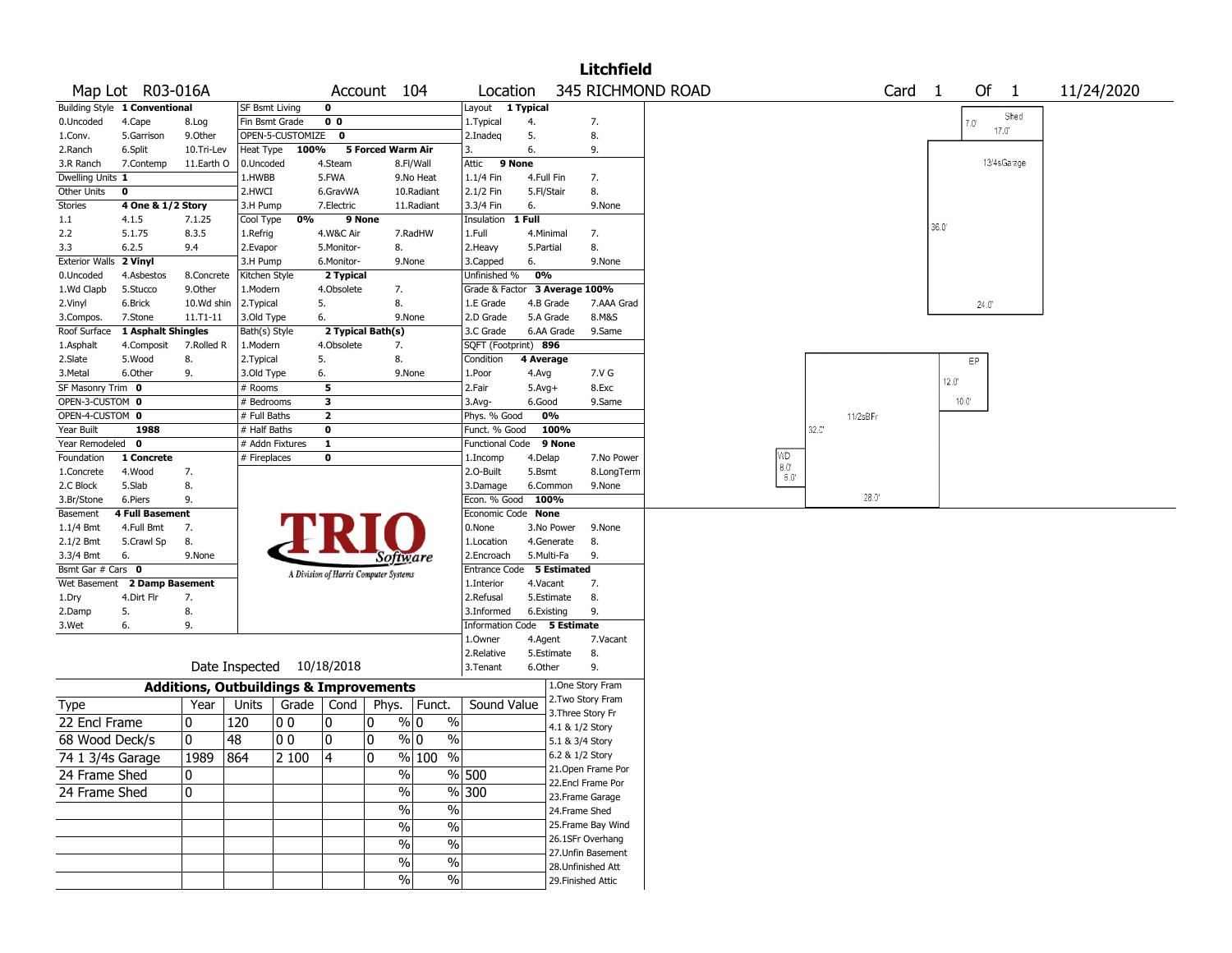|                   | Map Lot R03-017          | Account 1594 | Location                       |                       | 333 RICHMOND ROAD      |                                  |                 |                          | Card <sub>1</sub>    | Of $1$        |                                | 11/24/2020                           |
|-------------------|--------------------------|--------------|--------------------------------|-----------------------|------------------------|----------------------------------|-----------------|--------------------------|----------------------|---------------|--------------------------------|--------------------------------------|
| SIROIS, GERARD    |                          |              |                                | <b>Property Data</b>  |                        |                                  |                 | <b>Assessment Record</b> |                      |               |                                |                                      |
| 333 RICHMOND RD   |                          |              | Neighborhood 177 Richmond Road |                       |                        | Year                             | Land            |                          | <b>Buildings</b>     |               | Exempt                         | <b>Total</b>                         |
|                   | LITCHFIELD ME 04350      |              |                                |                       |                        | 2007                             |                 | 55,000                   |                      | 150,098       | 13,000                         | 192,098                              |
|                   |                          |              | Tree Growth Year               | $\mathbf 0$           |                        | 2008                             |                 | 55,000                   |                      | 148,935       | 12,350                         | 191,585                              |
|                   |                          |              | X Coordinate                   |                       | $\mathbf 0$            |                                  |                 |                          |                      |               |                                |                                      |
| B1966P39          |                          |              | Y Coordinate<br>Zone/Land Use  | <b>11 Residential</b> | $\mathbf 0$            | 2009                             |                 | 48,500                   |                      | 152,928       | 9,500                          | 191,928                              |
|                   |                          |              |                                |                       |                        | 2010                             |                 | 48,500                   |                      | 144,051       | 10,000                         | 182,551                              |
|                   |                          |              | Secondary Zone                 |                       |                        | 2011                             |                 | 60,500                   |                      | 146,806       | 10,000                         | 197,306                              |
|                   |                          |              |                                |                       |                        | 2012                             |                 | 60,500                   |                      | 146,806       | 10,000                         | 197,306                              |
|                   |                          |              | Topography 2 Rolling           |                       |                        | 2013                             |                 | 60,500                   |                      | 146,107       | 10,000                         | 196,607                              |
|                   |                          |              | 1.Level                        | 4.Below St            | 7.Res Protec           | 2014                             |                 | 60,500                   |                      | 144,662       | 10,000                         | 195,162                              |
|                   |                          |              | 2.Rolling<br>3.Above St        | 5.Low<br>6.Swampy     | 8.<br>9.               | 2015                             |                 | 60,500                   |                      | 142,928       | 10,000                         | 193,428                              |
|                   |                          |              | Utilities 4 Drilled Well       |                       | <b>6 Septic System</b> | 2016                             |                 | 60,500                   |                      | 141,867       | 15,000                         | 187,367                              |
|                   |                          |              | 1.Public                       | 4.Dr Well             | 7.Cesspool             | 2017                             |                 | 60,500                   |                      | 140,735       | 20,000                         | 181,235                              |
|                   |                          |              | 2. Water                       | 5.Dug Well            | 8.Lake/Pond            | 2018                             |                 | 60,500                   |                      | 138,712       | 19,200                         | 180,012                              |
|                   |                          |              | 3.Sewer                        | 6.Septic              | 9.None                 | 2019                             |                 | 66,800                   |                      | 155,400       | 20,000                         | 202,200                              |
|                   |                          |              | 1 Paved<br><b>Street</b>       |                       |                        | 2020                             |                 | 66,800                   |                      | 155,400       | 25,000                         | 197,200                              |
|                   |                          |              | 1.Paved                        | 4.Proposed            | 7.                     |                                  |                 |                          | <b>Land Data</b>     |               |                                |                                      |
|                   |                          |              | 2.Semi Imp<br>3.Gravel<br>6.   | 5.R/O/W               | 8.<br>9.None           | <b>Front Foot</b>                | <b>Type</b>     | <b>Effective</b>         |                      |               | <b>Influence</b>               | <b>Influence</b>                     |
|                   |                          |              |                                |                       | 0                      | 11.1-100                         |                 | Frontage                 | <b>Depth</b>         | <b>Factor</b> | Code<br>%                      | <b>Codes</b><br>1.Unimproved         |
|                   | Inspection Witnessed By: |              |                                |                       | $\mathbf 0$            | 12.101-200                       |                 |                          |                      |               | $\frac{9}{6}$                  | 2. Excess Frtg                       |
|                   |                          |              |                                | <b>Sale Data</b>      |                        | $13.201+$<br>14.                 |                 |                          |                      |               | $\frac{9}{6}$<br>%             | 3. Topography<br>4.Size/Shape        |
| X                 |                          | Date         | Sale Date                      |                       |                        | 15.                              |                 |                          |                      |               | $\frac{9}{6}$                  | 5.Access                             |
| No./Date          | Description              | Date Insp.   | Price                          |                       |                        |                                  |                 |                          |                      |               | %<br>%                         | 6.Restriction<br>7. Right of Way     |
|                   |                          |              | Sale Type<br>1.Land            | 4.MFG UNIT            | 7.                     | <b>Square Foot</b>               |                 |                          | <b>Square Feet</b>   |               |                                | 8.View/Environ                       |
|                   |                          |              | 2.L & B                        | 5.Other               | 8.                     | 16.Regular Lot                   |                 |                          |                      |               | $\frac{9}{6}$                  | 9.Fract Share<br><b>Acres</b>        |
|                   |                          |              | 3.Building<br>6.               |                       | 9.                     | 17.Secondary Lot                 |                 |                          |                      |               | $\frac{9}{6}$<br>$\frac{9}{6}$ | 30.Frontage 1                        |
|                   |                          |              | Financing                      |                       |                        | 18.Excess Land<br>19.Condominium |                 |                          |                      |               | $\frac{9}{6}$                  | 31. Frontage 2                       |
|                   |                          |              | 1.Convent                      | 4.Seller              | 7.                     | 20.Miscellaneous                 |                 |                          |                      |               | $\frac{9}{6}$                  | 32.Tillable                          |
| Notes:            |                          |              | 2.FHA/VA                       | 5.Private             | 8.                     |                                  |                 |                          |                      |               | $\frac{9}{6}$                  | 33.Tillable<br>34.Softwood F&O       |
|                   |                          |              | 3.Assumed                      | 6.Cash                | 9.Unknown              | <b>Fract. Acre</b>               |                 | <b>Acreage/Sites</b>     |                      |               | $\frac{9}{6}$                  | 35. Mixed Wood F&O                   |
|                   |                          |              | Validity                       |                       |                        | 21. Houselot (Frac               | 24              |                          | 1.00                 | 100           | %<br>0                         | 36.Hardwood F&O                      |
|                   |                          |              | 1.Valid                        | 4.Split               | 7.Renovate             | 22.Baselot(Fract)                | 26              |                          | 5.00                 | 100           | $\frac{9}{6}$<br>$\mathbf 0$   | 37.Softwood TG                       |
|                   |                          |              | 2.Related                      | 5.Partial             | 8.Other                | 23.                              | $\overline{27}$ |                          | 9.00                 | 100           | $\frac{9}{6}$<br>0             | 38. Mixed Wood TG                    |
|                   |                          |              | 3.Distress                     | 6.Exempt              | 9.                     | Acres                            | 44              |                          | 1.00                 | 100           | $\frac{9}{6}$<br>$\mathbf 0$   | 39.Hardwood TG<br>40. Wasteland      |
|                   |                          |              | Verified                       |                       |                        | 24. Houselot<br>25.Baselot       |                 |                          |                      |               | %                              | 41.Gravel Pit                        |
|                   |                          |              |                                |                       |                        |                                  |                 |                          |                      |               | $\frac{9}{6}$                  |                                      |
|                   |                          |              | 1.Buyer                        | 4.Agent               | 7.Family               |                                  |                 |                          |                      |               |                                | 42. Mobile Home Si                   |
|                   |                          |              | 2.Seller                       | 5.Pub Rec             | 8.Other                | 26.Rear 1<br>27.Rear 2           |                 |                          |                      |               | %                              | 43.Camp Site                         |
| <b>Litchfield</b> |                          |              | 3.Lender                       | 6.MLS                 | 9.                     | 28. Rear 3<br>29. Rear 4         |                 |                          | <b>Total Acreage</b> | 15.00         |                                | 44.Lot Improvemen<br>45.Access Right |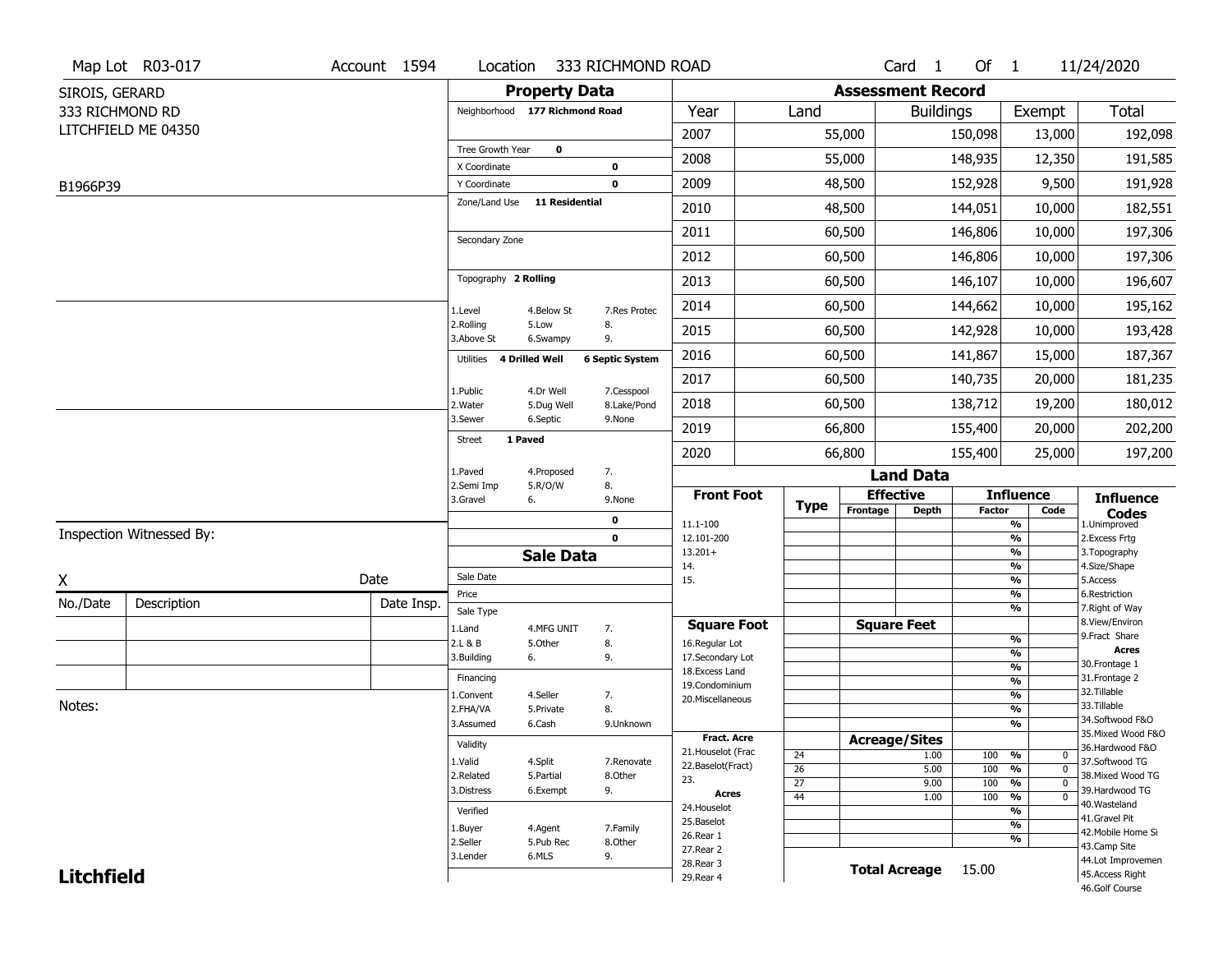|                                      |                        |                                                   |                                       |                  |                                       |                   |                                   |                            |            |                        | <b>Litchfield</b>                    |                   |                |              |    |       |      |                   |     |       |        |            |  |
|--------------------------------------|------------------------|---------------------------------------------------|---------------------------------------|------------------|---------------------------------------|-------------------|-----------------------------------|----------------------------|------------|------------------------|--------------------------------------|-------------------|----------------|--------------|----|-------|------|-------------------|-----|-------|--------|------------|--|
|                                      | Map Lot R03-017        |                                                   |                                       |                  |                                       | Account 1594      |                                   | Location                   |            |                        |                                      | 333 RICHMOND ROAD |                |              |    |       |      | Card <sub>1</sub> |     | Of 1  |        | 11/24/2020 |  |
| Building Style 2 Ranch               |                        |                                                   | <b>SF Bsmt Living</b>                 |                  | 0                                     |                   |                                   | Layout 1 Typical           |            |                        |                                      |                   |                |              |    |       |      |                   |     |       |        |            |  |
| 0.Uncoded                            | 4.Cape                 | 8.Log                                             | Fin Bsmt Grade                        |                  | 0 <sub>0</sub>                        |                   |                                   | 1. Typical                 | 4.         |                        | 7.                                   |                   |                | Canopy       |    |       |      |                   |     |       |        |            |  |
| 1.Conv.                              | 5.Garrison             | 9.Other                                           |                                       | OPEN-5-CUSTOMIZE | 0                                     |                   |                                   | 2.Inadeg                   | 5.         |                        | 8.                                   |                   |                | 17.0         |    |       |      |                   |     |       |        |            |  |
| 2.Ranch                              | 6.Split                | 10.Tri-Lev                                        | Heat Type                             | 100%             |                                       | 1 Hot Water BB    |                                   | 3.                         | 6.         |                        | 9.                                   |                   | 12.0           |              |    |       |      |                   |     |       |        |            |  |
| 3.R Ranch                            | 7.Contemp              | 11.Earth O                                        | 0.Uncoded                             |                  | 4.Steam                               |                   | 8.Fl/Wall                         | Attic                      | 9 None     |                        |                                      |                   |                | 19.0         |    |       |      |                   |     |       | Garage | Canopy     |  |
| Dwelling Units 2                     |                        |                                                   | 1.HWBB                                |                  | 5.FWA                                 |                   | 9.No Heat                         | 1.1/4 Fin                  | 4.Full Fin |                        | 7.                                   |                   |                | Barn         |    |       |      |                   |     |       |        |            |  |
| Other Units                          | 0                      |                                                   | 2.HWCI                                |                  | 6.GravWA                              |                   | 10.Radiant                        | 2.1/2 Fin                  | 5.Fl/Stair |                        | 8.                                   |                   |                |              |    |       |      | 24.0              |     |       |        | 21.0       |  |
| Stories                              | 1 One Story            |                                                   | 3.H Pump                              |                  | 7.Electric                            |                   | 11.Radiant                        | 3.3/4 Fin                  | 6.         |                        | 9.None                               |                   |                |              |    |       |      |                   |     |       |        |            |  |
| $1.1\,$                              | 4.1.5                  | 7.1.25                                            | Cool Type                             | 0%               |                                       | 9 None            |                                   | Insulation                 | 1 Full     |                        |                                      |                   | $26.0^{\circ}$ |              |    |       |      |                   |     |       |        | 10.0°      |  |
| 2.2                                  | 5.1.75                 | 8.3.5                                             | 1.Refrig                              |                  | 4.W&C Air                             |                   | 7.RadHW                           | 1.Full                     | 4.Minimal  |                        | 7.                                   |                   |                |              |    |       |      |                   |     | 36.0" |        |            |  |
| 3.3                                  | 6.2.5                  | 9.4                                               | 2.Evapor                              |                  | 5.Monitor-                            | 8.                |                                   | 2. Heavy                   | 5.Partial  |                        | 8.                                   |                   |                |              |    |       |      |                   |     |       |        |            |  |
| <b>Exterior Walls</b>                | 2 Vinyl                |                                                   | 3.H Pump                              |                  | 6.Monitor-                            |                   | 9.None                            | 3.Capped                   | 6.         |                        | 9.None                               |                   |                | 26.0         |    |       |      |                   |     |       |        |            |  |
| 0.Uncoded                            | 4.Asbestos             | 8.Concrete                                        | Kitchen Style                         |                  | 2 Typical                             |                   |                                   | Unfinished %               | 0%         |                        |                                      |                   |                |              |    |       |      |                   |     |       |        |            |  |
| 1.Wd Clapb                           | 5.Stucco               | 9.Other                                           | 1.Modern                              |                  | 4.Obsolete                            | 7.                |                                   | Grade & Factor 2 Fair 110% |            |                        |                                      |                   |                |              |    |       |      |                   |     |       |        |            |  |
| 2.Vinyl                              | 6.Brick                | 10.Wd shin                                        | 2. Typical                            |                  | 5.                                    | 8.                |                                   | 1.E Grade                  |            | 4.B Grade              | 7.AAA Grad                           |                   |                |              |    |       |      |                   |     |       |        |            |  |
| 3.Compos.                            | 7.Stone                | 11.T1-11                                          | 3.Old Type                            |                  | 6.                                    |                   | 9.None                            | 2.D Grade                  | 5.A Grade  |                        | 8.M&S                                |                   |                |              |    |       |      |                   |     |       |        |            |  |
| Roof Surface                         | 1 Asphalt Shingles     |                                                   | Bath(s) Style                         |                  |                                       | 2 Typical Bath(s) |                                   | 3.C Grade                  |            | 6.AA Grade             | 9.Same                               |                   |                |              | EP | WD.   |      |                   |     |       |        |            |  |
| 1.Asphalt                            | 4.Composit             | 7.Rolled R                                        | 1.Modern                              |                  | 4.Obsolete                            | 7.                |                                   | SQFT (Footprint) 1026      |            |                        |                                      |                   |                | 8.C<br>16.0  |    | $-60$ |      |                   | 5.C | 19.0  | EP     |            |  |
| 2.Slate                              | 5.Wood                 | 8.                                                | 2. Typical                            |                  | 5.                                    | 8.                |                                   | Condition                  |            | <b>3 Below Average</b> |                                      |                   |                |              |    | 1sBFr |      |                   |     |       |        | Gazebo     |  |
| 3.Metal                              | 6.Other                | 9.                                                | 3.Old Type                            |                  | 6.<br>9                               |                   | 9.None                            | 1.Poor                     | 4.Avg      |                        | 7.V G                                |                   |                |              |    |       |      |                   |     |       |        |            |  |
| SF Masonry Trim 0<br>OPEN-3-CUSTOM 0 |                        |                                                   | # Rooms                               |                  | 4                                     |                   |                                   | 2.Fair                     | $5.Avg+$   |                        | 8.Exc<br>9.Same                      |                   |                |              |    |       |      |                   |     |       |        |            |  |
| OPEN-4-CUSTOM 0                      |                        |                                                   | <sup>#</sup> Bedrooms<br># Full Baths |                  | $\overline{\mathbf{2}}$               |                   |                                   | 3.Avg-<br>Phys. % Good     | 6.Good     | 0%                     |                                      |                   | 27.C'          |              |    |       | 27.0 | 1s3Fr             |     |       |        |            |  |
| Year Built                           | 1966                   |                                                   | # Half Baths                          |                  | $\bf{0}$                              |                   |                                   | Funct. % Good              |            | 100%                   |                                      |                   |                |              |    |       |      |                   |     |       |        |            |  |
| Year Remodeled 0                     |                        |                                                   | # Addn Fixtures                       |                  | $\bf{0}$                              |                   |                                   | Functional Code            |            | 9 None                 |                                      |                   |                |              |    |       |      |                   |     |       |        |            |  |
| Foundation                           | 2 Concrete Block       |                                                   | # Fireplaces                          |                  | 0                                     |                   |                                   | 1.Incomp                   | 4.Delap    |                        | 7.No Power                           |                   |                | 40.0         |    |       |      | 38.C'             |     |       |        |            |  |
| 1.Concrete                           | 4.Wood                 | 7.                                                |                                       |                  |                                       |                   |                                   | 2.O-Built                  | 5.Bsmt     |                        | 8.LongTerm                           |                   |                |              |    |       |      |                   |     |       |        |            |  |
| 2.C Block                            | 5.Slab                 | 8.                                                |                                       |                  |                                       |                   |                                   | 3.Damage                   |            | 6.Common               | 9.None                               |                   |                | $10.0^\circ$ | WD |       |      |                   |     |       |        |            |  |
| 3.Br/Stone                           | 6.Piers                | 9.                                                |                                       |                  |                                       |                   |                                   | Econ. % Good               | 100%       |                        |                                      |                   |                | 22.0         |    |       |      |                   |     |       |        |            |  |
| Basement                             | <b>4 Full Basement</b> |                                                   |                                       |                  |                                       |                   |                                   | Economic Code None         |            |                        |                                      |                   |                |              |    |       |      |                   |     |       |        |            |  |
| 1.1/4 Bmt                            | 4.Full Bmt             | 7.                                                |                                       |                  |                                       |                   |                                   | 0.None                     |            | 3.No Power             | 9.None                               |                   |                |              |    |       |      |                   |     |       |        |            |  |
| 2.1/2 Bmt                            | 5.Crawl Sp             | 8.                                                |                                       |                  |                                       |                   |                                   | 1.Location                 |            | 4.Generate             | 8.                                   |                   |                |              |    |       |      |                   |     |       |        |            |  |
| 3.3/4 Bmt                            | 6.                     | 9.None                                            |                                       |                  |                                       | Software          |                                   | 2.Encroach                 | 5.Multi-Fa |                        | 9.                                   |                   |                |              |    |       |      |                   |     |       |        |            |  |
| Bsmt Gar # Cars 0                    |                        |                                                   |                                       |                  | A Division of Harris Computer Systems |                   |                                   | Entrance Code              |            |                        | <b>1 Interior Inspect</b>            |                   |                |              |    |       |      |                   |     |       |        |            |  |
| Wet Basement                         | 1 Dry Basement         |                                                   |                                       |                  |                                       |                   |                                   | 1.Interior                 | 4.Vacant   |                        | 7.                                   |                   |                |              |    |       |      |                   |     |       |        |            |  |
| 1.Dry                                | 4.Dirt Flr             | 7.                                                |                                       |                  |                                       |                   |                                   | 2.Refusal                  |            | 5.Estimate             | 8.                                   |                   |                |              |    |       |      |                   |     |       |        |            |  |
| 2.Damp                               | 5.                     | 8.                                                |                                       |                  |                                       |                   |                                   | 3.Informed                 | 6.Existing |                        | 9.                                   |                   |                |              |    |       |      |                   |     |       |        |            |  |
| 3.Wet                                | 6.                     | 9.                                                |                                       |                  |                                       |                   |                                   | Information Code 1 Owner   |            |                        |                                      |                   |                |              |    |       |      |                   |     |       |        |            |  |
|                                      |                        |                                                   |                                       |                  |                                       |                   |                                   | 1.0wner                    | 4.Agent    |                        | 7.Vacant                             |                   |                |              |    |       |      |                   |     |       |        |            |  |
|                                      |                        |                                                   |                                       |                  |                                       |                   |                                   | 2.Relative                 |            | 5.Estimate             | 8.                                   |                   |                |              |    |       |      |                   |     |       |        |            |  |
|                                      |                        |                                                   | Date Inspected 10/17/2018             |                  |                                       |                   |                                   | 3. Tenant                  | 6.Other    |                        | 9.                                   |                   |                |              |    |       |      |                   |     |       |        |            |  |
|                                      |                        | <b>Additions, Outbuildings &amp; Improvements</b> |                                       |                  |                                       |                   |                                   |                            |            |                        | 1.One Story Fram<br>2.Two Story Fram |                   |                |              |    |       |      |                   |     |       |        |            |  |
| Type                                 |                        | Year                                              | Units                                 | Grade            | Cond                                  | Phys.             | Funct.                            | Sound Value                |            |                        | 3. Three Story Fr                    |                   |                |              |    |       |      |                   |     |       |        |            |  |
| 38 1 Story Bsmt                      |                        | 1976                                              | 1080                                  | 2 1 1 0          | 4                                     | 10                | $%100$ %                          |                            |            |                        | 4.1 & 1/2 Story                      |                   |                |              |    |       |      |                   |     |       |        |            |  |
| 22 Encl Frame                        |                        | 0                                                 | 95                                    | 2 100            | 9                                     | 10                | $\%$<br>% 0                       |                            |            | 5.1 & 3/4 Story        |                                      |                   |                |              |    |       |      |                   |     |       |        |            |  |
| 22 Encl Frame                        |                        | 1999 128                                          |                                       | 3100             | 9                                     | $ 0\rangle$       | $\frac{0}{6}$<br>$\frac{9}{6}$ 0  |                            |            | 6.2 & 1/2 Story        |                                      |                   |                |              |    |       |      |                   |     |       |        |            |  |
|                                      |                        |                                                   |                                       |                  |                                       |                   |                                   |                            |            |                        | 21. Open Frame Por                   |                   |                |              |    |       |      |                   |     |       |        |            |  |
| 68 Wood Deck/s                       |                        | 0                                                 | 220                                   | 00               | 0                                     | 0                 | $\%$<br>% 0                       |                            |            |                        | 22.Encl Frame Por                    |                   |                |              |    |       |      |                   |     |       |        |            |  |
| 68 Wood Deck/s                       |                        | 0                                                 | 38                                    | 00               | 0                                     | 10                | $\%$ 0<br>$\%$                    |                            |            |                        | 23. Frame Garage                     |                   |                |              |    |       |      |                   |     |       |        |            |  |
| 23 Frame Garage                      |                        | 1992                                              | 864                                   | 3 100            | 4                                     | 10                | % 100 %                           |                            |            |                        | 24.Frame Shed                        |                   |                |              |    |       |      |                   |     |       |        |            |  |
| 61 Canopy/s                          |                        | 1992                                              | 210                                   | 1 100            | 13                                    | 10                | % 75<br>$\%$                      |                            |            |                        | 25. Frame Bay Wind                   |                   |                |              |    |       |      |                   |     |       |        |            |  |
| 81 Barn                              |                        | 1966                                              | 676                                   | 2 100            | 12                                    | 10                | $\sqrt{96}$ 75<br>$\%$            |                            |            |                        | 26.1SFr Overhang                     |                   |                |              |    |       |      |                   |     |       |        |            |  |
| 61 Canopy/s                          |                        | 1966                                              | 276                                   | 2 100            | 2                                     | 10                | $\frac{0}{6}$<br>$\frac{9}{6}$ 75 |                            |            |                        | 27.Unfin Basement                    |                   |                |              |    |       |      |                   |     |       |        |            |  |
|                                      |                        |                                                   |                                       |                  |                                       |                   |                                   |                            |            |                        | 28. Unfinished Att                   |                   |                |              |    |       |      |                   |     |       |        |            |  |
| 21 Open Frame                        |                        | 0                                                 |                                       |                  |                                       |                   | $\%$                              | % 800                      |            |                        | 29. Finished Attic                   |                   |                |              |    |       |      |                   |     |       |        |            |  |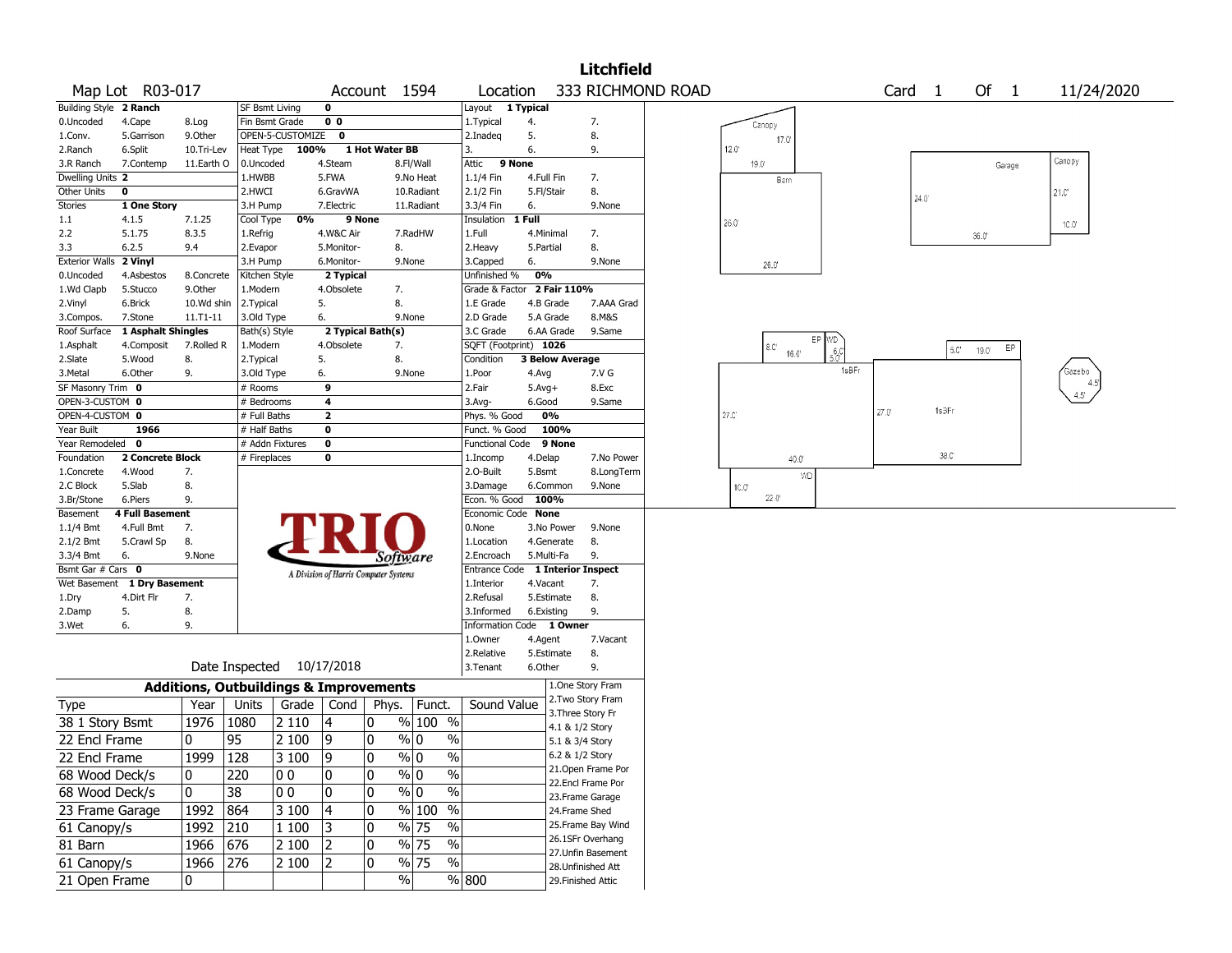|                   | Map Lot R03-018          | Account 977 | Location                       |                       | <b>RICHMOND ROAD</b> |                                     |                 |                          | Card <sub>1</sub>    | Of $1$           |                                                      | 11/24/2020                           |
|-------------------|--------------------------|-------------|--------------------------------|-----------------------|----------------------|-------------------------------------|-----------------|--------------------------|----------------------|------------------|------------------------------------------------------|--------------------------------------|
|                   | LAFLAMME, RONALD         |             |                                | <b>Property Data</b>  |                      |                                     |                 | <b>Assessment Record</b> |                      |                  |                                                      |                                      |
| 938 SABATTUS ST   |                          |             | Neighborhood 177 Richmond Road |                       |                      | Year                                | Land            |                          | <b>Buildings</b>     |                  | Exempt                                               | Total                                |
|                   | LEWISTON ME 04240        |             |                                |                       |                      | 2007                                |                 | 28,290                   |                      | $\boldsymbol{0}$ | 0                                                    | 28,290                               |
|                   |                          |             | Tree Growth Year               | $\mathbf 0$           |                      | 2008                                |                 | 28,290                   |                      | 0                | O                                                    | 28,290                               |
| B2209P333         |                          |             | X Coordinate<br>Y Coordinate   |                       | 0<br>$\mathbf 0$     | 2009                                |                 | 28,250                   |                      | $\boldsymbol{0}$ | 0                                                    | 28,250                               |
|                   |                          |             | Zone/Land Use                  | <b>11 Residential</b> |                      | 2010                                |                 | 28,250                   |                      | 0                | 0                                                    | 28,250                               |
|                   |                          |             |                                |                       |                      | 2011                                |                 |                          |                      | $\mathbf 0$      | 0                                                    |                                      |
|                   |                          |             | Secondary Zone                 |                       |                      |                                     |                 | 28,250                   |                      |                  |                                                      | 28,250                               |
|                   |                          |             |                                |                       |                      | 2012                                |                 | 28,250                   |                      | 0                | 0                                                    | 28,250                               |
|                   |                          |             | Topography 1 Level             |                       |                      | 2013                                |                 | 28,250                   |                      | $\boldsymbol{0}$ | 0                                                    | 28,250                               |
|                   |                          |             | 1.Level                        | 4.Below St            | 7.Res Protec         | 2014                                |                 | 28,250                   |                      | $\boldsymbol{0}$ | 0                                                    | 28,250                               |
|                   |                          |             | 2.Rolling<br>3.Above St        | 5.Low<br>6.Swampy     | 8.<br>9.             | 2015                                |                 | 28,250                   |                      | $\mathbf 0$      | 0                                                    | 28,250                               |
|                   |                          |             | Utilities 9 None               |                       | 9 None               | 2016                                |                 | 28,250                   |                      | 0                | 0                                                    | 28,250                               |
|                   |                          |             | 1.Public                       | 4.Dr Well             | 7.Cesspool           | 2017                                |                 | 28,250                   |                      | $\boldsymbol{0}$ | 0                                                    | 28,250                               |
|                   |                          |             | 2. Water                       | 5.Dug Well            | 8.Lake/Pond          | 2018                                |                 | 28,250                   |                      | 0                | 0                                                    | 28,250                               |
|                   |                          |             | 3.Sewer                        | 6.Septic              | 9.None               | 2019                                |                 | 12,800                   |                      | $\mathbf 0$      | 0                                                    | 12,800                               |
|                   |                          |             | <b>Street</b>                  | 3 Gravel              |                      | 2020                                |                 | 12,800                   |                      | $\mathbf{0}$     | 0                                                    | 12,800                               |
|                   |                          |             | 1.Paved<br>2.Semi Imp          | 4.Proposed            | 7.                   |                                     |                 |                          | <b>Land Data</b>     |                  |                                                      |                                      |
|                   |                          |             | 3.Gravel                       | 5.R/O/W<br>6.         | 8.<br>9.None         | <b>Front Foot</b>                   | <b>Type</b>     | <b>Effective</b>         |                      |                  | <b>Influence</b>                                     | <b>Influence</b>                     |
|                   |                          |             |                                |                       | 0                    | 11.1-100                            |                 | Frontage                 | Depth                | <b>Factor</b>    | Code<br>$\overline{\frac{9}{6}}$                     | <b>Codes</b><br>1.Unimproved         |
|                   | Inspection Witnessed By: |             |                                |                       | $\mathbf 0$          | 12.101-200<br>$13.201+$             |                 |                          |                      |                  | $\overline{\frac{9}{6}}$<br>$\overline{\frac{9}{6}}$ | 2. Excess Frtg<br>3. Topography      |
|                   |                          |             |                                | <b>Sale Data</b>      |                      | 14.                                 |                 |                          |                      |                  | $\frac{9}{6}$                                        | 4.Size/Shape                         |
| X                 |                          | Date        | Sale Date<br>Price             |                       |                      | 15.                                 |                 |                          |                      |                  | $\overline{\frac{9}{6}}$<br>%                        | 5.Access<br>6.Restriction            |
| No./Date          | Description              | Date Insp.  | Sale Type                      |                       |                      |                                     |                 |                          |                      |                  | %                                                    | 7. Right of Way                      |
|                   |                          |             | 1.Land                         | 4.MFG UNIT            | 7.                   | <b>Square Foot</b>                  |                 |                          | <b>Square Feet</b>   |                  |                                                      | 8.View/Environ                       |
|                   |                          |             | 2.L & B                        | 5.0ther               | 8.                   | 16.Regular Lot                      |                 |                          |                      |                  | $\frac{9}{6}$<br>%                                   | 9.Fract Share<br><b>Acres</b>        |
|                   |                          |             | 3.Building                     | 6.                    | 9.                   | 17.Secondary Lot<br>18. Excess Land |                 |                          |                      |                  | $\frac{9}{6}$                                        | 30. Frontage 1                       |
|                   |                          |             | Financing                      |                       |                      | 19.Condominium                      |                 |                          |                      |                  | $\frac{9}{6}$                                        | 31. Frontage 2                       |
| Notes:            |                          |             | 1.Convent                      | 4.Seller              | 7.                   | 20.Miscellaneous                    |                 |                          |                      |                  | $\frac{9}{6}$                                        | 32.Tillable<br>33.Tillable           |
|                   |                          |             | 2.FHA/VA<br>3.Assumed          | 5.Private<br>6.Cash   | 8.<br>9.Unknown      |                                     |                 |                          |                      |                  | %<br>%                                               | 34.Softwood F&O                      |
| 207-786-5254      |                          |             |                                |                       |                      | <b>Fract. Acre</b>                  |                 | <b>Acreage/Sites</b>     |                      |                  |                                                      | 35. Mixed Wood F&O                   |
|                   |                          |             | Validity                       |                       |                      | 21. Houselot (Frac                  | 24              |                          | 1.00                 | 50 %             | 4                                                    | 36.Hardwood F&O                      |
|                   |                          |             | 1.Valid                        | 4.Split               | 7.Renovate           | 22.Baselot(Fract)                   | $\overline{26}$ |                          | 0.10                 | 100              | $\overline{\mathfrak{o}}$<br>%                       | 37.Softwood TG                       |
|                   |                          |             | 2.Related<br>3.Distress        | 5.Partial<br>6.Exempt | 8.Other<br>9.        | 23.                                 |                 |                          |                      |                  | $\overline{\frac{9}{6}}$                             | 38. Mixed Wood TG<br>39.Hardwood TG  |
|                   |                          |             |                                |                       |                      | <b>Acres</b><br>24. Houselot        |                 |                          |                      |                  | $\frac{9}{6}$                                        | 40. Wasteland                        |
|                   |                          |             | Verified                       |                       |                      | 25.Baselot                          |                 |                          |                      |                  | $\frac{9}{6}$                                        | 41.Gravel Pit                        |
|                   |                          |             | 1.Buyer                        | 4.Agent               | 7.Family             | 26.Rear 1                           |                 |                          |                      |                  | $\overline{\frac{9}{6}}$<br>%                        | 42. Mobile Home Si                   |
|                   |                          |             | 2.Seller<br>3.Lender           | 5.Pub Rec<br>6.MLS    | 8.Other<br>9.        | 27.Rear 2                           |                 |                          |                      |                  |                                                      | 43.Camp Site                         |
|                   |                          |             |                                |                       |                      | 28.Rear 3                           |                 |                          | <b>Total Acreage</b> | 1.10             |                                                      | 44.Lot Improvemen<br>45.Access Right |
| <b>Litchfield</b> |                          |             |                                |                       |                      | 29. Rear 4                          |                 |                          |                      |                  |                                                      | 46.Golf Course                       |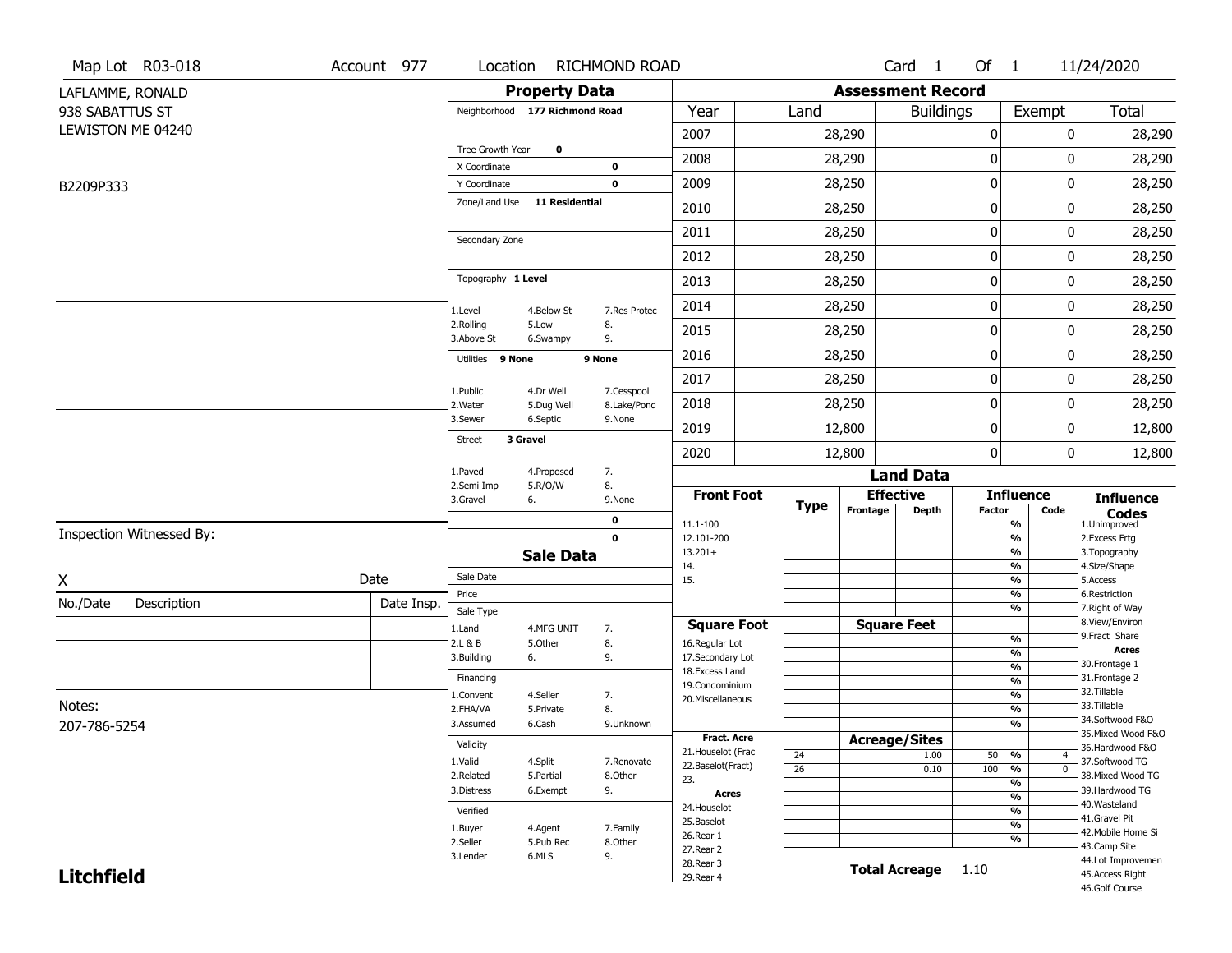|                       |                 |                                                   |                 |                  |            |                                        |                        |              |            | <b>Litchfield</b>  |                   |      |            |
|-----------------------|-----------------|---------------------------------------------------|-----------------|------------------|------------|----------------------------------------|------------------------|--------------|------------|--------------------|-------------------|------|------------|
|                       | Map Lot R03-018 |                                                   |                 |                  |            | Account 977                            | Location               |              |            | RICHMOND ROAD      | Card <sub>1</sub> | Of 1 | 11/24/2020 |
| <b>Building Style</b> |                 |                                                   | SF Bsmt Living  |                  |            |                                        | Layout                 |              |            |                    |                   |      |            |
| 0.Uncoded             | 4.Cape          | 8.Log                                             | Fin Bsmt Grade  |                  |            |                                        | 1. Typical             | 4.           |            | 7.                 |                   |      |            |
| 1.Conv.               | 5.Garrison      | 9.0ther                                           |                 | OPEN-5-CUSTOMIZE |            |                                        | 2.Inadeg               | 5.           |            | 8.                 |                   |      |            |
| 2.Ranch               | 6.Split         | 10.Tri-Lev                                        | Heat Type       | 100%             |            |                                        | 3.                     | 6.           |            | 9.                 |                   |      |            |
| 3.R Ranch             | 7.Contemp       | 11.Earth O                                        | 0.Uncoded       |                  | 4.Steam    | 8.Fl/Wall                              | Attic                  |              |            |                    |                   |      |            |
| <b>Dwelling Units</b> |                 |                                                   | 1.HWBB          |                  | 5.FWA      | 9.No Heat                              | 1.1/4 Fin              | 4.Full Fin   |            | 7.                 |                   |      |            |
| Other Units           |                 |                                                   | 2.HWCI          |                  | 6.GravWA   | 10.Radiant                             | 2.1/2 Fin              | 5.Fl/Stair   |            | 8.                 |                   |      |            |
| Stories               |                 |                                                   | 3.H Pump        |                  | 7.Electric | 11.Radiant                             | 3.3/4 Fin              | 6.           |            | 9.None             |                   |      |            |
| 1.1                   | 4.1.5           | 7.1.25                                            | Cool Type       | 0%               |            |                                        | Insulation             |              |            |                    |                   |      |            |
| 2.2                   | 5.1.75          | 8.3.5                                             | 1.Refrig        |                  | 4.W&C Air  | 7.RadHW                                | 1.Full                 | 4.Minimal    |            | 7.                 |                   |      |            |
| 3.3                   | 6.2.5           | 9.4                                               | 2.Evapor        |                  | 5.Monitor- | 8.                                     | 2.Heavy                | 5.Partial    |            | 8.                 |                   |      |            |
| <b>Exterior Walls</b> |                 |                                                   | 3.H Pump        |                  | 6.Monitor- | 9.None                                 | 3.Capped               | 6.           |            | 9.None             |                   |      |            |
| 0.Uncoded             | 4.Asbestos      | 8.Concrete                                        | Kitchen Style   |                  |            |                                        | Unfinished %           |              |            |                    |                   |      |            |
| 1.Wd Clapb            | 5.Stucco        | 9.0ther                                           | 1.Modern        |                  | 4.Obsolete | 7.                                     | Grade & Factor         |              |            |                    |                   |      |            |
| 2.Vinyl               | 6.Brick         | 10.Wd shin                                        | 2. Typical      | 5.               |            | 8.                                     | 1.E Grade              | 4.B Grade    |            | 7.AAA Grad         |                   |      |            |
| 3.Compos.             | 7.Stone         | 11.T1-11                                          | 3.Old Type      | 6.               |            | 9.None                                 | 2.D Grade              | 5.A Grade    |            | 8.M&S              |                   |      |            |
| Roof Surface          |                 |                                                   | Bath(s) Style   |                  |            |                                        | 3.C Grade              |              | 6.AA Grade | 9.Same             |                   |      |            |
| 1.Asphalt             | 4.Composit      | 7.Rolled R                                        | 1.Modern        |                  | 4.Obsolete | 7.                                     | SQFT (Footprint)       |              |            |                    |                   |      |            |
| 2.Slate               | 5.Wood          | 8.                                                | 2. Typical      | 5.               |            | 8.                                     | Condition              |              |            |                    |                   |      |            |
| 3.Metal               | 6.Other         | 9.                                                | 3.Old Type      | 6.               |            | 9.None                                 | 1.Poor                 | 4.Avg        |            | 7.V G              |                   |      |            |
| SF Masonry Trim       |                 |                                                   | # Rooms         |                  |            |                                        | 2.Fair                 | $5.Avg+$     |            | 8.Exc              |                   |      |            |
| OPEN-3-CUSTOM         |                 |                                                   | # Bedrooms      |                  |            |                                        | 3.Avg-                 | 6.Good       |            | 9.Same             |                   |      |            |
| OPEN-4-CUSTOM         |                 |                                                   | # Full Baths    |                  |            |                                        | Phys. % Good           |              |            |                    |                   |      |            |
| Year Built            |                 |                                                   | # Half Baths    |                  |            |                                        | Funct. % Good          |              |            |                    |                   |      |            |
| Year Remodeled        |                 |                                                   | # Addn Fixtures |                  |            |                                        | <b>Functional Code</b> |              |            |                    |                   |      |            |
| Foundation            |                 |                                                   | # Fireplaces    |                  |            |                                        | 1.Incomp               | 4.Delap      |            | 7.No Power         |                   |      |            |
| 1.Concrete            | 4.Wood          | 7.                                                |                 |                  |            |                                        | 2.0-Built              | 5.Bsmt       |            | 8.LongTerm         |                   |      |            |
| 2.C Block             | 5.Slab          | 8.                                                |                 |                  |            |                                        | 3.Damage               | 6.Common     |            | 9.None             |                   |      |            |
| 3.Br/Stone            | 6.Piers         | 9.                                                |                 |                  |            |                                        | Econ. % Good           |              |            |                    |                   |      |            |
| Basement              |                 |                                                   |                 |                  |            |                                        | Economic Code          |              |            |                    |                   |      |            |
| 1.1/4 Bmt             | 4.Full Bmt      | 7.                                                |                 |                  |            |                                        | 0.None                 |              | 3.No Power | 9.None             |                   |      |            |
| 2.1/2 Bmt             | 5.Crawl Sp      | 8.                                                |                 |                  |            |                                        | 1.Location             |              | 4.Generate | 8.                 |                   |      |            |
| 3.3/4 Bmt             | 6.              | 9.None                                            |                 |                  |            | <i>Software</i>                        | 2.Encroach             | 5.Multi-Fa   |            | 9.                 |                   |      |            |
| Bsmt Gar # Cars       |                 |                                                   |                 |                  |            | A Division of Harris Computer Systems  | Entrance Code          | $\mathbf{0}$ |            |                    |                   |      |            |
| Wet Basement          |                 |                                                   |                 |                  |            |                                        | 1.Interior             | 4.Vacant     |            | 7.                 |                   |      |            |
| 1.Dry                 | 4.Dirt Flr      | 7.                                                |                 |                  |            |                                        | 2.Refusal              | 5.Estimate   |            | 8.                 |                   |      |            |
| 2.Damp                | 5.              | 8.                                                |                 |                  |            |                                        | 3.Informed             | 6.Existing   |            | 9.                 |                   |      |            |
| 3.Wet                 | 6.              | 9.                                                |                 |                  |            |                                        | Information Code 0     |              |            |                    |                   |      |            |
|                       |                 |                                                   |                 |                  |            |                                        | 1.0wner                | 4.Agent      |            | 7.Vacant           |                   |      |            |
|                       |                 |                                                   |                 |                  |            |                                        | 2.Relative             | 5.Estimate   |            | 8.                 |                   |      |            |
|                       |                 | Date Inspected                                    |                 |                  |            |                                        | 3.Tenant               | 6.Other      |            | 9.                 |                   |      |            |
|                       |                 | <b>Additions, Outbuildings &amp; Improvements</b> |                 |                  |            |                                        |                        |              |            | 1.One Story Fram   |                   |      |            |
| Type                  |                 | Year                                              | Units           | Grade            | Cond       | Funct.<br>Phys.                        | Sound Value            |              |            | 2. Two Story Fram  |                   |      |            |
|                       |                 |                                                   |                 |                  |            |                                        |                        |              |            | 3. Three Story Fr  |                   |      |            |
|                       |                 |                                                   |                 |                  |            | $\%$<br>$\%$                           |                        |              |            | 4.1 & 1/2 Story    |                   |      |            |
|                       |                 |                                                   |                 |                  |            | $\frac{0}{0}$<br>$\%$                  |                        |              |            | 5.1 & 3/4 Story    |                   |      |            |
|                       |                 |                                                   |                 |                  |            | $\frac{9}{6}$<br>$\frac{1}{2}$         |                        |              |            | 6.2 & 1/2 Story    |                   |      |            |
|                       |                 |                                                   |                 |                  |            | %<br>$\%$                              |                        |              |            | 21. Open Frame Por |                   |      |            |
|                       |                 |                                                   |                 |                  |            |                                        |                        |              |            | 22.Encl Frame Por  |                   |      |            |
|                       |                 |                                                   |                 |                  |            | $\overline{\frac{0}{6}}$<br>$\sqrt{6}$ |                        |              |            | 23. Frame Garage   |                   |      |            |
|                       |                 |                                                   |                 |                  |            | $\sqrt{6}$<br>$\%$                     |                        |              |            | 24.Frame Shed      |                   |      |            |
|                       |                 |                                                   |                 |                  |            | %<br>$\%$                              |                        |              |            | 25.Frame Bay Wind  |                   |      |            |
|                       |                 |                                                   |                 |                  |            |                                        |                        |              |            | 26.1SFr Overhang   |                   |      |            |
|                       |                 |                                                   |                 |                  |            | $\%$<br>$\%$                           |                        |              |            | 27.Unfin Basement  |                   |      |            |
|                       |                 |                                                   |                 |                  |            | $\frac{1}{2}$<br>$\sqrt{6}$            |                        |              |            | 28.Unfinished Att  |                   |      |            |
|                       |                 |                                                   |                 |                  |            | $\%$<br>$\frac{0}{0}$                  |                        |              |            | 29. Finished Attic |                   |      |            |
|                       |                 |                                                   |                 |                  |            |                                        |                        |              |            |                    |                   |      |            |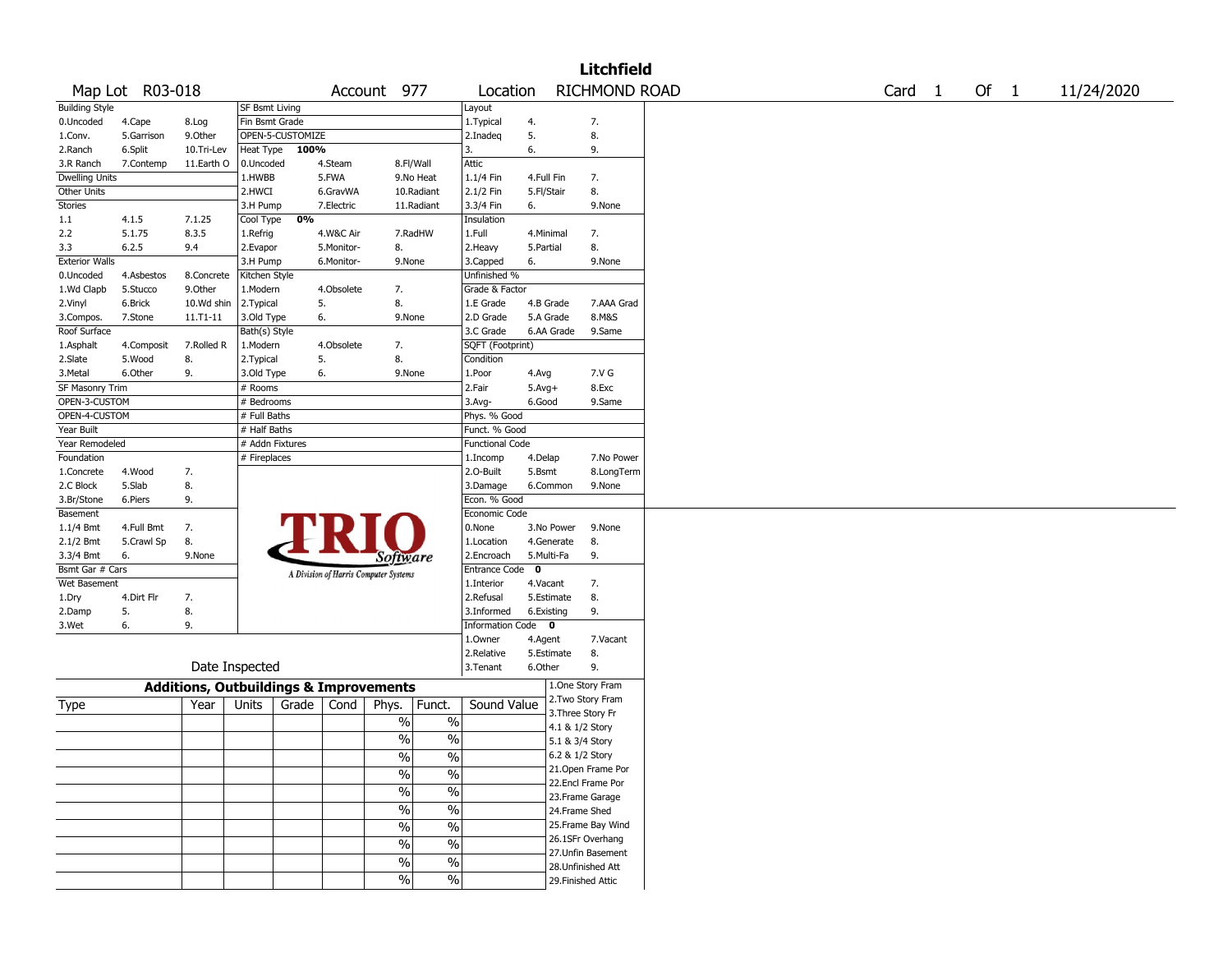|                       | Map Lot R03-019                                 | Account 470 | Location                     |                                | 315 RICHMOND ROAD          |                                     |             |          | Card <sub>1</sub>        | Of 1          |                                | 11/24/2020                            |
|-----------------------|-------------------------------------------------|-------------|------------------------------|--------------------------------|----------------------------|-------------------------------------|-------------|----------|--------------------------|---------------|--------------------------------|---------------------------------------|
|                       | CROWLEY, MICHAEL S                              |             |                              | <b>Property Data</b>           |                            |                                     |             |          | <b>Assessment Record</b> |               |                                |                                       |
|                       | 315 RICHMOND ROAD                               |             |                              | Neighborhood 177 Richmond Road |                            | Year                                | Land        |          | <b>Buildings</b>         |               | Exempt                         | <b>Total</b>                          |
|                       | LITCHFIELD ME 04350                             |             |                              |                                |                            | 2007                                |             | 42,030   |                          | 54,180        | 0                              | 96,210                                |
|                       |                                                 |             | Tree Growth Year             | $\mathbf 0$                    |                            | 2008                                |             | 42,030   |                          | 54,016        | $\Omega$                       | 96,046                                |
|                       |                                                 |             | X Coordinate<br>Y Coordinate |                                | $\mathbf 0$<br>$\mathbf 0$ | 2009                                |             | 41,750   |                          | 68,584        | 0                              | 110,334                               |
| Previous Owner        | B1588P547 B10250P188 B10649P299                 |             | Zone/Land Use                | <b>11 Residential</b>          |                            |                                     |             |          |                          |               |                                |                                       |
|                       | CASE, PETER W & GLADYS M. CASE                  |             |                              |                                |                            | 2010                                |             | 41,750   |                          | 66,114        | 0                              | 107,864                               |
| <b>16 GORDON LANE</b> |                                                 |             | Secondary Zone               |                                |                            | 2011                                |             | 41,750   |                          | 66,114        | 0                              | 107,864                               |
|                       |                                                 |             |                              |                                |                            | 2012                                |             | 41,750   |                          | 70,071        | 0                              | 111,821                               |
|                       | NORTH MONMOUTH ME 04265<br>Sale Date: 1/21/2011 |             | Topography 2 Rolling         |                                |                            | 2013                                |             | 41,750   |                          | 70,071        | 0                              | 111,821                               |
| Previous Owner        |                                                 |             | 1.Level                      | 4.Below St                     | 7.Res Protec               | 2014                                |             | 41,750   |                          | 70,071        | 0                              | 111,821                               |
|                       | DESROSIERS, ROBERT J HEIRS OF:                  |             | 2.Rolling<br>3.Above St      | 5.Low<br>6.Swampy              | 8.<br>9.                   | 2015                                |             | 41,750   |                          | 70,071        | 0                              | 111,821                               |
|                       | %: MICHAEL DESROSIERS<br>937 BUCKFIELD ROAD     |             | Utilities 5 Dua Well         |                                | <b>6 Septic System</b>     | 2016                                |             | 41,750   |                          | 70,071        | 0                              | 111,821                               |
| HEBRON ME 04238       |                                                 |             |                              |                                |                            | 2017                                |             | 41,750   |                          | 70,071        | 0                              | 111,821                               |
|                       | Sale Date: 10/22/2009                           |             | 1.Public<br>2. Water         | 4.Dr Well<br>5.Dug Well        | 7.Cesspool<br>8.Lake/Pond  | 2018                                |             | 41,750   |                          | 70,071        | 0                              | 111,821                               |
|                       |                                                 |             | 3.Sewer                      | 6.Septic                       | 9.None                     | 2019                                |             | 47,100   |                          | 73,200        | 0                              | 120,300                               |
|                       |                                                 |             | Street                       | 1 Paved                        |                            | 2020                                |             | 47,100   |                          | 73,200        | 0                              | 120,300                               |
|                       |                                                 |             | 1.Paved                      | 4.Proposed                     | 7.                         |                                     |             |          | <b>Land Data</b>         |               |                                |                                       |
|                       |                                                 |             | 2.Semi Imp                   | 5.R/O/W                        | 8.                         |                                     |             |          |                          |               |                                |                                       |
|                       |                                                 |             |                              |                                |                            | <b>Front Foot</b>                   |             |          | <b>Effective</b>         |               | <b>Influence</b>               |                                       |
|                       |                                                 |             | 3.Gravel                     | 6.                             | 9.None                     |                                     | <b>Type</b> | Frontage | <b>Depth</b>             | <b>Factor</b> | Code                           | <b>Influence</b><br><b>Codes</b>      |
|                       | Inspection Witnessed By:                        |             |                              |                                | 0<br>$\mathbf 0$           | 11.1-100<br>12.101-200              |             |          |                          |               | %<br>$\frac{9}{6}$             | 1.Unimproved                          |
|                       |                                                 |             |                              | <b>Sale Data</b>               |                            | $13.201+$                           |             |          |                          |               | %                              | 2. Excess Frtg<br>3. Topography       |
|                       |                                                 |             | Sale Date                    |                                | 1/21/2011                  | 14.                                 |             |          |                          |               | %                              | 4.Size/Shape                          |
| Χ                     |                                                 | Date        | Price                        |                                | 116,650                    | 15.                                 |             |          |                          |               | %<br>%                         | 5.Access<br>6.Restriction             |
| No./Date              | Description                                     | Date Insp.  | Sale Type                    | 2 Land & Buildings             |                            |                                     |             |          |                          |               | %                              | 7. Right of Way                       |
|                       |                                                 |             | 1.Land                       | 4.MFG UNIT                     | 7.                         | <b>Square Foot</b>                  |             |          | <b>Square Feet</b>       |               |                                | 8.View/Environ<br>9.Fract Share       |
|                       |                                                 |             | 2.L & B                      | 5.Other                        | 8.                         | 16.Regular Lot                      |             |          |                          |               | $\frac{9}{6}$<br>$\frac{9}{6}$ | <b>Acres</b>                          |
|                       |                                                 |             | 3.Building                   | 6.                             | 9.                         | 17.Secondary Lot<br>18. Excess Land |             |          |                          |               | $\frac{9}{6}$                  | 30.Frontage 1                         |
|                       |                                                 |             | Financing                    | 9 Unknown                      |                            | 19.Condominium                      |             |          |                          |               | $\frac{9}{6}$                  | 31. Frontage 2                        |
|                       |                                                 |             | 1.Convent                    | 4.Seller                       | 7.                         | 20.Miscellaneous                    |             |          |                          |               | $\frac{9}{6}$                  | 32. Tillable                          |
| Notes:                |                                                 |             | 2.FHA/VA                     | 5.Private                      | 8.                         |                                     |             |          |                          |               | $\frac{9}{6}$                  | 33.Tillable                           |
|                       |                                                 |             | 3.Assumed                    | 6.Cash                         | 9.Unknown                  |                                     |             |          |                          |               | $\frac{9}{6}$                  | 34.Softwood F&O<br>35. Mixed Wood F&O |
|                       |                                                 |             | Validity                     | 1 Arms Length Sale             |                            | Fract. Acre                         |             |          | <b>Acreage/Sites</b>     |               |                                | 36.Hardwood F&O                       |
|                       |                                                 |             | 1.Valid                      | 4.Split                        | 7.Renovate                 | 21. Houselot (Frac                  | 21          |          | 1.00                     | 100           | %<br>0                         | 37.Softwood TG                        |
|                       |                                                 |             | 2.Related                    | 5.Partial                      | 8.Other                    | 22.Baselot(Fract)<br>23.            | 26          |          | 0.70                     | 100           | $\frac{9}{6}$<br>$\mathbf 0$   | 38. Mixed Wood TG                     |
|                       |                                                 |             | 3.Distress                   | 6.Exempt                       | 9.                         | Acres                               | 44          |          | 1.00                     | 100           | %<br>$\mathbf 0$               | 39.Hardwood TG                        |
|                       |                                                 |             |                              |                                |                            | 24. Houselot                        |             |          |                          |               | %<br>%                         | 40. Wasteland                         |
|                       |                                                 |             | Verified                     | <b>5 Public Record</b>         |                            | 25.Baselot                          |             |          |                          |               | $\frac{9}{6}$                  | 41.Gravel Pit                         |
|                       |                                                 |             | 1.Buyer                      | 4.Agent                        | 7.Family                   | 26.Rear 1                           |             |          |                          |               | %                              | 42. Mobile Home Si                    |
|                       |                                                 |             | 2.Seller<br>3.Lender         | 5.Pub Rec<br>6.MLS             | 8.Other                    | 27.Rear 2                           |             |          |                          |               |                                | 43.Camp Site                          |
| <b>Litchfield</b>     |                                                 |             |                              |                                | 9.                         | 28. Rear 3<br>29. Rear 4            |             |          | <b>Total Acreage</b>     | 1.70          |                                | 44.Lot Improvemen<br>45.Access Right  |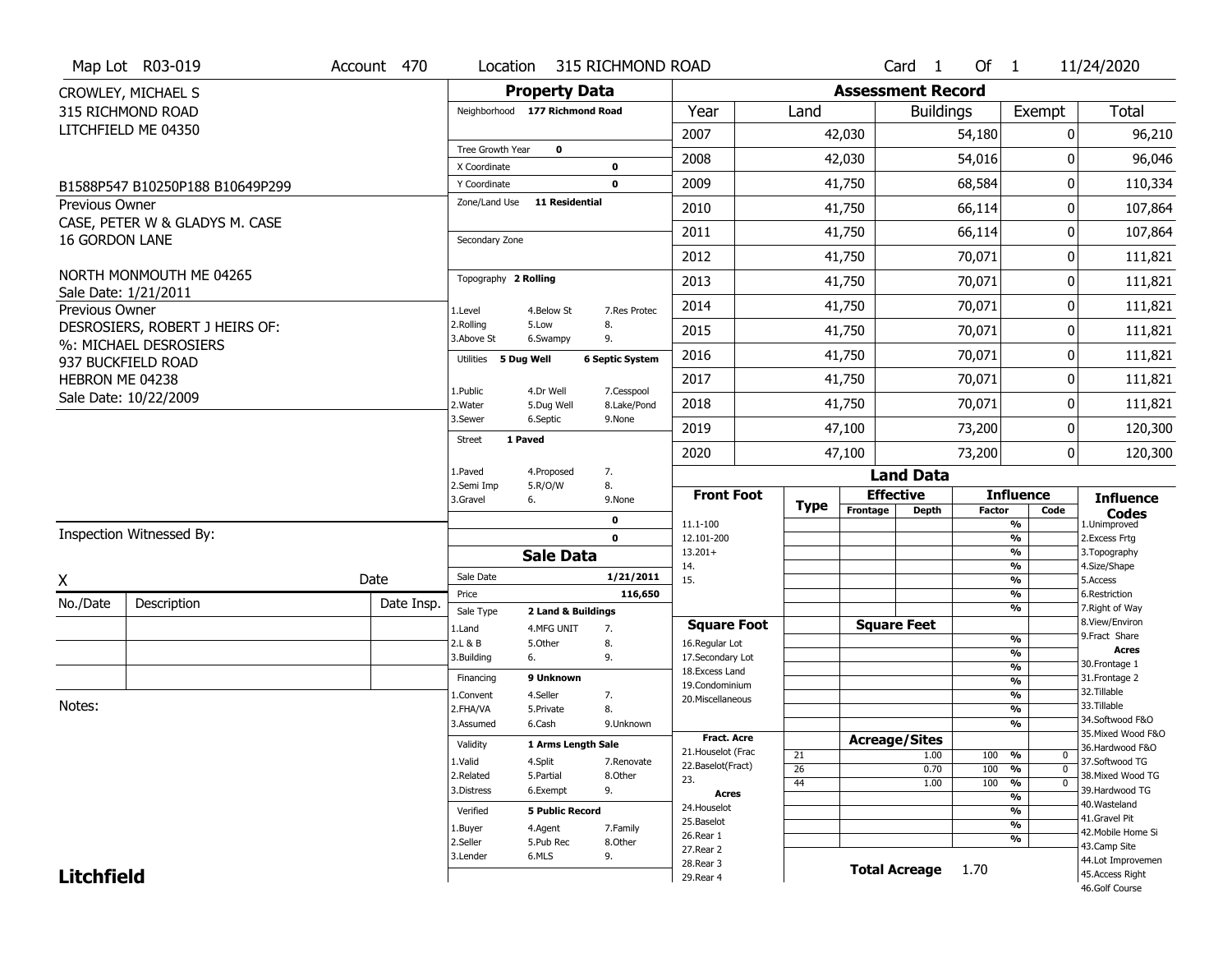|                        |                                 |               |               |                                                   |                |                                       |                                |                             |            |                        | <b>Litchfield</b>  |                   |      |                   |                |                      |            |
|------------------------|---------------------------------|---------------|---------------|---------------------------------------------------|----------------|---------------------------------------|--------------------------------|-----------------------------|------------|------------------------|--------------------|-------------------|------|-------------------|----------------|----------------------|------------|
|                        | Map Lot R03-019                 |               |               |                                                   | Account        |                                       | 470                            | Location                    |            |                        |                    | 315 RICHMOND ROAD |      | Card <sub>1</sub> |                | Of<br>$\overline{1}$ | 11/24/2020 |
|                        | Building Style 1 Conventional   |               |               | <b>SF Bsmt Living</b>                             | 0              |                                       |                                | Layout 1 Typical            |            |                        |                    |                   |      |                   |                |                      |            |
| 0.Uncoded              | 4.Cape                          | 8.Log         |               | Fin Bsmt Grade                                    | 0 <sub>0</sub> |                                       |                                | 1. Typical                  | 4.         |                        | 7.                 |                   |      | Garage            |                |                      |            |
| 1.Conv.                | 5.Garrison                      | 9.Other       |               | OPEN-5-CUSTOMIZE                                  | 0              |                                       |                                | 2.Inadeq                    | 5.         |                        | 8.                 |                   |      |                   |                |                      |            |
| 2.Ranch                | 6.Split                         | 10.Tri-Lev    | Heat Type     | 100%                                              |                | <b>5 Forced Warm Air</b>              |                                | 3.                          | 6.         |                        | 9.                 |                   |      |                   |                |                      |            |
| 3.R Ranch              | 7.Contemp                       | 11.Earth O    | 0.Uncoded     |                                                   | 4.Steam        |                                       | 8.Fl/Wall                      | Attic                       | 9 None     |                        |                    |                   |      | 24.0              |                |                      |            |
| Dwelling Units 1       |                                 |               | 1.HWBB        |                                                   | 5.FWA          |                                       | 9.No Heat                      | 1.1/4 Fin                   |            | 4.Full Fin             | 7.                 |                   |      |                   |                |                      |            |
| Other Units            | 0                               |               | 2.HWCI        |                                                   | 6.GravWA       |                                       | 10.Radiant                     | 2.1/2 Fin                   | 5.Fl/Stair |                        | 8.                 |                   |      |                   |                |                      |            |
| Stories                | 1 One Story                     |               | 3.H Pump      |                                                   | 7.Electric     |                                       | 11.Radiant                     | 3.3/4 Fin                   | 6.         |                        | 9.None             |                   |      |                   |                |                      |            |
| 1.1                    | 4.1.5                           | 7.1.25        | Cool Type     | 0%                                                |                | 9 None                                |                                | Insulation                  | 1 Full     |                        |                    |                   |      | $24.0^{\circ}$    |                |                      |            |
| 2.2                    | 5.1.75                          | 8.3.5         | 1.Refrig      |                                                   | 4.W&C Air      |                                       | 7.RadHW                        | 1.Full                      |            | 4.Minimal              | 7.                 |                   |      |                   |                |                      |            |
| 3.3                    | 6.2.5                           | 9.4           | 2.Evapor      |                                                   | 5.Monitor-     | 8.                                    |                                | 2.Heavy                     | 5.Partial  |                        | 8.                 |                   |      |                   | WD             |                      |            |
| Exterior Walls 2 Vinyl |                                 |               | 3.H Pump      |                                                   | 6.Monitor-     |                                       | 9.None                         | 3.Capped                    | 6.         |                        | 9.None             |                   |      |                   | $10.0^{\circ}$ |                      |            |
| 0.Uncoded              | 4.Asbestos                      | 8.Concrete    | Kitchen Style |                                                   | 2 Typical      |                                       |                                | Unfinished %                | 0%         |                        |                    |                   |      |                   | $6.0^\circ$    |                      |            |
| 1.Wd Clapb             | 5.Stucco                        | 9.0ther       | 1.Modern      |                                                   | 4.Obsolete     | 7.                                    |                                | Grade & Factor 2 Fair 100%  |            |                        |                    |                   |      |                   |                |                      |            |
| 2.Vinyl                | 6.Brick                         | 10.Wd shin    | 2.Typical     |                                                   | 5.             | 8.                                    |                                | 1.E Grade                   |            | 4.B Grade              | 7.AAA Grad         |                   |      | 34.0              |                |                      |            |
| 3.Compos.              | 7.Stone                         | $11. T1 - 11$ | 3.Old Type    |                                                   | 6.             |                                       | 9.None                         | 2.D Grade                   |            | 5.A Grade              | 8.M&S              |                   |      |                   |                | 10.0                 |            |
|                        | Roof Surface 1 Asphalt Shingles |               | Bath(s) Style |                                                   |                | 2 Typical Bath(s)                     |                                | 3.C Grade                   |            | 6.AA Grade             | 9.Same             |                   |      |                   |                |                      |            |
| 1.Asphalt              | 4.Composit                      | 7.Rolled R    | 1.Modern      |                                                   | 4.Obsolete     | 7.                                    |                                | SQFT (Footprint) 1184       |            |                        |                    |                   |      | 1sFr/S            |                |                      |            |
| 2.Slate                | 5.Wood                          | 8.            | 2.Typical     |                                                   | 5.             | 8.                                    |                                | Condition                   |            | <b>5 Above Average</b> |                    |                   | 24.0 |                   |                | 8.0                  |            |
| 3. Metal               | 6.Other                         | 9.            | 3.Old Type    |                                                   | 6.             |                                       | 9.None                         | 1.Poor                      | 4.Avg      |                        | 7.V G              |                   |      |                   |                |                      |            |
| SF Masonry Trim 0      |                                 |               | # Rooms       |                                                   | 0              |                                       |                                | 2.Fair                      | $5.Avg+$   |                        | 8.Exc              |                   |      |                   |                |                      |            |
| OPEN-3-CUSTOM 0        |                                 |               | # Bedrooms    |                                                   | 0              |                                       |                                | 3.Avg-                      | 6.Good     |                        | 9.Same             |                   |      |                   |                |                      |            |
| OPEN-4-CUSTOM 0        |                                 |               | # Full Baths  |                                                   | $\mathbf{1}$   |                                       |                                | Phys. % Good                |            | 0%                     |                    |                   |      | 26.0"             |                |                      |            |
| Year Built             | 1950                            |               | # Half Baths  |                                                   | 0              |                                       |                                | Funct. % Good               |            | 100%                   |                    |                   |      |                   |                | $30.0^{\circ}$       |            |
| Year Remodeled         | 2010                            |               |               | # Addn Fixtures                                   | $\bf{0}$       |                                       |                                | Functional Code             |            | 9 None                 |                    |                   |      |                   |                |                      |            |
| Foundation             | <b>5 Concrete Slab</b>          |               | # Fireplaces  |                                                   | 0              |                                       |                                | 1.Incomp                    | 4.Delap    |                        | 7.No Power         |                   |      |                   |                |                      |            |
| 1.Concrete             | 4.Wood                          | 7.            |               |                                                   |                |                                       |                                | 2.O-Built                   | 5.Bsmt     |                        | 8.LongTerm         |                   |      |                   | $16.0^{\circ}$ |                      |            |
| 2.C Block              | 5.Slab                          | 8.            |               |                                                   |                |                                       |                                | 3.Damage                    |            | 6.Common               | 9.None             |                   |      |                   |                |                      |            |
| 3.Br/Stone             | 6.Piers                         | 9.            |               |                                                   |                |                                       |                                | Econ. % Good 100%           |            |                        |                    |                   |      |                   |                | $16.0^\circ$         |            |
| Basement               | 9 No Basement                   |               |               |                                                   |                |                                       |                                | Economic Code None          |            |                        |                    |                   |      |                   |                |                      |            |
| $1.1/4$ Bmt            | 4.Full Bmt                      | 7.            |               |                                                   |                |                                       |                                | 0.None                      |            | 3.No Power             | 9.None             |                   |      |                   |                |                      |            |
| 2.1/2 Bmt              | 5.Crawl Sp                      | 8.            |               |                                                   |                |                                       |                                | 1.Location                  |            | 4.Generate             | 8.                 |                   |      |                   |                |                      |            |
| 3.3/4 Bmt              | 6.                              | 9.None        |               |                                                   |                | Software                              |                                | 2.Encroach                  |            | 5.Multi-Fa             | 9.                 |                   |      |                   |                |                      |            |
| Bsmt Gar # Cars 0      |                                 |               |               |                                                   |                |                                       |                                | Entrance Code 5 Estimated   |            |                        |                    |                   |      |                   |                |                      |            |
| Wet Basement           | 9 No Basement                   |               |               |                                                   |                | A Division of Harris Computer Systems |                                | 1.Interior                  |            | 4.Vacant               | 7.                 |                   |      |                   |                |                      |            |
| 1.Dry                  | 4.Dirt Flr                      | 7.            |               |                                                   |                |                                       |                                | 2.Refusal                   |            | 5.Estimate             | 8.                 |                   |      |                   |                |                      |            |
| 2.Damp                 | 5.                              | 8.            |               |                                                   |                |                                       |                                | 3.Informed                  |            | 6.Existing             | 9.                 |                   |      |                   |                |                      |            |
| 3.Wet                  | 6.                              | 9.            |               |                                                   |                |                                       |                                | Information Code 5 Estimate |            |                        |                    |                   |      |                   |                |                      |            |
|                        |                                 |               |               |                                                   |                |                                       |                                | 1.Owner                     | 4.Agent    |                        | 7.Vacant           |                   |      |                   |                |                      |            |
|                        |                                 |               |               |                                                   |                |                                       |                                | 2.Relative                  |            | 5.Estimate             | 8.                 |                   |      |                   |                |                      |            |
|                        |                                 |               |               | Date Inspected 10/18/2018                         |                |                                       |                                | 3.Tenant                    | 6.Other    |                        | 9.                 |                   |      |                   |                |                      |            |
|                        |                                 |               |               |                                                   |                |                                       |                                |                             |            |                        | 1.One Story Fram   |                   |      |                   |                |                      |            |
|                        |                                 |               |               | <b>Additions, Outbuildings &amp; Improvements</b> |                |                                       |                                |                             |            |                        | 2. Two Story Fram  |                   |      |                   |                |                      |            |
| Type                   |                                 | Year          | Units         | Grade $ $                                         | Cond           |                                       | Phys.   Funct.                 | Sound Value                 |            |                        | 3. Three Story Fr  |                   |      |                   |                |                      |            |
| 68 Wood Deck/s         |                                 | 2000          | 60            | 2 100                                             | 3              | 0                                     | $%100$ %                       |                             |            | 4.1 & 1/2 Story        |                    |                   |      |                   |                |                      |            |
| 23 Frame Garage        |                                 | 0             | 576           | 0 <sub>0</sub>                                    | 0              | 0                                     | $\sqrt[6]{0}$<br>$\frac{0}{0}$ |                             |            | 5.1 & 3/4 Story        |                    |                   |      |                   |                |                      |            |
|                        |                                 |               |               |                                                   |                | $\%$                                  | $\%$                           |                             |            | 6.2 & 1/2 Story        |                    |                   |      |                   |                |                      |            |
|                        |                                 |               |               |                                                   |                |                                       |                                |                             |            |                        | 21.Open Frame Por  |                   |      |                   |                |                      |            |
|                        |                                 |               |               |                                                   |                | $\%$                                  | $\frac{0}{0}$                  |                             |            |                        | 22.Encl Frame Por  |                   |      |                   |                |                      |            |
|                        |                                 |               |               |                                                   |                | $\%$                                  | $\frac{1}{2}$                  |                             |            |                        | 23. Frame Garage   |                   |      |                   |                |                      |            |
|                        |                                 |               |               |                                                   |                | $\frac{0}{0}$                         | $\frac{0}{6}$                  |                             |            | 24.Frame Shed          |                    |                   |      |                   |                |                      |            |
|                        |                                 |               |               |                                                   |                | $\frac{0}{0}$                         | $\frac{0}{6}$                  |                             |            |                        | 25. Frame Bay Wind |                   |      |                   |                |                      |            |
|                        |                                 |               |               |                                                   |                |                                       |                                |                             |            |                        | 26.1SFr Overhang   |                   |      |                   |                |                      |            |
|                        |                                 |               |               |                                                   |                | $\frac{0}{0}$                         | $\frac{1}{2}$                  |                             |            |                        | 27. Unfin Basement |                   |      |                   |                |                      |            |
|                        |                                 |               |               |                                                   |                | $\%$                                  | $\frac{1}{2}$                  |                             |            |                        | 28. Unfinished Att |                   |      |                   |                |                      |            |
|                        |                                 |               |               |                                                   |                | $\frac{0}{0}$                         | $\frac{1}{2}$                  |                             |            |                        | 29. Finished Attic |                   |      |                   |                |                      |            |
|                        |                                 |               |               |                                                   |                |                                       |                                |                             |            |                        |                    |                   |      |                   |                |                      |            |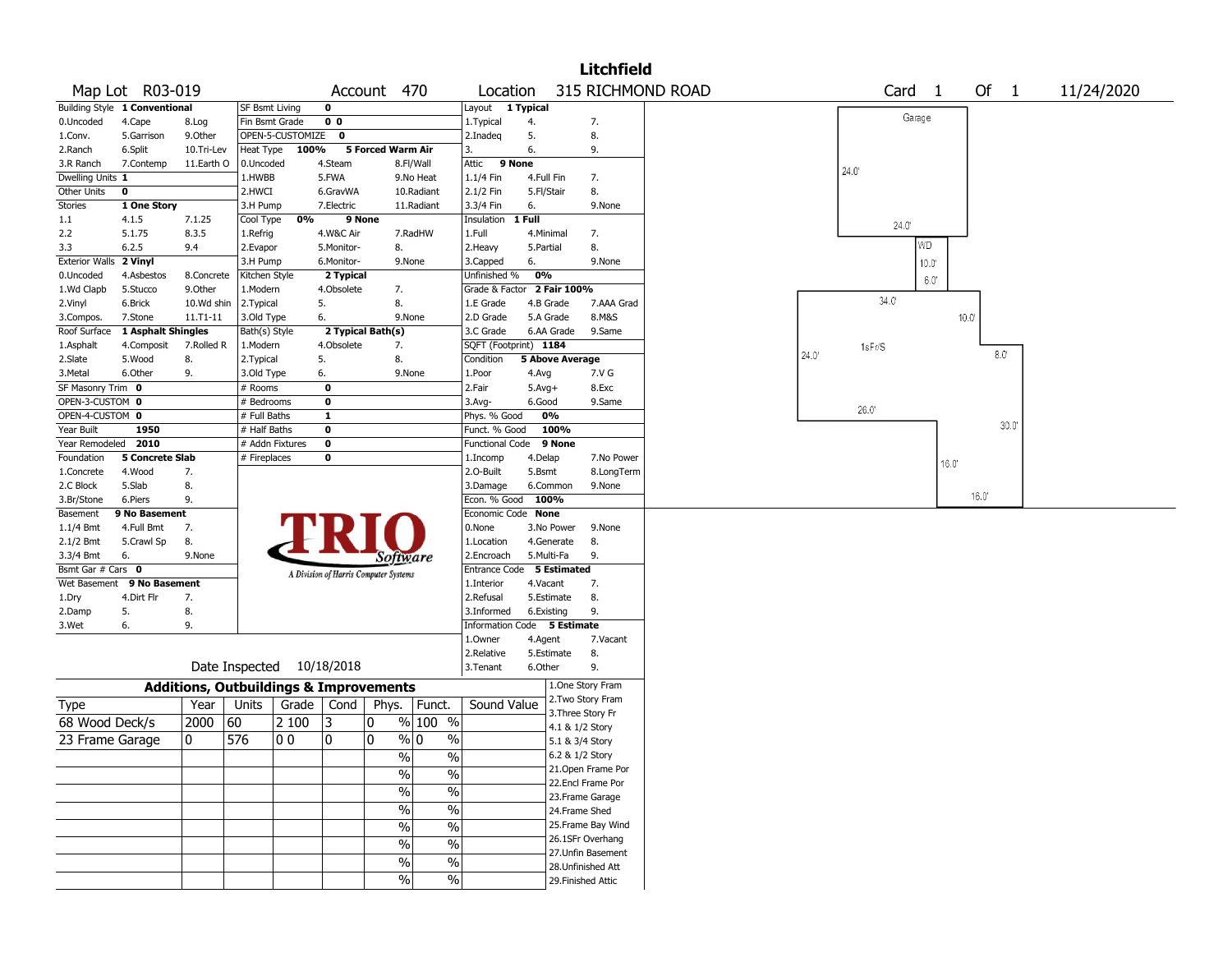|                   | Map Lot R03-020                             | Account 517 | Location                       |                       | 307 RICHMOND ROAD      |                                    |                 |                          | Card <sub>1</sub>                | Of $1$ |                                | 11/24/2020                          |
|-------------------|---------------------------------------------|-------------|--------------------------------|-----------------------|------------------------|------------------------------------|-----------------|--------------------------|----------------------------------|--------|--------------------------------|-------------------------------------|
|                   | DUCHARME, ALBERT                            |             |                                | <b>Property Data</b>  |                        |                                    |                 | <b>Assessment Record</b> |                                  |        |                                |                                     |
|                   | DUCHARME, NANCY A                           |             | Neighborhood 177 Richmond Road |                       |                        | Year                               | Land            |                          | <b>Buildings</b>                 |        | Exempt                         | Total                               |
|                   | 307 RICHMOND ROAD                           |             |                                |                       |                        | 2007                               |                 | 46,090                   |                                  | 32,652 | 13,000                         | 65,742                              |
|                   | LITCHFIELD ME 04350                         |             | Tree Growth Year               | $\pmb{0}$             |                        | 2008                               |                 | 46,090                   |                                  | 32,021 | 12,350                         | 65,761                              |
|                   |                                             |             | X Coordinate                   |                       | 0                      |                                    |                 |                          |                                  |        |                                |                                     |
|                   | B1531P316 B10540P264 B10556P337             |             | Y Coordinate<br>Zone/Land Use  | <b>11 Residential</b> | $\mathbf 0$            | 2009                               |                 | 45,250                   |                                  | 28,947 | 9,500                          | 64,697                              |
|                   |                                             |             |                                |                       |                        | 2010                               |                 | 45,250                   |                                  | 30,545 | 10,000                         | 65,795                              |
|                   |                                             |             | Secondary Zone                 |                       |                        | 2011                               |                 | 45,250                   |                                  | 42,930 | 10,000                         | 78,180                              |
|                   |                                             |             |                                |                       |                        | 2012                               |                 | 45,250                   |                                  | 42,930 | 10,000                         | 78,180                              |
|                   |                                             |             | Topography 2 Rolling           |                       |                        | 2013                               |                 | 45,250                   |                                  | 42,703 | 10,000                         | 77,953                              |
|                   |                                             |             | 1.Level                        | 4.Below St            | 7.Res Protec           | 2014                               |                 | 45,250                   |                                  | 41,929 | 10,000                         | 77,179                              |
|                   |                                             |             | 2.Rolling<br>3.Above St        | 5.Low<br>6.Swampy     | 8.<br>9.               | 2015                               |                 | 45,250                   |                                  | 41,482 | 10,000                         | 76,732                              |
|                   |                                             |             | Utilities                      | 4 Drilled Well        | <b>6 Septic System</b> | 2016                               |                 | 45,250                   |                                  | 41,232 | 15,000                         | 71,482                              |
|                   |                                             |             | 1.Public                       | 4.Dr Well             | 7.Cesspool             | 2017                               |                 | 45,250                   |                                  | 40,984 | 20,000                         | 66,234                              |
|                   |                                             |             | 2. Water                       | 5.Dug Well            | 8.Lake/Pond            | 2018                               |                 | 45,250                   |                                  | 40,757 | 19,200                         | 66,807                              |
|                   |                                             |             | 3.Sewer<br><b>Street</b>       | 6.Septic<br>1 Paved   | 9.None                 | 2019                               |                 | 51,300                   |                                  | 26,900 | 20,000                         | 58,200                              |
|                   |                                             |             |                                |                       |                        | 2020                               |                 | 51,300                   |                                  | 26,900 | 25,000                         | 53,200                              |
|                   |                                             |             | 1.Paved<br>2.Semi Imp          | 4.Proposed<br>5.R/O/W | 7.<br>8.               |                                    |                 |                          | <b>Land Data</b>                 |        |                                |                                     |
|                   |                                             |             | 3.Gravel                       | 6.                    | 9.None                 | <b>Front Foot</b>                  | <b>Type</b>     | Frontage                 | <b>Effective</b><br><b>Depth</b> | Factor | <b>Influence</b><br>Code       | <b>Influence</b>                    |
|                   |                                             |             |                                |                       | 0                      | 11.1-100                           |                 |                          |                                  |        | %                              | <b>Codes</b><br>1.Unimproved        |
|                   | Inspection Witnessed By:                    |             |                                |                       | $\mathbf 0$            | 12.101-200<br>$13.201+$            |                 |                          |                                  |        | %<br>%                         | 2.Excess Frtg<br>3. Topography      |
|                   |                                             |             |                                | <b>Sale Data</b>      |                        | 14.                                |                 |                          |                                  |        | %                              | 4.Size/Shape                        |
| χ                 |                                             | Date        | Sale Date                      |                       |                        | 15.                                |                 |                          |                                  |        | %                              | 5.Access                            |
| No./Date          | Description                                 | Date Insp.  | Price<br>Sale Type             |                       |                        |                                    |                 |                          |                                  |        | %<br>%                         | 6.Restriction<br>7. Right of Way    |
|                   |                                             |             | 1.Land                         | 4.MFG UNIT            | 7.                     | <b>Square Foot</b>                 |                 |                          | <b>Square Feet</b>               |        |                                | 8.View/Environ                      |
|                   |                                             |             | 2.L & B                        | 5.Other               | 8.                     | 16.Regular Lot                     |                 |                          |                                  |        | %<br>%                         | 9.Fract Share<br><b>Acres</b>       |
|                   |                                             |             | 3.Building                     | 6.                    | 9.                     | 17.Secondary Lot<br>18.Excess Land |                 |                          |                                  |        | $\frac{9}{6}$                  | 30. Frontage 1                      |
|                   |                                             |             | Financing                      |                       |                        | 19.Condominium                     |                 |                          |                                  |        | $\frac{9}{6}$                  | 31. Frontage 2<br>32.Tillable       |
| Notes:            |                                             |             | 1.Convent<br>2.FHA/VA          | 4.Seller<br>5.Private | 7.<br>8.               | 20.Miscellaneous                   |                 |                          |                                  |        | $\frac{9}{6}$<br>$\frac{9}{6}$ | 33.Tillable                         |
|                   | 10/26/11-PERMIT #11-092-METAL MFG UNIT ROOF |             | 3.Assumed                      | 6.Cash                | 9.Unknown              |                                    |                 |                          |                                  |        | $\frac{9}{6}$                  | 34.Softwood F&O                     |
|                   |                                             |             | Validity                       |                       |                        | <b>Fract. Acre</b>                 |                 |                          | <b>Acreage/Sites</b>             |        |                                | 35. Mixed Wood F&O                  |
|                   |                                             |             | 1.Valid                        | 4.Split               | 7.Renovate             | 21. Houselot (Frac                 | 24              |                          | 1.00                             | 100    | %<br>$\mathbf 0$               | 36.Hardwood F&O<br>37.Softwood TG   |
|                   |                                             |             | 2.Related                      | 5.Partial             | 8.Other                | 22.Baselot(Fract)<br>23.           | $\overline{26}$ |                          | 2.10                             | 100    | %<br>$\mathbf 0$               | 38. Mixed Wood TG                   |
|                   |                                             |             | 3.Distress                     | 6.Exempt              | 9.                     | <b>Acres</b>                       | 44              |                          | 1.00                             | 100    | %<br>$\mathbf 0$<br>%          | 39.Hardwood TG                      |
|                   |                                             |             | Verified                       |                       |                        | 24. Houselot                       |                 |                          |                                  |        | %                              | 40. Wasteland                       |
|                   |                                             |             | 1.Buyer                        | 4.Agent               | 7.Family               | 25.Baselot                         |                 |                          |                                  |        | %                              | 41.Gravel Pit<br>42. Mobile Home Si |
|                   |                                             |             | 2.Seller                       | 5.Pub Rec             | 8.Other                | 26.Rear 1<br>27.Rear 2             |                 |                          |                                  |        | %                              | 43.Camp Site                        |
|                   |                                             |             | 3.Lender                       | 6.MLS                 | 9.                     | 28. Rear 3                         |                 |                          |                                  |        |                                | 44.Lot Improvemen                   |
| <b>Litchfield</b> |                                             |             |                                |                       |                        | 29. Rear 4                         |                 |                          | <b>Total Acreage</b>             | 3.10   |                                | 45.Access Right                     |
|                   |                                             |             |                                |                       |                        |                                    |                 |                          |                                  |        |                                | 46.Golf Course                      |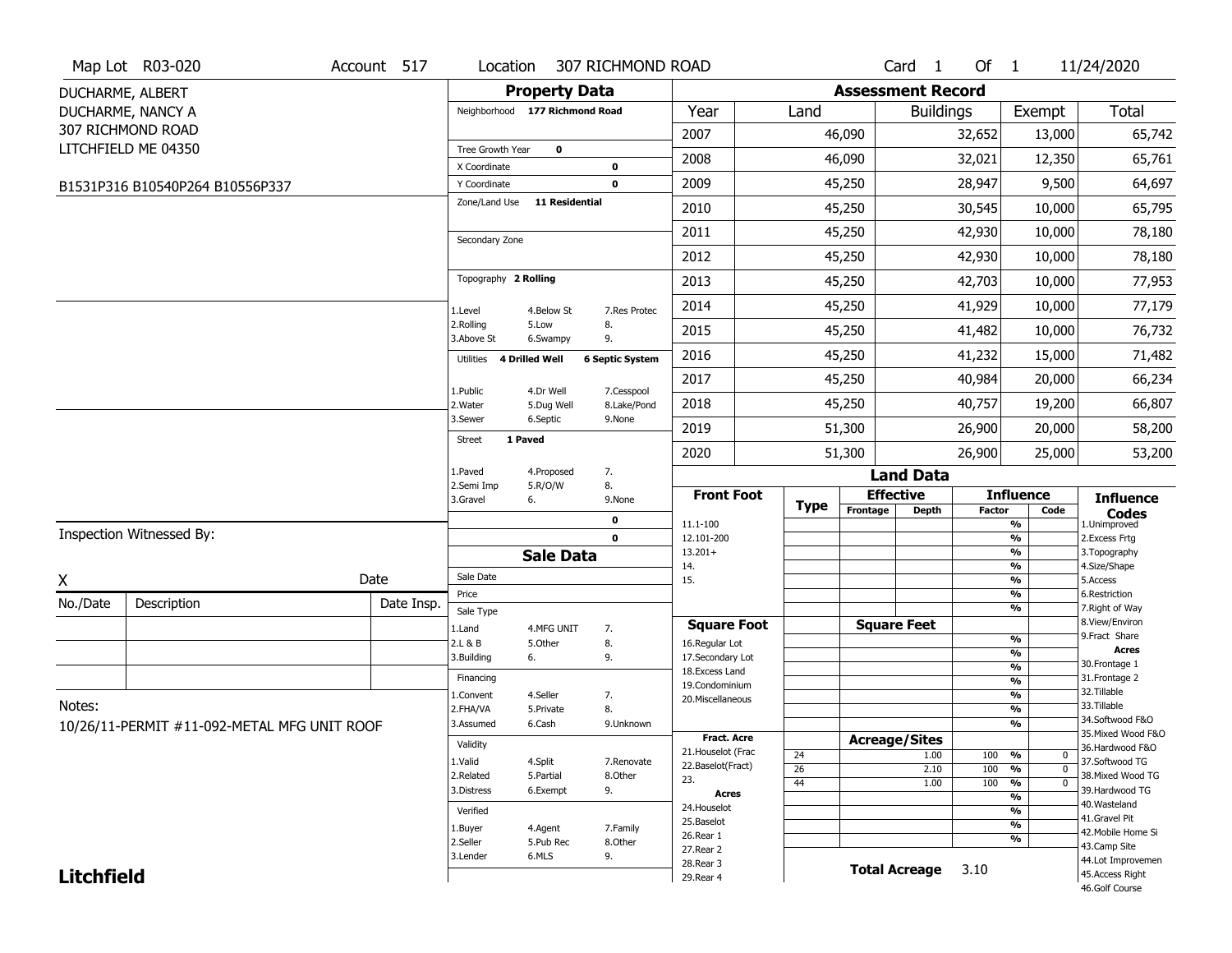|                          |                  |                                                   |                       |                  |                           |                                       |                         |                             |                    |                    | <b>Litchfield</b>                      |       |                |          |        |                        |        |                |            |  |
|--------------------------|------------------|---------------------------------------------------|-----------------------|------------------|---------------------------|---------------------------------------|-------------------------|-----------------------------|--------------------|--------------------|----------------------------------------|-------|----------------|----------|--------|------------------------|--------|----------------|------------|--|
|                          | Map Lot R03-020  |                                                   |                       |                  |                           | Account 517                           |                         | Location                    |                    |                    | 307 RICHMOND ROAD                      |       |                |          | Card 1 |                        | Of $1$ |                | 11/24/2020 |  |
| <b>Building Style</b>    |                  |                                                   | <b>SF Bsmt Living</b> |                  |                           |                                       |                         | Layout                      |                    |                    |                                        |       | Canopy         |          |        |                        |        |                |            |  |
| 0.Uncoded                | 4.Cape           | 8.Log                                             | Fin Bsmt Grade        |                  |                           |                                       |                         | 1. Typical                  | 4.                 |                    | 7.                                     | 7.0   |                |          |        |                        |        |                |            |  |
| 1.Conv.                  | 5.Garrison       | 9.0ther                                           |                       | OPEN-5-CUSTOMIZE |                           |                                       |                         | 2.Inadeg                    | 5.                 |                    | 8.                                     |       | 20.0           |          |        |                        |        |                |            |  |
| 2.Ranch                  | 6.Split          | 10.Tri-Lev                                        | <b>Heat Type</b>      | 100%             |                           |                                       |                         | 3.                          | 6.                 |                    | 9.                                     |       |                |          |        |                        |        |                |            |  |
| 3.R Ranch                | 7.Contemp        | 11.Earth O                                        | 0.Uncoded             |                  | 4.Steam                   |                                       | 8.Fl/Wall               | Attic                       |                    |                    |                                        |       |                | 1974MH/B |        |                        |        |                |            |  |
| <b>Dwelling Units</b>    |                  |                                                   | 1.HWBB                |                  | 5.FWA                     |                                       | 9.No Heat               | 1.1/4 Fin                   | 4.Full Fin         |                    | 7.                                     | 14.0" |                |          |        |                        |        |                |            |  |
| Other Units              |                  |                                                   | 2.HWCI                |                  | 6.GravWA                  |                                       | 10.Radiant              | 2.1/2 Fin                   | 5.Fl/Stair         |                    | 8.                                     |       |                |          | 66.0   |                        |        |                |            |  |
| Stories<br>1.1           | 4.1.5            | 7.1.25                                            | 3.H Pump<br>Cool Type | 0%               | 7.Electric                |                                       | 11.Radiant              | 3.3/4 Fin<br>Insulation     | 6.                 |                    | 9.None                                 |       |                |          |        |                        |        |                |            |  |
| 2.2                      | 5.1.75           | 8.3.5                                             | 1.Refrig              |                  | 4.W&C Air                 |                                       | 7.RadHW                 | 1.Full                      | 4.Minimal          |                    | 7.                                     |       |                | 6.0'     | 16.0   | EP<br>$1^{6,0'}$ 12.0° | OP.    |                |            |  |
| 3.3                      | 6.2.5            | 9.4                                               | 2.Evapor              |                  | 5.Monitor-                | 8.                                    |                         | 2.Heavy                     | 5.Partial          |                    | 8.                                     |       |                |          |        |                        |        |                |            |  |
| <b>Exterior Walls</b>    |                  |                                                   | 3.H Pump              |                  | 6.Monitor-                | 9.None                                |                         | 3.Capped                    | 6.                 |                    | 9.None                                 |       |                |          |        |                        |        |                |            |  |
| 0.Uncoded                | 4.Asbestos       | 8.Concrete                                        | Kitchen Style         |                  |                           |                                       |                         | Unfinished %                |                    |                    |                                        |       |                |          |        |                        |        |                |            |  |
| 1.Wd Clapb               | 5.Stucco         | 9.0ther                                           | 1.Modern              |                  | 4.Obsolete                | 7.                                    |                         | Grade & Factor              |                    |                    |                                        |       |                |          |        |                        |        |                |            |  |
| 2.Vinyl                  | 6.Brick          | 10.Wd shin                                        | 2.Typical             |                  | 5.                        | 8.                                    |                         | 1.E Grade                   | 4.B Grade          |                    | 7.AAA Grad                             |       |                |          |        |                        |        |                |            |  |
| 3.Compos.                | 7.Stone          | 11.T1-11                                          | 3.Old Type            |                  | 6.                        | 9.None                                |                         | 2.D Grade                   | 5.A Grade          |                    | 8.M&S                                  |       |                |          |        |                        |        |                |            |  |
| Roof Surface             |                  |                                                   | Bath(s) Style         |                  |                           |                                       |                         | 3.C Grade                   | 6.AA Grade         |                    | 9.Same                                 |       |                |          |        |                        |        |                |            |  |
| 1.Asphalt                | 4.Composit       | 7.Rolled R                                        | 1.Modern              |                  | 4.Obsolete                | 7.                                    |                         | SQFT (Footprint)            |                    |                    |                                        |       | $\overline{2}$ |          |        |                        |        |                |            |  |
| 2.Slate                  | 5.Wood           | 8.                                                | 2. Typical            |                  | 5.                        | 8.                                    |                         | Condition                   |                    |                    |                                        |       |                |          |        |                        | Garage |                |            |  |
| 3.Metal                  | 6.Other          | 9.                                                | 3.Old Type            |                  | 6.                        | 9.None                                |                         | 1.Poor                      | 4.Avg              |                    | 7.V G                                  |       |                |          |        |                        |        |                |            |  |
| SF Masonry Trim          |                  |                                                   | # Rooms               |                  |                           |                                       |                         | 2.Fair                      | $5.Avg+$           |                    | 8.Exc                                  |       |                |          |        |                        |        |                |            |  |
| OPEN-3-CUSTOM            |                  |                                                   | # Bedrooms            |                  |                           |                                       |                         | $3.$ Avg-                   | 6.Good             |                    | 9.Same                                 |       |                |          |        |                        |        |                |            |  |
| OPEN-4-CUSTOM            |                  |                                                   | # Full Baths          |                  |                           |                                       |                         | Phys. % Good                |                    |                    |                                        |       |                |          |        |                        | 32.0   |                |            |  |
| Year Built               |                  |                                                   | # Half Baths          |                  |                           |                                       |                         | Funct. % Good               |                    |                    |                                        |       |                |          |        |                        |        |                |            |  |
| Year Remodeled           |                  |                                                   | # Addn Fixtures       |                  |                           |                                       |                         | <b>Functional Code</b>      |                    |                    |                                        |       |                |          |        |                        |        |                |            |  |
| Foundation<br>1.Concrete |                  |                                                   | # Fireplaces          |                  |                           |                                       |                         | 1.Incomp                    | 4.Delap            |                    | 7.No Power                             |       |                |          |        |                        |        |                |            |  |
| 2.C Block                | 4.Wood<br>5.Slab | 7.<br>8.                                          |                       |                  |                           |                                       |                         | 2.O-Built<br>3.Damage       | 5.Bsmt<br>6.Common |                    | 8.LongTerm<br>9.None                   |       |                |          |        |                        |        |                |            |  |
| 3.Br/Stone               | 6.Piers          | 9.                                                |                       |                  |                           |                                       |                         | Econ. % Good                |                    |                    |                                        |       |                |          |        |                        |        | $24.0^{\circ}$ |            |  |
| Basement                 |                  |                                                   |                       |                  |                           |                                       |                         | Economic Code               |                    |                    |                                        |       |                |          |        |                        |        |                |            |  |
| $1.1/4$ Bmt              | 4.Full Bmt       | 7.                                                |                       |                  |                           |                                       |                         | 0.None                      | 3.No Power         |                    | 9.None                                 |       |                |          |        |                        |        |                |            |  |
| 2.1/2 Bmt                | 5.Crawl Sp       | 8.                                                |                       |                  |                           |                                       |                         | 1.Location                  | 4.Generate         |                    | 8.                                     |       |                |          |        |                        |        |                |            |  |
| 3.3/4 Bmt                | 6.               | 9.None                                            |                       |                  |                           | <b>Software</b>                       |                         | 2.Encroach                  | 5.Multi-Fa         |                    | 9.                                     |       |                |          |        |                        |        |                |            |  |
| Bsmt Gar # Cars          |                  |                                                   |                       |                  |                           | A Division of Harris Computer Systems |                         | Entrance Code 5 Estimated   |                    |                    |                                        |       |                |          |        |                        |        |                |            |  |
| Wet Basement             |                  |                                                   |                       |                  |                           |                                       |                         | 1.Interior                  | 4.Vacant           |                    | 7.                                     |       |                |          |        |                        |        |                |            |  |
| 1.Dry                    | 4.Dirt Flr       | 7.                                                |                       |                  |                           |                                       |                         | 2.Refusal                   | 5.Estimate         |                    | 8.                                     |       |                |          |        |                        |        |                |            |  |
| 2.Damp                   | 5.               | 8.                                                |                       |                  |                           |                                       |                         | 3.Informed                  | 6.Existing         |                    | 9.                                     |       |                |          |        |                        |        |                |            |  |
| 3.Wet                    | 6.               | 9.                                                |                       |                  |                           |                                       |                         | Information Code 5 Estimate |                    |                    |                                        |       |                |          |        |                        |        |                |            |  |
|                          |                  |                                                   |                       |                  |                           |                                       |                         | 1.0wner                     | 4.Agent            |                    | 7.Vacant                               |       |                |          |        |                        |        |                |            |  |
|                          |                  |                                                   |                       |                  |                           |                                       |                         | 2.Relative                  | 5.Estimate         |                    | 8.                                     |       |                |          |        |                        |        |                |            |  |
|                          |                  |                                                   |                       |                  | Date Inspected 10/17/2018 |                                       |                         | 3.Tenant                    | 6.Other            |                    | 9.                                     |       |                |          |        |                        |        |                |            |  |
|                          |                  | <b>Additions, Outbuildings &amp; Improvements</b> |                       |                  |                           |                                       |                         |                             |                    |                    | 1.One Story Fram                       |       |                |          |        |                        |        |                |            |  |
| Type                     |                  | Year                                              | Units                 | Grade            | Cond                      | Phys.                                 | Funct.                  | Sound Value                 |                    |                    | 2. Two Story Fram                      |       |                |          |        |                        |        |                |            |  |
| 998 14 MFG UNIT          |                  | 1974                                              | 14x66                 | 3 100            | 2                         | 0                                     | % 100 %                 |                             |                    | 3. Three Story Fr  |                                        |       |                |          |        |                        |        |                |            |  |
|                          |                  |                                                   |                       |                  |                           | ٥١                                    | % 0<br>$\%$             |                             |                    | 4.1 & 1/2 Story    |                                        |       |                |          |        |                        |        |                |            |  |
| 27 Unfin Basement        |                  | 2004 924                                          |                       | 3 100            | 19                        |                                       |                         |                             |                    | 5.1 & 3/4 Story    |                                        |       |                |          |        |                        |        |                |            |  |
| 22 Encl Frame            |                  | 10                                                | 96                    | 1100             | 9                         | $\sqrt{0}$<br>0                       | $\frac{0}{6}$           |                             |                    | 6.2 & 1/2 Story    |                                        |       |                |          |        |                        |        |                |            |  |
| 21 Open Frame            |                  | 0                                                 | $\overline{72}$       | 1 100            | 9                         | 10                                    | $\frac{1}{2}$<br>$\%$ 0 |                             |                    |                    | 21.Open Frame Por<br>22.Encl Frame Por |       |                |          |        |                        |        |                |            |  |
| 61 Canopy/s              |                  | 0                                                 | 140                   | $ 1\>100$        | 9                         | 0                                     | $\frac{0}{6}$<br>$\%$ 0 |                             |                    |                    | 23. Frame Garage                       |       |                |          |        |                        |        |                |            |  |
| 23 Frame Garage          |                  | 2004 768                                          |                       | 3100             | 4                         | 0                                     | % 100 %                 |                             |                    | 24.Frame Shed      |                                        |       |                |          |        |                        |        |                |            |  |
|                          |                  |                                                   |                       |                  |                           | $\frac{0}{0}$                         | $\frac{1}{2}$           |                             |                    |                    | 25. Frame Bay Wind                     |       |                |          |        |                        |        |                |            |  |
|                          |                  |                                                   |                       |                  |                           |                                       |                         |                             |                    |                    | 26.1SFr Overhang                       |       |                |          |        |                        |        |                |            |  |
|                          |                  |                                                   |                       |                  |                           | $\%$                                  | $\%$                    |                             |                    |                    | 27. Unfin Basement                     |       |                |          |        |                        |        |                |            |  |
|                          |                  |                                                   |                       |                  |                           | $\%$                                  | $\frac{1}{2}$           |                             |                    |                    | 28. Unfinished Att                     |       |                |          |        |                        |        |                |            |  |
|                          |                  |                                                   |                       |                  |                           | $\%$                                  | $\sqrt{6}$              |                             |                    | 29. Finished Attic |                                        |       |                |          |        |                        |        |                |            |  |
|                          |                  |                                                   |                       |                  |                           |                                       |                         |                             |                    |                    |                                        |       |                |          |        |                        |        |                |            |  |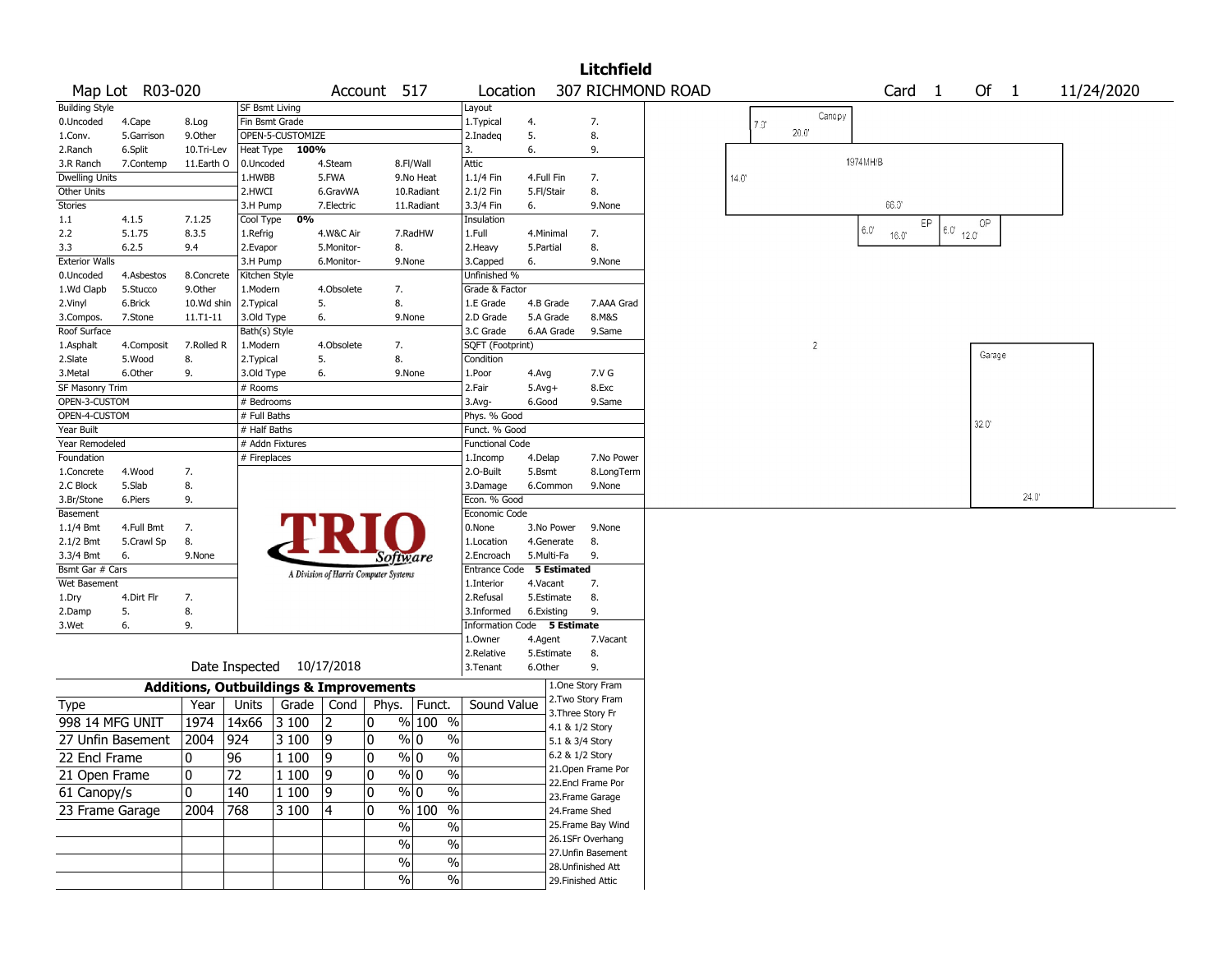|                   | Map Lot R03-021                                                | Account 518 | Location                |                            | 1375 WEST ROAD         |                                         |             |                          | Card <sub>1</sub>    | Of $1$        |                          | 11/24/2020                            |
|-------------------|----------------------------------------------------------------|-------------|-------------------------|----------------------------|------------------------|-----------------------------------------|-------------|--------------------------|----------------------|---------------|--------------------------|---------------------------------------|
|                   | ST. PIERRE, CLAUDE R                                           |             |                         | <b>Property Data</b>       |                        |                                         |             | <b>Assessment Record</b> |                      |               |                          |                                       |
|                   | ST. PIERRE, LILLIAN A                                          |             |                         | Neighborhood 225 West Road |                        | Year                                    | Land        |                          | <b>Buildings</b>     |               | Exempt                   | <b>Total</b>                          |
| 1375 WEST ROAD    |                                                                |             |                         |                            |                        | 2007                                    |             | 36,080                   |                      | 59,061        | 13,000                   | 82,141                                |
|                   | LITCHFIELD ME 04350                                            |             | Tree Growth Year        | $\mathbf 0$                |                        |                                         |             |                          |                      |               |                          |                                       |
|                   |                                                                |             | X Coordinate            |                            | 0                      | 2008                                    |             | 36,080                   |                      | 58,031        | 12,350                   | 81,761                                |
| B7848P30          |                                                                |             | Y Coordinate            |                            | 0                      | 2009                                    |             | 36,080                   |                      | 47,727        | 9,500                    | 74,307                                |
|                   |                                                                |             | Zone/Land Use           | <b>11 Residential</b>      |                        | 2010                                    |             | 36,080                   |                      | 56,474        | 10,000                   | 82,554                                |
|                   |                                                                |             | Secondary Zone          |                            |                        | 2011                                    |             | 36,080                   |                      | 62,758        | 10,000                   | 88,838                                |
|                   |                                                                |             |                         |                            |                        | 2012                                    |             | 36,080                   |                      | 62,758        | 10,000                   | 88,838                                |
|                   |                                                                |             | Topography 2 Rolling    |                            |                        | 2013                                    |             | 36,080                   |                      | 61,624        | 10,000                   | 87,704                                |
|                   |                                                                |             | 1.Level                 | 4.Below St                 | 7.Res Protec           | 2014                                    |             | 36,080                   |                      | 59,849        | 10,000                   | 85,929                                |
|                   |                                                                |             | 2.Rolling<br>3.Above St | 5.Low<br>6.Swampy          | 8.<br>9.               | 2015                                    |             | 36,080                   |                      | 58,867        | 10,000                   | 84,947                                |
|                   |                                                                |             | Utilities               | 4 Drilled Well             | <b>6 Septic System</b> | 2016                                    |             | 36,080                   |                      | 58,867        | 15,000                   | 79,947                                |
|                   |                                                                |             | 1.Public                | 4.Dr Well                  | 7.Cesspool             | 2017                                    |             | 36,080                   |                      | 58,275        | 20,000                   | 74,355                                |
|                   |                                                                |             | 2. Water                | 5.Dug Well                 | 8.Lake/Pond            | 2018                                    |             | 36,080                   |                      | 58,275        | 19,200                   | 75,155                                |
|                   |                                                                |             | 3.Sewer<br>1 Paved      | 6.Septic                   | 9.None                 | 2019                                    |             | 43,200                   |                      | 59,300        | 20,000                   | 82,500                                |
|                   |                                                                |             | <b>Street</b>           |                            |                        | 2020                                    |             | 43,200                   |                      | 59,300        | 25,000                   | 77,500                                |
|                   |                                                                |             | 1.Paved                 | 4.Proposed                 | 7.                     |                                         |             |                          | <b>Land Data</b>     |               |                          |                                       |
|                   |                                                                |             | 2.Semi Imp<br>3.Gravel  | 5.R/O/W<br>6.              | 8.<br>9.None           | <b>Front Foot</b>                       | <b>Type</b> |                          | <b>Effective</b>     |               | <b>Influence</b>         | <b>Influence</b>                      |
|                   |                                                                |             |                         |                            | 0                      | 11.1-100                                |             | Frontage                 | <b>Depth</b>         | <b>Factor</b> | Code<br>%                | <b>Codes</b><br>1.Unimproved          |
|                   | Inspection Witnessed By:                                       |             |                         |                            | $\mathbf 0$            | 12.101-200                              |             |                          |                      |               | %                        | 2. Excess Frtg                        |
|                   |                                                                |             |                         | <b>Sale Data</b>           |                        | $13.201+$<br>14.                        |             |                          |                      |               | %<br>$\frac{9}{6}$       | 3. Topography<br>4.Size/Shape         |
| X                 |                                                                | Date        | Sale Date               |                            | 2/27/2004              | 15.                                     |             |                          |                      |               | %                        | 5.Access                              |
| No./Date          | Description                                                    | Date Insp.  | Price                   |                            | 78,000                 |                                         |             |                          |                      |               | %                        | 6.Restriction                         |
|                   |                                                                |             | Sale Type               | 2 Land & Buildings         |                        | <b>Square Foot</b>                      |             |                          | <b>Square Feet</b>   |               | %                        | 7. Right of Way<br>8.View/Environ     |
|                   |                                                                |             | 1.Land<br>2.L & B       | 4.MFG UNIT<br>5.Other      | 7.<br>8.               | 16.Regular Lot                          |             |                          |                      |               | $\frac{9}{6}$            | 9.Fract Share                         |
|                   |                                                                |             | 3.Building              | 6.                         | 9.                     | 17.Secondary Lot                        |             |                          |                      |               | %                        | <b>Acres</b><br>30. Frontage 1        |
|                   |                                                                |             | Financing               | 9 Unknown                  |                        | 18. Excess Land                         |             |                          |                      |               | $\frac{9}{6}$<br>%       | 31. Frontage 2                        |
|                   |                                                                |             | 1.Convent               | 4.Seller                   | 7.                     | 19.Condominium<br>20.Miscellaneous      |             |                          |                      |               | $\frac{9}{6}$            | 32. Tillable                          |
| Notes:            |                                                                |             | 2.FHA/VA                | 5.Private                  | 8.                     |                                         |             |                          |                      |               | $\overline{\frac{9}{6}}$ | 33.Tillable                           |
|                   | 6/15/2011-foreclosure notice from linnell, choate & webber for |             | 3.Assumed               | 6.Cash                     | 9.Unknown              |                                         |             |                          |                      |               | %                        | 34.Softwood F&O<br>35. Mixed Wood F&O |
|                   | Mechanic Savins Bank                                           |             | Validity                | 1 Arms Length Sale         |                        | <b>Fract. Acre</b>                      |             |                          | <b>Acreage/Sites</b> |               |                          | 36.Hardwood F&O                       |
|                   |                                                                |             | 1.Valid                 | 4.Split                    | 7.Renovate             | 21. Houselot (Frac<br>22.Baselot(Fract) | 21          |                          | 0.86                 | 100           | %<br>0                   | 37.Softwood TG                        |
|                   |                                                                |             | 2.Related               | 5.Partial                  | 8.Other                | 23.                                     | 44          |                          | 1.00                 | 100           | $\overline{0}$<br>%<br>% | 38. Mixed Wood TG                     |
|                   |                                                                |             | 3.Distress              | 6.Exempt                   | 9.                     | <b>Acres</b>                            |             |                          |                      |               | $\frac{9}{6}$            | 39.Hardwood TG                        |
|                   |                                                                |             | Verified                | <b>5 Public Record</b>     |                        | 24. Houselot                            |             |                          |                      |               | %                        | 40. Wasteland                         |
|                   |                                                                |             | 1.Buyer                 | 4.Agent                    | 7.Family               | 25.Baselot                              |             |                          |                      |               | $\frac{9}{6}$            | 41.Gravel Pit                         |
|                   |                                                                |             |                         |                            | 8.Other                | 26.Rear 1                               |             |                          |                      |               | %                        | 42. Mobile Home Si<br>43.Camp Site    |
|                   |                                                                |             | 2.Seller                | 5.Pub Rec                  |                        |                                         |             |                          |                      |               |                          |                                       |
|                   |                                                                |             | 3.Lender                | 6.MLS                      | 9.                     | 27.Rear 2                               |             |                          |                      |               |                          |                                       |
| <b>Litchfield</b> |                                                                |             |                         |                            |                        | 28.Rear 3<br>29. Rear 4                 |             |                          | <b>Total Acreage</b> | 0.86          |                          | 44.Lot Improvemen<br>45.Access Right  |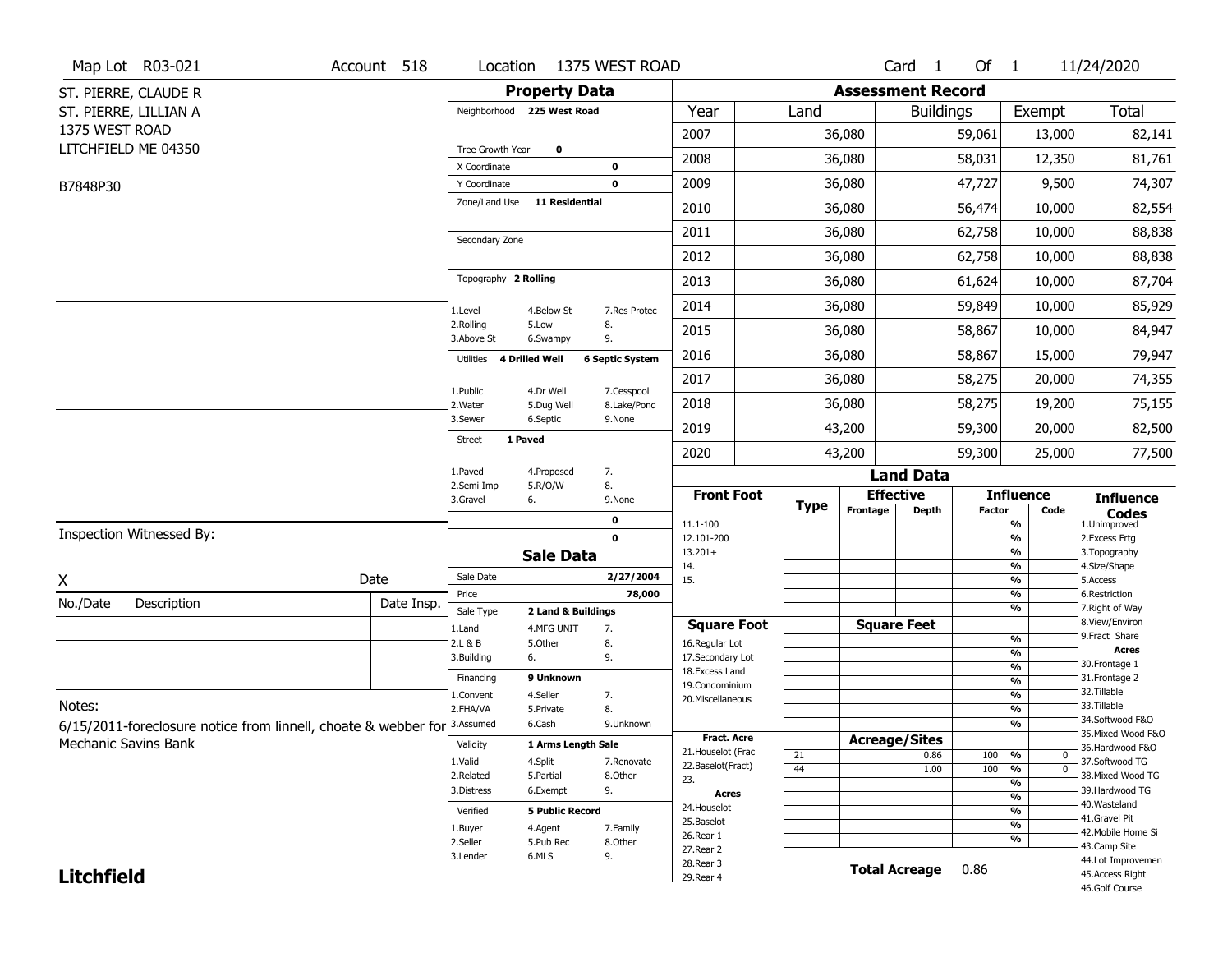|                       |                               |                                                   |                           |                  |                         |                                       |                          |                             |              |                        | <b>Litchfield</b>                      |       |      |        |                             |              |      |            |  |
|-----------------------|-------------------------------|---------------------------------------------------|---------------------------|------------------|-------------------------|---------------------------------------|--------------------------|-----------------------------|--------------|------------------------|----------------------------------------|-------|------|--------|-----------------------------|--------------|------|------------|--|
|                       | Map Lot R03-021               |                                                   |                           |                  |                         | Account 518                           |                          | Location                    |              |                        | 1375 WEST ROAD                         |       |      |        | Card <sub>1</sub>           |              | Of 1 | 11/24/2020 |  |
|                       | Building Style 1 Conventional |                                                   | <b>SF Bsmt Living</b>     |                  | 0                       |                                       |                          | Layout 1 Typical            |              |                        |                                        |       |      |        |                             |              |      |            |  |
| 0.Uncoded             | 4.Cape                        | 8.Log                                             | Fin Bsmt Grade            |                  | 0 <sub>0</sub>          |                                       |                          | 1. Typical                  | 4.           |                        | 7.                                     |       |      |        |                             |              |      |            |  |
| 1.Conv.               | 5.Garrison                    | 9.0ther                                           |                           | OPEN-5-CUSTOMIZE | 0                       |                                       |                          | 2.Inadeg                    | 5.           |                        | 8.                                     |       |      |        |                             |              |      |            |  |
| 2.Ranch               | 6.Split                       | 10.Tri-Lev                                        | Heat Type                 | 100%             |                         | 5 Forced Warm Air                     |                          | 3.                          | 6.           |                        | 9.                                     | 18.0  |      |        | 1sBFr (old MH incorporated) |              |      |            |  |
| 3.R Ranch             | 7.Contemp                     | 11.Earth O                                        | 0.Uncoded                 |                  | 4.Steam                 |                                       | 8.Fl/Wall                | 9 None<br>Attic             |              |                        |                                        |       |      |        |                             |              |      |            |  |
| Dwelling Units 1      |                               |                                                   | 1.HWBB                    |                  | 5.FWA                   |                                       | 9.No Heat                | 1.1/4 Fin                   | 4.Full Fin   |                        | 7.                                     |       |      |        |                             |              |      |            |  |
| Other Units           | 0                             |                                                   | 2.HWCI                    |                  | 6.GravWA                |                                       | 10.Radiant               | 2.1/2 Fin                   | 5.Fl/Stair   |                        | 8.                                     |       |      |        | $60.0^{\circ}$              |              |      |            |  |
| <b>Stories</b>        | 1 One Story                   |                                                   | 3.H Pump                  |                  | 7.Electric              |                                       | 11.Radiant               | 3.3/4 Fin                   | 6.           |                        | 9.None                                 |       |      | 3.0"   |                             | 19.0' Canopy |      |            |  |
| 1.1                   | 4.1.5                         | 7.1.25                                            | Cool Type                 | 0%               | 9 None                  |                                       |                          | Insulation                  | 1 Full       |                        |                                        |       |      |        |                             |              |      |            |  |
| 2.2                   | 5.1.75                        | 8.3.5                                             | 1.Refrig                  |                  | 4.W&C Air               |                                       | 7.RadHW                  | 1.Full                      | 4.Minimal    |                        | 7.                                     |       |      |        |                             |              |      |            |  |
| 3.3                   | 6.2.5                         | 9.4                                               | 2.Evapor                  |                  | 5.Monitor-              | 8.                                    |                          | 2. Heavy                    | 5.Partial    |                        | 8.                                     |       |      |        |                             |              |      |            |  |
| <b>Exterior Walls</b> | 2 Vinyl                       |                                                   | 3.H Pump                  |                  | 6.Monitor-              |                                       | 9.None                   | 3.Capped                    | 6.           |                        | 9.None                                 |       |      |        |                             |              |      |            |  |
| 0.Uncoded             | 4.Asbestos                    | 8.Concrete                                        | Kitchen Style             |                  | 2 Typical               |                                       |                          | Unfinished %                | 0%           |                        |                                        |       |      |        |                             |              |      |            |  |
| 1.Wd Clapb            | 5.Stucco                      | 9.0ther                                           | 1.Modern                  |                  | 4.Obsolete              | 7.                                    |                          | Grade & Factor              |              | 1 Low 100%             |                                        |       |      |        |                             |              |      |            |  |
| 2.Vinyl               | 6.Brick                       | 10.Wd shin                                        | 2.Typical                 |                  | 5.                      | 8.                                    |                          | 1.E Grade                   |              | 4.B Grade              | 7.AAA Grad                             |       |      |        |                             |              |      |            |  |
| 3.Compos.             | 7.Stone                       | $11. T1 - 11$                                     | 3.Old Type                |                  | 6.                      |                                       | 9.None                   | 2.D Grade                   | 5.A Grade    |                        | 8.M&S                                  |       |      |        |                             |              |      |            |  |
| Roof Surface          | 1 Asphalt Shingles            |                                                   | Bath(s) Style             |                  |                         | 2 Typical Bath(s)                     |                          | 3.C Grade                   |              | 6.AA Grade             | 9.Same                                 |       |      |        |                             |              |      |            |  |
| 1.Asphalt             | 4.Composit                    | 7.Rolled R                                        | 1.Modern                  |                  | 4.Obsolete              | 7.                                    |                          | SQFT (Footprint) 1080       |              |                        |                                        |       |      |        |                             |              |      |            |  |
| 2.Slate               | 5.Wood                        | 8.                                                | 2. Typical                |                  | 5.                      | 8.                                    |                          | Condition                   |              | <b>3 Below Average</b> |                                        |       |      | Garage |                             |              |      |            |  |
| 3.Metal               | 6.Other                       | 9.                                                | 3.Old Type                |                  | 6.                      |                                       | 9.None                   | 1.Poor                      | 4.Avg        |                        | 7.V G                                  |       |      |        |                             |              |      |            |  |
| SF Masonry Trim 0     |                               |                                                   | # Rooms                   |                  | 0                       |                                       |                          | 2.Fair                      | $5.$ Avg $+$ |                        | 8.Exc                                  |       |      |        |                             |              |      |            |  |
| OPEN-3-CUSTOM 0       |                               |                                                   | # Bedrooms                |                  | 0                       |                                       |                          | 3.Avg-                      | 6.Good       |                        | 9.Same                                 |       |      |        |                             |              |      |            |  |
| OPEN-4-CUSTOM 0       |                               |                                                   | # Full Baths              |                  | $\overline{\mathbf{2}}$ |                                       |                          | Phys. % Good                |              | 0%                     |                                        |       |      |        |                             |              |      |            |  |
| Year Built            | 1995                          |                                                   | # Half Baths              |                  | 0                       |                                       |                          | Funct. % Good               |              | 100%                   |                                        | 32.0' |      |        |                             |              |      |            |  |
| Year Remodeled        | $\mathbf 0$                   |                                                   |                           | # Addn Fixtures  | $\mathbf 0$             |                                       |                          | <b>Functional Code</b>      |              | 9 None                 |                                        |       |      |        |                             |              |      |            |  |
| Foundation            | 1 Concrete                    |                                                   | # Fireplaces              |                  | 0                       |                                       |                          | 1.Incomp                    | 4.Delap      |                        | 7.No Power                             |       |      |        |                             |              |      |            |  |
| 1.Concrete            | 4.Wood                        | 7.                                                |                           |                  |                         |                                       |                          | 2.O-Built                   | 5.Bsmt       |                        | 8.LongTerm                             |       |      |        |                             |              |      |            |  |
| 2.C Block             | 5.Slab                        | 8.                                                |                           |                  |                         |                                       |                          | 3.Damage                    |              | 6.Common               | 9.None                                 |       |      |        |                             |              |      |            |  |
| 3.Br/Stone            | 6.Piers                       | 9.                                                |                           |                  |                         |                                       |                          | Econ. % Good                | 100%         |                        |                                        |       | 28.0 |        |                             |              |      |            |  |
| Basement              | <b>4 Full Basement</b>        |                                                   |                           |                  |                         |                                       |                          | Economic Code None          |              |                        |                                        |       |      |        |                             |              |      |            |  |
| $1.1/4$ Bmt           | 4.Full Bmt                    | 7.                                                |                           |                  |                         |                                       |                          | 0.None                      |              | 3.No Power             | 9.None                                 |       |      |        |                             |              |      |            |  |
| 2.1/2 Bmt             | 5.Crawl Sp                    | 8.                                                |                           |                  |                         |                                       |                          | 1.Location                  |              | 4.Generate             | 8.                                     |       |      |        |                             |              |      |            |  |
| 3.3/4 Bmt             | 6.                            | 9.None                                            |                           |                  |                         | Software                              |                          | 2.Encroach                  | 5.Multi-Fa   |                        | 9.                                     |       |      |        |                             |              |      |            |  |
| Bsmt Gar # Cars 0     |                               |                                                   |                           |                  |                         | A Division of Harris Computer Systems |                          | Entrance Code 5 Estimated   |              |                        |                                        |       |      |        |                             |              |      |            |  |
|                       | Wet Basement 2 Damp Basement  |                                                   |                           |                  |                         |                                       |                          | 1.Interior                  | 4.Vacant     |                        | 7.                                     |       |      |        |                             |              |      |            |  |
| 1.Dry                 | 4.Dirt Flr                    | 7.                                                |                           |                  |                         |                                       |                          | 2.Refusal                   |              | 5.Estimate             | 8.                                     |       |      |        |                             |              |      |            |  |
| 2.Damp                | 5.                            | 8.                                                |                           |                  |                         |                                       |                          | 3.Informed                  | 6.Existing   |                        | 9.                                     |       |      |        |                             |              |      |            |  |
| 3.Wet                 | 6.                            | 9.                                                |                           |                  |                         |                                       |                          | Information Code 5 Estimate |              |                        |                                        |       |      |        |                             |              |      |            |  |
|                       |                               |                                                   |                           |                  |                         |                                       |                          | 1.0wner                     | 4.Agent      |                        | 7.Vacant                               |       |      |        |                             |              |      |            |  |
|                       |                               |                                                   |                           |                  |                         |                                       |                          | 2.Relative                  |              | 5.Estimate             | 8.                                     |       |      |        |                             |              |      |            |  |
|                       |                               |                                                   | Date Inspected 10/17/2018 |                  |                         |                                       |                          | 3.Tenant                    | 6.Other      |                        | 9.                                     |       |      |        |                             |              |      |            |  |
|                       |                               | <b>Additions, Outbuildings &amp; Improvements</b> |                           |                  |                         |                                       |                          |                             |              |                        | 1.One Story Fram                       |       |      |        |                             |              |      |            |  |
| Type                  |                               | Year                                              | Units                     |                  | Grade   Cond            | Phys.                                 | Funct.                   | Sound Value                 |              |                        | 2. Two Story Fram                      |       |      |        |                             |              |      |            |  |
| 61 Canopy/s           |                               | 0                                                 | 57                        | 00               | 10                      | 0                                     | % 0<br>$\%$              |                             |              |                        | 3. Three Story Fr<br>4.1 & 1/2 Story   |       |      |        |                             |              |      |            |  |
| 23 Frame Garage       |                               | 2005                                              | 896                       | 2 100            | 14                      | 0                                     | % 100<br>$\frac{0}{0}$   |                             |              |                        | 5.1 & 3/4 Story                        |       |      |        |                             |              |      |            |  |
|                       |                               |                                                   |                           |                  |                         |                                       |                          |                             |              |                        | 6.2 & 1/2 Story                        |       |      |        |                             |              |      |            |  |
|                       |                               |                                                   |                           |                  |                         | $\%$                                  | $\%$                     |                             |              |                        | 21. Open Frame Por                     |       |      |        |                             |              |      |            |  |
|                       |                               |                                                   |                           |                  |                         | $\frac{0}{0}$                         | $\%$                     |                             |              |                        | 22.Encl Frame Por                      |       |      |        |                             |              |      |            |  |
|                       |                               |                                                   |                           |                  |                         | $\sqrt{6}$                            | $\%$                     |                             |              |                        |                                        |       |      |        |                             |              |      |            |  |
|                       |                               |                                                   |                           |                  |                         | $\sqrt{6}$                            | $\overline{\frac{0}{6}}$ |                             |              |                        | 23. Frame Garage<br>24.Frame Shed      |       |      |        |                             |              |      |            |  |
|                       |                               |                                                   |                           |                  |                         |                                       |                          |                             |              |                        |                                        |       |      |        |                             |              |      |            |  |
|                       |                               |                                                   |                           |                  |                         | $\frac{0}{0}$                         | $\%$                     |                             |              |                        | 25. Frame Bay Wind<br>26.1SFr Overhang |       |      |        |                             |              |      |            |  |
|                       |                               |                                                   |                           |                  |                         | $\frac{0}{0}$                         | $\%$                     |                             |              |                        |                                        |       |      |        |                             |              |      |            |  |
|                       |                               |                                                   |                           |                  |                         | $\frac{0}{0}$                         | $\%$                     |                             |              |                        | 27. Unfin Basement                     |       |      |        |                             |              |      |            |  |
|                       |                               |                                                   |                           |                  |                         | $\frac{0}{0}$                         | $\frac{0}{0}$            |                             |              |                        | 28. Unfinished Att                     |       |      |        |                             |              |      |            |  |
|                       |                               |                                                   |                           |                  |                         |                                       |                          |                             |              |                        | 29. Finished Attic                     |       |      |        |                             |              |      |            |  |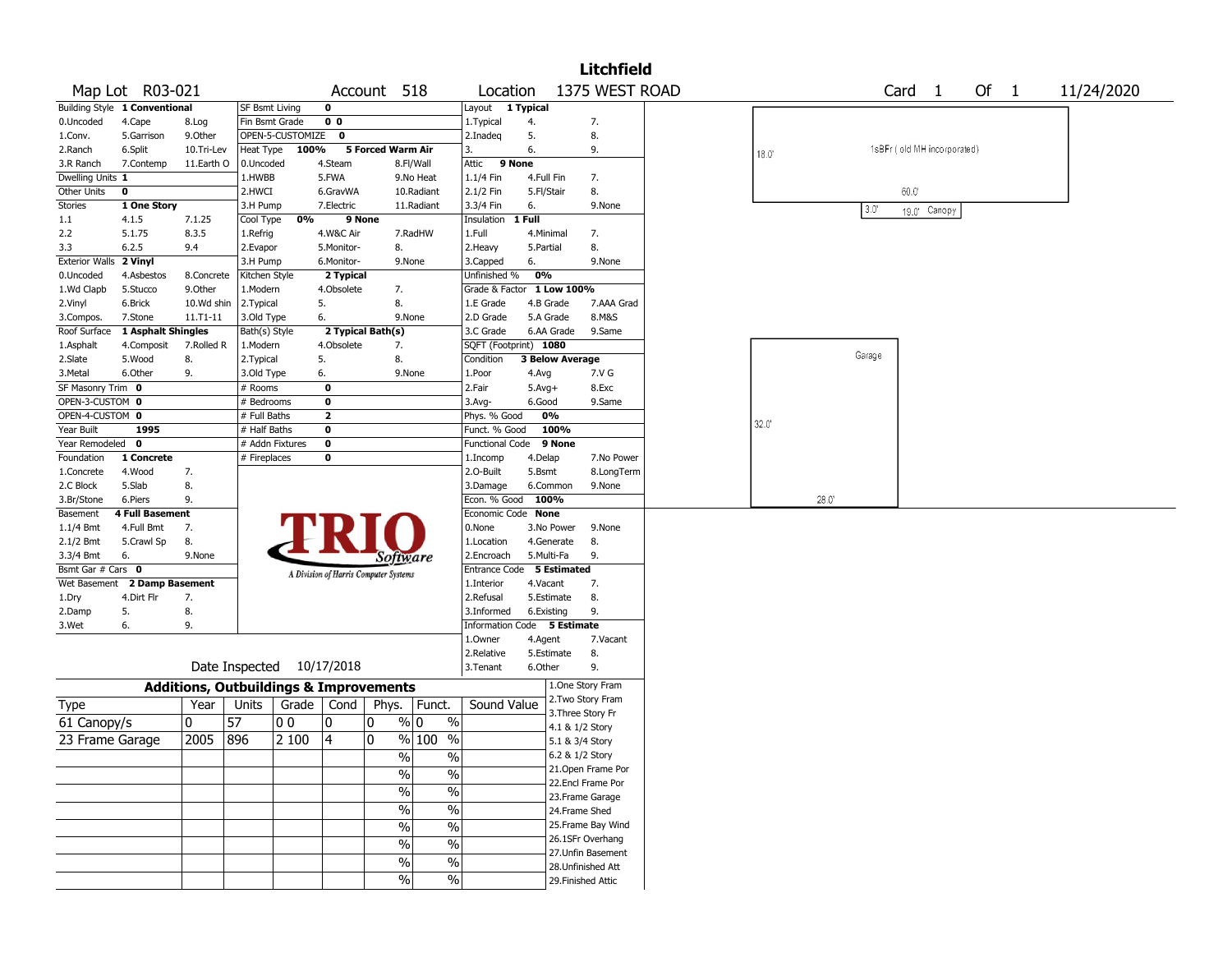| Map Lot R03-022<br>1365 WEST ROAD<br>Account 469<br>Location<br>Card <sub>1</sub>                                      | Of $2$                                               | 11/24/2020                                            |
|------------------------------------------------------------------------------------------------------------------------|------------------------------------------------------|-------------------------------------------------------|
| <b>Property Data</b><br><b>Assessment Record</b><br>LEVESQUE, MARG J                                                   |                                                      |                                                       |
| 1367 WEST ROAD<br>Year<br>Neighborhood 225 West Road<br>Land                                                           | Exempt<br><b>Buildings</b>                           | Total                                                 |
| LITCHFIELD ME 04250<br>2007<br>40,000                                                                                  | 141,204                                              | 13,000<br>168,204                                     |
| $\mathbf 0$<br>Tree Growth Year                                                                                        |                                                      |                                                       |
| 2008<br>40,000<br>X Coordinate<br>$\mathbf 0$                                                                          | 139,876                                              | 167,526<br>12,350                                     |
| 2009<br>44,250<br>$\mathbf 0$<br>Y Coordinate<br>B6421P307 B11898P284 B12840P3389 B12897P291                           | 136,525                                              | 171,275<br>9,500                                      |
| Zone/Land Use<br><b>11 Residential</b><br><b>Previous Owner</b><br>2010<br>44,250                                      | 137,726                                              | 171,976<br>10,000                                     |
| DESROSIERS, DICK<br>2011<br>44,250<br>119 PACKARD STREET<br>Secondary Zone                                             | 142,428                                              | 176,678<br>10,000                                     |
| 2012<br>44,250                                                                                                         | 142,428                                              | 176,678<br>10,000                                     |
| MONMOUTH ME 04259<br>Topography 2 Rolling<br>2013<br>44,250                                                            | 61,113                                               | 10,000<br>95,363                                      |
| Sale Date: 2/09/2018<br>2014<br>44,250<br>Previous Owner<br>1.Level<br>4.Below St<br>7.Res Protec                      | 61,113                                               | 10,000<br>95,363                                      |
| 2.Rolling<br>8.<br>5.Low<br>DESROSIERS, LEIANE<br>2015<br>44,250<br>9.<br>3.Above St<br>6.Swampy                       | 60,330                                               | 104,580<br>0                                          |
| 307 RICHMOND ROAD<br>2016<br>44,250<br>4 Drilled Well<br><b>6 Septic System</b><br>Utilities                           | 60,330                                               | 104,580<br>O                                          |
| 2017<br>44,250<br>LITCHFIELD ME 04350                                                                                  | 59,546                                               | 103,796<br>0                                          |
| 4.Dr Well<br>7.Cesspool<br>1.Public<br>Sale Date: 1/13/2015<br>2018<br>44,250<br>2. Water<br>5.Dug Well<br>8.Lake/Pond | 59,546                                               | 103,796<br>0                                          |
| 3.Sewer<br>6.Septic<br>9.None<br>2019<br>50,100                                                                        | 77,300                                               | 127,400<br>0                                          |
| 1 Paved<br>Street<br>2020<br>50,100                                                                                    | 77,300                                               | 0<br>127,400                                          |
| 1.Paved<br>7.<br>4.Proposed<br><b>Land Data</b>                                                                        |                                                      |                                                       |
| 8.<br>2.Semi Imp<br>5.R/O/W<br><b>Front Foot</b><br><b>Effective</b><br>3.Gravel<br>6.<br>9.None                       | <b>Influence</b>                                     | <b>Influence</b>                                      |
| <b>Type</b><br>Frontage<br><b>Depth</b><br>0                                                                           | <b>Factor</b>                                        | Code<br><b>Codes</b>                                  |
| 11.1-100<br>Inspection Witnessed By:<br>$\mathbf 0$<br>12.101-200                                                      | %<br>%                                               | 1.Unimproved<br>2. Excess Frtg                        |
| $13.201+$<br><b>Sale Data</b>                                                                                          | %                                                    | 3. Topography                                         |
| 14.<br>Sale Date<br>2/09/2018<br>Date<br>15.                                                                           | %<br>%                                               | 4.Size/Shape<br>5.Access                              |
| X<br>150,000<br>Price                                                                                                  | %                                                    | 6.Restriction                                         |
| No./Date<br>Description<br>Date Insp.<br>Sale Type<br>2 Land & Buildings                                               | %                                                    | 7. Right of Way                                       |
| <b>Square Feet</b><br><b>Square Foot</b><br>1.Land<br>4.MFG UNIT<br>7.                                                 | $\frac{9}{6}$                                        | 8.View/Environ<br>9.Fract Share                       |
| 2.L & B<br>5.Other<br>8.<br>16.Regular Lot<br>3.Building<br>9.<br>17.Secondary Lot<br>6.                               | %                                                    | <b>Acres</b>                                          |
| 18. Excess Land                                                                                                        | $\overline{\frac{9}{6}}$                             | 30. Frontage 1                                        |
| 9 Unknown<br>Financing<br>19.Condominium                                                                               | $\overline{\frac{9}{6}}$                             | 31. Frontage 2<br>32.Tillable                         |
| 4.Seller<br>7.<br>1.Convent<br>20.Miscellaneous<br>Notes:<br>8.                                                        | $\overline{\frac{9}{6}}$<br>$\overline{\frac{9}{6}}$ | 33.Tillable                                           |
| 2.FHA/VA<br>5.Private<br>6.Cash<br>3.Assumed<br>9.Unknown                                                              | $\frac{9}{6}$                                        | 34.Softwood F&O                                       |
| '13 Per site visit all outbuilding assessed on card 1 are<br><b>Fract, Acre</b><br><b>Acreage/Sites</b>                |                                                      | 35. Mixed Wood F&O                                    |
| duplications and errors. Adjust and abate.<br>Validity<br><b>2 Related Parties</b><br>21. Houselot (Frac<br>24<br>1.00 | 100<br>%                                             | 36.Hardwood F&O<br>0                                  |
| 1.Valid<br>4.Split<br>7.Renovate<br>22.Baselot(Fract)<br>$\overline{26}$<br>1.70                                       | 100<br>%                                             | 37.Softwood TG<br>$\mathbf 0$                         |
| 2.Related<br>5.Partial<br>8.Other<br>23.<br>44<br>1.00<br>3.Distress<br>9.<br>6.Exempt                                 | 100<br>$\frac{9}{6}$                                 | 38. Mixed Wood TG<br>$\overline{0}$<br>39.Hardwood TG |
| Acres                                                                                                                  | %                                                    | 40. Wasteland                                         |
| 24. Houselot<br><b>5 Public Record</b><br>Verified<br>25.Baselot                                                       | %                                                    | 41.Gravel Pit                                         |
| 1.Buyer<br>4.Agent<br>7.Family<br>26.Rear 1                                                                            | $\frac{9}{6}$<br>%                                   | 42. Mobile Home Si                                    |
| 2.Seller<br>5.Pub Rec<br>8.Other<br>27.Rear 2                                                                          |                                                      | 43.Camp Site                                          |
| 6.MLS<br>9.<br>3.Lender<br>28. Rear 3                                                                                  |                                                      | 44.Lot Improvemen                                     |
| <b>Total Acreage</b><br><b>Litchfield</b><br>29. Rear 4                                                                | 2.70                                                 | 45.Access Right                                       |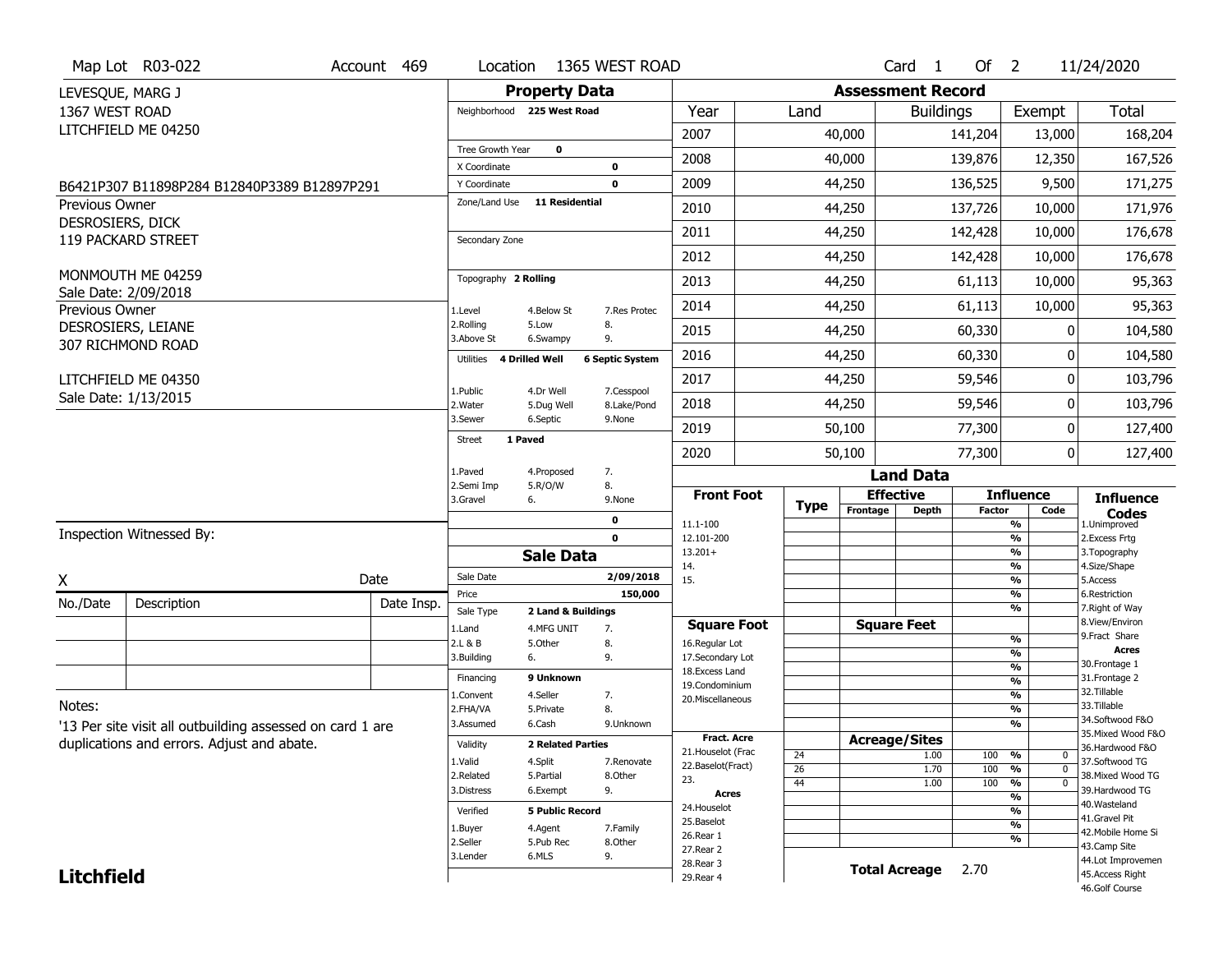|                           |                               |                                                   |                             |                    |                |                                       |               |                               |           |                         | <b>Litchfield</b>                     |                |        |        |      |      |      |            |
|---------------------------|-------------------------------|---------------------------------------------------|-----------------------------|--------------------|----------------|---------------------------------------|---------------|-------------------------------|-----------|-------------------------|---------------------------------------|----------------|--------|--------|------|------|------|------------|
|                           | Map Lot R03-022               |                                                   |                             |                    |                | Account 469                           |               | Location                      |           |                         | 1365 WEST ROAD                        |                |        | Card 1 |      | Of 2 |      | 11/24/2020 |
|                           | Building Style 1 Conventional |                                                   | <b>SF Bsmt Living</b>       |                    | $\mathbf 0$    |                                       |               | Layout 1 Typical              |           |                         |                                       |                |        |        |      |      |      |            |
| 0.Uncoded                 | 4.Cape                        | 8.Log                                             | Fin Bsmt Grade              |                    | 0 <sub>0</sub> |                                       |               | 1. Typical                    | 4.        |                         | 7.                                    |                |        |        |      |      |      |            |
| 1.Conv.                   | 5.Garrison                    | 9.0ther                                           |                             | OPEN-5-CUSTOMIZE   | $\mathbf 0$    |                                       |               | 2.Inadeg                      | 5.        |                         | 8.                                    |                |        |        |      |      |      |            |
| 2.Ranch                   | 6.Split                       | 10.Tri-Lev                                        | Heat Type                   | 100%               |                | <b>7 Electric</b>                     |               | 3.                            | 6.        |                         | 9.                                    |                |        |        |      |      |      |            |
| 3.R Ranch                 | 7.Contemp                     | 11.Earth O                                        | 0.Uncoded                   |                    | 4.Steam        |                                       | 8.Fl/Wall     | Attic                         | 9 None    |                         |                                       | Carport        |        |        |      |      |      |            |
| Dwelling Units 1          |                               |                                                   | 1.HWBB                      |                    | 5.FWA          |                                       | 9.No Heat     | 1.1/4 Fin                     |           | 4.Full Fin              | 7.                                    |                | Garage |        |      |      |      |            |
| Other Units               | $\mathbf 0$                   |                                                   | 2.HWCI                      |                    | 6.GravWA       |                                       | 10.Radiant    | 2.1/2 Fin                     |           | 5.Fl/Stair              | 8.                                    |                |        |        |      |      |      |            |
| Stories                   | 1 One Story                   |                                                   | 3.H Pump                    |                    | 7.Electric     |                                       | 11.Radiant    | 3.3/4 Fin                     | 6.        |                         | 9.None                                |                |        |        |      |      |      |            |
| 1.1                       | 4.1.5                         | 7.1.25                                            | Cool Type                   | 0%                 | 9 None         |                                       |               | Insulation 1 Full             |           |                         |                                       |                |        |        |      |      |      |            |
| 2.2                       | 5.1.75                        | 8.3.5                                             | 1.Refrig                    |                    | 4.W&C Air      |                                       | 7.RadHW       | 1.Full                        |           | 4.Minimal               | 7.                                    |                |        |        |      |      | 1sFr |            |
| 3.3                       | 6.2.5                         | 9.4                                               | 2.Evapor                    |                    | 5.Monitor-     | 8.                                    |               | 2. Heavy                      | 5.Partial |                         | 8.                                    |                |        |        | 23.0 |      |      |            |
| <b>Exterior Walls</b>     | <b>3 Composition</b>          |                                                   | 3.H Pump                    |                    | 6.Monitor-     | 9.None                                |               | 3.Capped                      | 6.        |                         | 9.None                                | 26.0'          | 27.0   |        |      |      |      |            |
| 0.Uncoded                 | 4.Asbestos                    | 8.Concrete                                        | Kitchen Style               |                    | 2 Typical      |                                       |               | Unfinished %                  | 0%        |                         |                                       |                |        |        |      |      |      |            |
| 1.Wd Clapb                | 5.Stucco                      | 9.Other                                           | 1.Modern                    |                    | 4.Obsolete     | 7.                                    |               | Grade & Factor 2 Fair 110%    |           |                         |                                       |                |        |        |      |      |      |            |
| 2.Vinyl                   | 6.Brick                       | 10.Wd shin                                        | 2.Typical                   |                    | 5.             | 8.                                    |               | 1.E Grade                     |           | 4.B Grade               | 7.AAA Grad                            |                |        |        |      |      |      |            |
| 3.Compos.<br>Roof Surface | 7.Stone<br>6 Other            | 11.T1-11                                          | 3.Old Type<br>Bath(s) Style |                    | 6.             | 9.None<br>2 Typical Bath(s)           |               | 2.D Grade<br>3.C Grade        |           | 5.A Grade<br>6.AA Grade | 8.M&S<br>9.Same                       |                |        |        |      |      | 30.0 |            |
| 1.Asphalt                 | 4.Composit                    | 7.Rolled R                                        | 1.Modern                    |                    | 4.Obsolete     | 7.                                    |               | SQFT (Footprint) 690          |           |                         |                                       |                |        |        |      |      |      |            |
| 2.Slate                   | 5.Wood                        | 8.                                                | 2.Typical                   |                    | 5.             | 8.                                    |               | Condition                     | 4 Average |                         |                                       | $14.0^{\circ}$ | 19.0'  |        |      |      |      |            |
| 3. Metal                  | 6.Other                       | 9.                                                | 3.Old Type                  |                    | 6.             | 9.None                                |               | 1.Poor                        | 4.Avg     |                         | 7.V G                                 |                |        |        |      |      |      | 1sFr       |
| SF Masonry Trim 0         |                               |                                                   | # Rooms                     |                    | 5              |                                       |               | 2.Fair                        | $5.Avg+$  |                         | 8.Exc                                 |                |        |        |      |      |      |            |
| OPEN-3-CUSTOM 0           |                               |                                                   | # Bedrooms                  |                    | 3              |                                       |               | $3.Avg-$                      | 6.Good    |                         | 9.Same                                |                |        |        | 14.0 |      |      |            |
| OPEN-4-CUSTOM 0           |                               |                                                   | # Full Baths                |                    | 1              |                                       |               | Phys. % Good                  |           | 0%                      |                                       |                |        |        |      |      |      |            |
| Year Built                | 1979                          |                                                   | # Half Baths                |                    | $\mathbf 0$    |                                       |               | Funct. % Good                 |           | 100%                    |                                       |                |        |        |      |      |      |            |
| Year Remodeled            | $\mathbf{0}$                  |                                                   | # Addn Fixtures             |                    | $\mathbf{1}$   |                                       |               | Functional Code               |           | 9 None                  |                                       |                |        |        |      |      | 30.0 |            |
| Foundation                | 5 Concrete Slab               |                                                   | # Fireplaces                |                    | 0              |                                       |               | 1.Incomp                      | 4.Delap   |                         | 7.No Power                            |                |        |        |      |      |      |            |
| 1.Concrete                | 4.Wood                        | 7.                                                |                             |                    |                |                                       |               | 2.0-Built                     | 5.Bsmt    |                         | 8.LongTerm                            |                |        |        |      |      |      |            |
| 2.C Block                 | 5.Slab                        | 8.                                                |                             |                    |                |                                       |               | 3.Damage                      |           | 6.Common                | 9.None                                |                |        |        |      |      |      |            |
| 3.Br/Stone                | 6.Piers                       | 9.                                                |                             |                    |                |                                       |               | Econ. % Good 100%             |           |                         |                                       |                |        |        |      |      |      |            |
| Basement                  | 9 No Basement                 |                                                   |                             |                    |                |                                       |               | Economic Code None            |           |                         |                                       |                |        |        |      |      |      |            |
| $1.1/4$ Bmt               | 4.Full Bmt                    | 7.                                                |                             |                    |                |                                       |               | 0.None                        |           | 3.No Power              | 9.None                                |                |        |        |      |      |      |            |
| 2.1/2 Bmt                 | 5.Crawl Sp                    | 8.                                                |                             |                    |                |                                       |               | 1.Location                    |           | 4.Generate              | 8.                                    |                |        |        |      |      |      |            |
| 3.3/4 Bmt                 | 6.                            | 9.None                                            |                             |                    |                | <i>Software</i>                       |               | 2.Encroach                    |           | 5.Multi-Fa              | 9.                                    |                |        |        |      |      |      |            |
| Bsmt Gar # Cars 0         |                               |                                                   |                             |                    |                | A Division of Harris Computer Systems |               | Entrance Code 2 Refused Entry |           |                         |                                       |                |        |        |      |      |      |            |
|                           | Wet Basement 9 No Basement    |                                                   |                             |                    |                |                                       |               | 1.Interior                    |           | 4.Vacant                | 7.                                    |                |        |        |      |      |      |            |
| 1.Dry                     | 4.Dirt Flr                    | 7.                                                |                             |                    |                |                                       |               | 2.Refusal                     |           | 5.Estimate              | 8.                                    |                |        |        |      |      |      |            |
| 2.Damp                    | 5.                            | 8.                                                |                             |                    |                |                                       |               | 3.Informed                    |           | 6.Existing              | 9.                                    |                |        |        |      |      |      |            |
| 3.Wet                     | 6.                            | 9.                                                |                             |                    |                |                                       |               | Information Code 1 Owner      |           |                         |                                       |                |        |        |      |      |      |            |
|                           |                               |                                                   |                             |                    |                |                                       |               | 1.0wner<br>2.Relative         | 4.Agent   | 5.Estimate              | 7.Vacant<br>8.                        |                |        |        |      |      |      |            |
|                           |                               |                                                   | Date Inspected 10/17/2018   |                    |                |                                       |               | 3. Tenant                     | 6.Other   |                         | 9.                                    |                |        |        |      |      |      |            |
|                           |                               |                                                   |                             |                    |                |                                       |               |                               |           |                         |                                       |                |        |        |      |      |      |            |
|                           |                               | <b>Additions, Outbuildings &amp; Improvements</b> |                             |                    |                |                                       |               |                               |           |                         | 1.One Story Fram<br>2. Two Story Fram |                |        |        |      |      |      |            |
| <b>Type</b>               |                               | Year                                              | Units                       | Grade $\vert$ Cond |                | Phys.                                 | Funct.        | Sound Value                   |           |                         | 3. Three Story Fr                     |                |        |        |      |      |      |            |
|                           | 1 One Story Frame             | 0                                                 | 420                         | 00                 | 10             | 0                                     | % 0           | $\%$                          |           | 4.1 & 1/2 Story         |                                       |                |        |        |      |      |      |            |
| 23 Frame Garage           |                               | 0                                                 | 513                         | 00                 | 10             | 0                                     | % 0           | $\%$                          |           | 5.1 & 3/4 Story         |                                       |                |        |        |      |      |      |            |
| 62 Carport/s              |                               | 0                                                 | 364                         | 10 O               | 0              | 0                                     | $\sqrt{8}$ 85 | $\frac{9}{6}$                 |           |                         | 6.2 & 1/2 Story                       |                |        |        |      |      |      |            |
|                           |                               |                                                   |                             |                    |                | $\frac{9}{6}$                         |               | $\overline{\frac{0}{0}}$      |           |                         | 21. Open Frame Por                    |                |        |        |      |      |      |            |
|                           |                               |                                                   |                             |                    |                |                                       |               |                               |           |                         | 22.Encl Frame Por                     |                |        |        |      |      |      |            |
|                           |                               |                                                   |                             |                    |                | $\frac{9}{6}$                         |               | $\overline{\frac{0}{0}}$      |           |                         | 23. Frame Garage                      |                |        |        |      |      |      |            |
|                           |                               |                                                   |                             |                    |                | $\sqrt{6}$                            |               | $\overline{\frac{0}{0}}$      |           | 24.Frame Shed           |                                       |                |        |        |      |      |      |            |
|                           |                               |                                                   |                             |                    |                | $\overline{\frac{0}{0}}$              |               | $\frac{0}{0}$                 |           |                         | 25. Frame Bay Wind                    |                |        |        |      |      |      |            |
|                           |                               |                                                   |                             |                    |                | $\%$                                  |               | $\%$                          |           |                         | 26.1SFr Overhang                      |                |        |        |      |      |      |            |
|                           |                               |                                                   |                             |                    |                | %                                     |               | $\overline{\frac{0}{0}}$      |           |                         | 27.Unfin Basement                     |                |        |        |      |      |      |            |
|                           |                               |                                                   |                             |                    |                |                                       |               |                               |           |                         | 28. Unfinished Att                    |                |        |        |      |      |      |            |
|                           |                               |                                                   |                             |                    |                | $\sqrt{6}$                            |               | $\frac{0}{0}$                 |           |                         | 29. Finished Attic                    |                |        |        |      |      |      |            |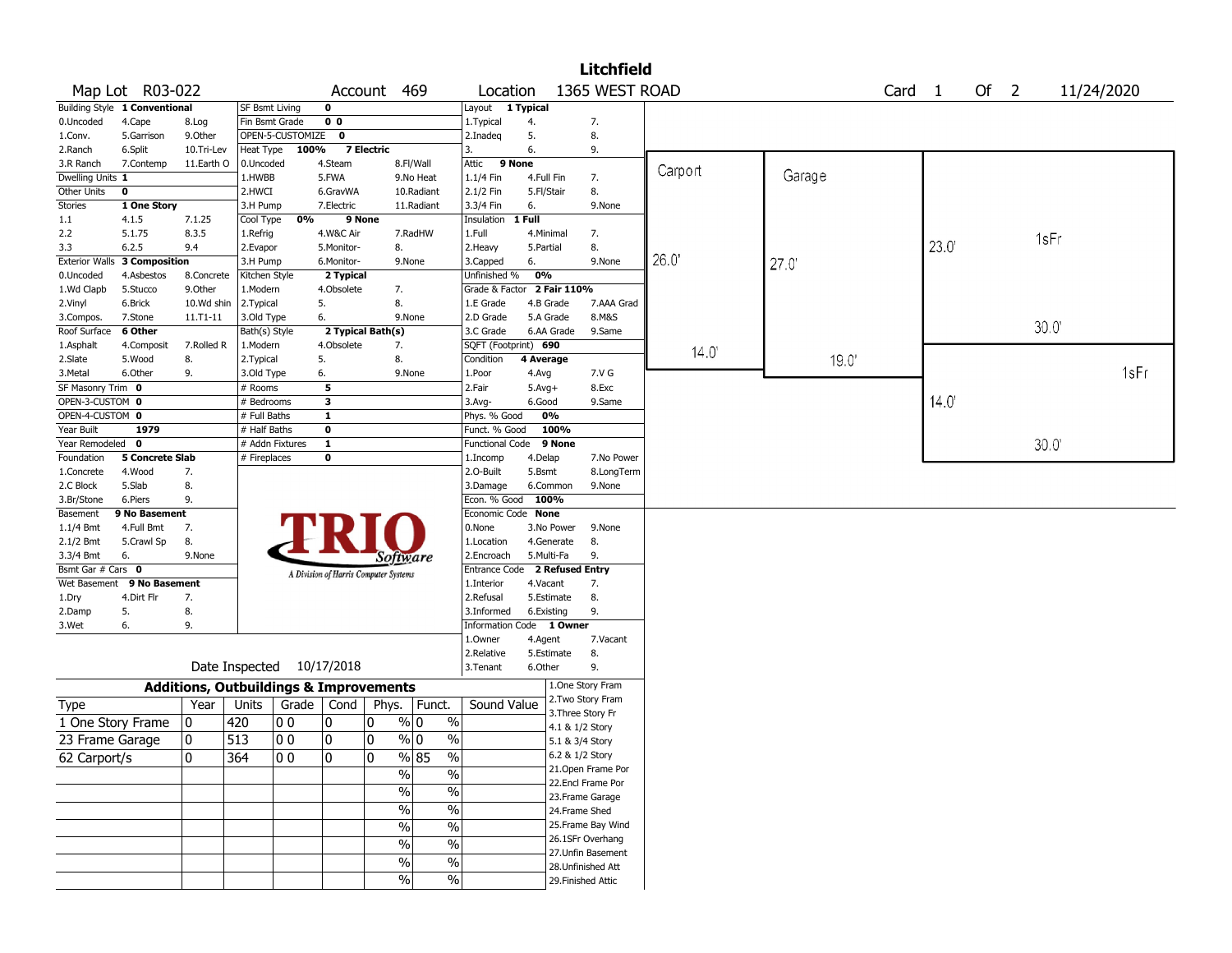|                   | Map Lot R03-022                             | Account 469                 | Location                           |                           | 1365 WEST ROAD         |                                    |                                      |                          | Card <sub>2</sub>    | Of $2$                        |                                  | 11/24/2020                           |  |  |
|-------------------|---------------------------------------------|-----------------------------|------------------------------------|---------------------------|------------------------|------------------------------------|--------------------------------------|--------------------------|----------------------|-------------------------------|----------------------------------|--------------------------------------|--|--|
| LEVESQUE, MARG J  |                                             |                             |                                    | <b>Property Data</b>      |                        |                                    |                                      | <b>Assessment Record</b> |                      |                               |                                  |                                      |  |  |
| 1367 WEST ROAD    |                                             |                             | Neighborhood 1 Rural               |                           |                        | Year                               | Land                                 |                          | <b>Buildings</b>     |                               | Exempt                           | Total                                |  |  |
|                   | LITCHFIELD ME 04250                         |                             |                                    |                           |                        | 2011                               |                                      | 0                        |                      | 75,531                        | 0                                | 75,531                               |  |  |
|                   |                                             |                             | Tree Growth Year                   | $\bf{0}$                  |                        |                                    |                                      |                          |                      |                               |                                  |                                      |  |  |
|                   |                                             |                             | X Coordinate                       |                           | $\mathbf 0$            | 2012                               |                                      | 0                        |                      | 75,531                        | 0                                | 75,531                               |  |  |
|                   | B6421P307 B11898P284 B12840P3389 B12897P291 |                             | Y Coordinate                       |                           | $\mathbf 0$            | 2013                               |                                      | 0                        |                      | 74,607                        | 0                                | 74,607                               |  |  |
| Previous Owner    |                                             |                             | Zone/Land Use                      | <b>11 Residential</b>     |                        | 2014                               |                                      | 0                        |                      | 74,580                        | 0                                | 74,580                               |  |  |
| DESROSIERS, DICK  | 119 PACKARD STREET                          |                             | Secondary Zone                     |                           |                        | 2015                               |                                      | 0                        |                      | 73,635                        |                                  | 0<br>73,635                          |  |  |
|                   |                                             |                             |                                    |                           |                        | 2016                               |                                      | 0                        |                      | 73,631                        |                                  | 0<br>73,631                          |  |  |
|                   | MONMOUTH ME 04259                           |                             | Topography 2 Rolling               |                           |                        | 2017                               |                                      | 0                        |                      | 72,682                        |                                  | 0<br>72,682                          |  |  |
| Previous Owner    | Sale Date: 2/09/2018                        |                             | 1.Level                            | 4.Below St                | 7.Res Protec           | 2018                               |                                      | 0                        |                      | 72,654                        | 0                                | 72,654<br>87,700                     |  |  |
|                   | DESROSIERS, LEIANE                          |                             | 2.Rolling<br>3.Above St            | 5.Low<br>6.Swampy         | 8.<br>9.               | 2019                               |                                      | 0                        |                      | 87,700                        | 0                                |                                      |  |  |
|                   | 307 RICHMOND ROAD                           |                             | Utilities                          | <b>4 Drilled Well</b>     | <b>6 Septic System</b> | 2020                               |                                      | 0                        |                      | 87,700                        | 0                                | 87,700                               |  |  |
|                   | LITCHFIELD ME 04350                         |                             |                                    |                           |                        |                                    |                                      |                          |                      |                               |                                  |                                      |  |  |
|                   | Sale Date: 1/13/2015                        | 1.Public<br>2. Water        | 4.Dr Well<br>5.Dug Well            | 7.Cesspool<br>8.Lake/Pond |                        |                                    |                                      |                          |                      |                               |                                  |                                      |  |  |
|                   |                                             |                             | 3.Sewer                            | 6.Septic                  | 9.None                 |                                    |                                      |                          |                      |                               |                                  |                                      |  |  |
|                   |                                             |                             | 1 Paved<br><b>Street</b>           |                           |                        |                                    |                                      |                          |                      |                               |                                  |                                      |  |  |
|                   |                                             |                             | 1.Paved                            | 4.Proposed                | 7.                     |                                    |                                      |                          |                      |                               |                                  |                                      |  |  |
|                   |                                             | 5.R/O/W<br>8.<br>2.Semi Imp |                                    |                           | <b>Front Foot</b>      |                                    | <b>Land Data</b><br><b>Effective</b> |                          | <b>Influence</b>     |                               |                                  |                                      |  |  |
|                   |                                             | 3.Gravel                    | 6.                                 | 9.None                    |                        | <b>Type</b>                        | Frontage                             | <b>Depth</b>             | <b>Factor</b>        | Code                          | <b>Influence</b><br><b>Codes</b> |                                      |  |  |
|                   | Inspection Witnessed By:                    |                             |                                    |                           | 0                      | 11.1-100                           |                                      |                          |                      |                               | %                                | 1.Unimproved                         |  |  |
|                   |                                             |                             |                                    |                           | $\mathbf 0$            | 12.101-200<br>$13.201+$            |                                      |                          |                      |                               | %<br>%                           | 2. Excess Frtg<br>3. Topography      |  |  |
|                   |                                             |                             | <b>Sale Data</b>                   |                           |                        | 14.                                |                                      |                          |                      |                               | %                                | 4.Size/Shape                         |  |  |
| X                 |                                             | Date                        | Sale Date<br>Price                 |                           | 2/09/2018<br>150,000   | 15.                                |                                      |                          |                      |                               | %<br>%                           | 5.Access<br>6.Restriction            |  |  |
| No./Date          | Description                                 | Date Insp.                  | Sale Type                          | 2 Land & Buildings        |                        |                                    |                                      |                          |                      |                               | %                                | 7. Right of Way                      |  |  |
|                   |                                             |                             | 1.Land                             | 4.MFG UNIT                | 7.                     | <b>Square Foot</b>                 |                                      |                          | <b>Square Feet</b>   |                               |                                  | 8.View/Environ                       |  |  |
|                   |                                             |                             | 2.L & B                            | 5.Other                   | 8.                     | 16.Regular Lot                     |                                      |                          |                      |                               | %<br>%                           | 9. Fract Share<br>Acres              |  |  |
|                   |                                             |                             | 3.Building                         | 6.                        | 9.                     | 17.Secondary Lot<br>18.Excess Land |                                      |                          |                      |                               | $\frac{9}{6}$                    | 30. Frontage 1                       |  |  |
|                   |                                             |                             | Financing                          | 9 Unknown                 |                        | 19.Condominium                     |                                      |                          |                      |                               | %                                | 31. Frontage 2                       |  |  |
| Notes:            |                                             |                             | 1.Convent                          | 4.Seller                  | 7.                     | 20.Miscellaneous                   |                                      |                          |                      |                               | $\frac{9}{6}$                    | 32. Tillable<br>33.Tillable          |  |  |
|                   |                                             | 2.FHA/VA<br>3.Assumed       | 5.Private<br>6.Cash                | 8.<br>9.Unknown           |                        |                                    |                                      |                          |                      | $\overline{\frac{9}{6}}$<br>% | 34.Softwood F&O                  |                                      |  |  |
|                   |                                             |                             |                                    |                           |                        | <b>Fract. Acre</b>                 |                                      |                          | <b>Acreage/Sites</b> |                               |                                  | 35. Mixed Wood F&O                   |  |  |
|                   |                                             |                             | Validity                           | <b>2 Related Parties</b>  |                        | 21. Houselot (Frac                 |                                      |                          |                      |                               | %                                | 36.Hardwood F&O                      |  |  |
|                   |                                             |                             | 1.Valid                            | 4.Split                   | 7.Renovate             | 22.Baselot(Fract)                  |                                      |                          |                      |                               | %                                | 37.Softwood TG                       |  |  |
|                   |                                             |                             | 2.Related<br>3.Distress            | 5.Partial<br>6.Exempt     | 8.Other<br>9.          | 23.                                |                                      |                          |                      |                               | %                                | 38. Mixed Wood TG<br>39.Hardwood TG  |  |  |
|                   |                                             |                             |                                    |                           |                        | <b>Acres</b><br>24. Houselot       |                                      |                          |                      |                               | %                                | 40. Wasteland                        |  |  |
|                   |                                             |                             | <b>5 Public Record</b><br>Verified |                           |                        |                                    |                                      |                          |                      |                               | %                                | 41.Gravel Pit                        |  |  |
|                   |                                             |                             |                                    |                           |                        |                                    |                                      |                          |                      |                               |                                  |                                      |  |  |
|                   |                                             |                             | 1.Buyer                            | 4.Agent                   | 7.Family               | 25.Baselot<br>26.Rear 1            |                                      |                          |                      |                               | %                                | 42. Mobile Home Si                   |  |  |
|                   |                                             |                             | 2.Seller                           | 5.Pub Rec                 | 8.Other                | 27.Rear 2                          |                                      |                          |                      |                               | %                                | 43.Camp Site                         |  |  |
| <b>Litchfield</b> |                                             |                             | 3.Lender                           | 6.MLS                     | 9.                     | 28. Rear 3<br>29. Rear 4           |                                      |                          | <b>Total Acreage</b> | 0.00                          |                                  | 44.Lot Improvemen<br>45.Access Right |  |  |